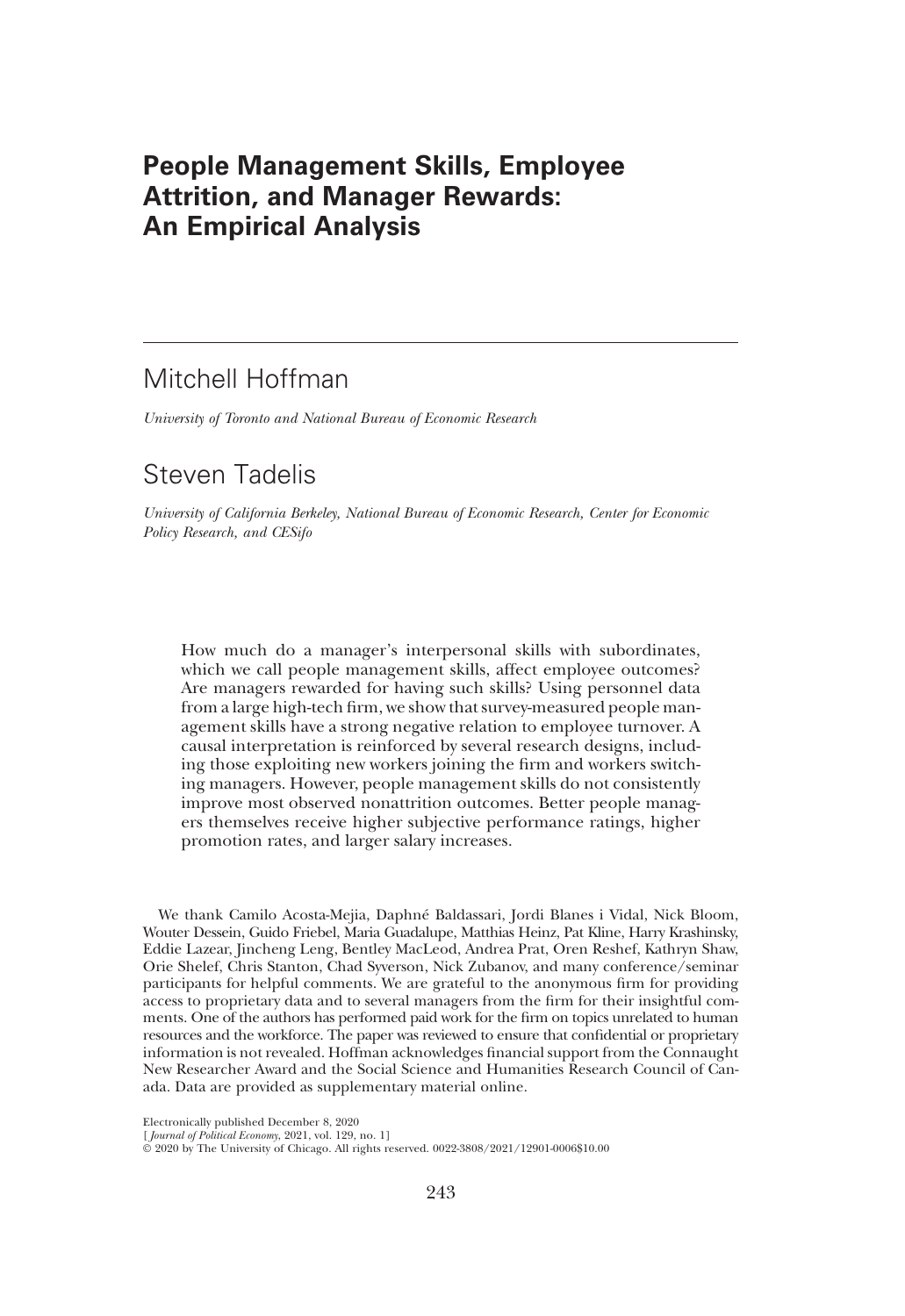# I. Introduction

It is broadly accepted that even within narrow industries, there are large and persistent productivity differences across firms and countries (Syverson 2011). While a growing literature shows that management practices affect firm performance and help explain these productivity differences (Ichniowski, Shaw, and Prennushi 1997; Ichniowski and Shaw 1999; Bloom and Van Reenen 2007; Bloom et al. 2013, 2019), less attention has been devoted to managers themselves.

Of particular interest to understanding how managers affect outcomes are *people management skills*, which we take to be a manager's interpersonal (i.e., social) skills in relations with their subordinates. Noncognitive skills like social skills play a key role in economic life (Heckman and Kautz 2012), and social skills are increasingly rewarded in the labor market (Deming 2017). How much do good people management skills matter for employee outcomes? Are good people management skills rewarded inside the firm?

We answer these questions using employee surveys conducted at a large high-tech firm combined with rich personnel data that cover thousands of managers and tens of thousands of employees. We show that people management skills (1) reduce employee attrition, particularly attrition the firm wishes to avoid, and that the relation appears causal; (2) do not consistently improve most nonattrition outcomes; and (3) are rewarded by the firm. We explore how the impact of people management skills varies across levels of hierarchy, countries, and occupations, providing granular quantification of managerial differences within the same multinational firm.

Progress has been made in examining how much managers matter using a value-added (VA) approach. Bertrand and Schoar (2003) examine how much chief executive officers (CEOs) matter by regressing firm outcomes on CEO fixed effects, pioneering an approach used by a subsequent finance literature. Lazear, Shaw, and Stanton (2015) use data from one firm to show that frontline supervisors matter a great deal for productivity. Bender et al. (2018) analyze interactions between employees/managers and management practices in Germany.

Despite its strengths, the VA approach faces two main limitations when applied to our research questions. First, VA estimates measure the overall impact of a given manager on individual outcomes, not the separate impact of people management skills. A manager's traits may include the ability to bring in high-value clients or better problem-solving skills. Second, VA studies require good objective data on worker productivity. However, in many firms, direct data on individual worker productivity is scarce and sometimes impossible to measure, particularly in high-skill, collaborative environments.

We take a different yet complementary approach to VA by measuring people management skills using employees'responses to questions about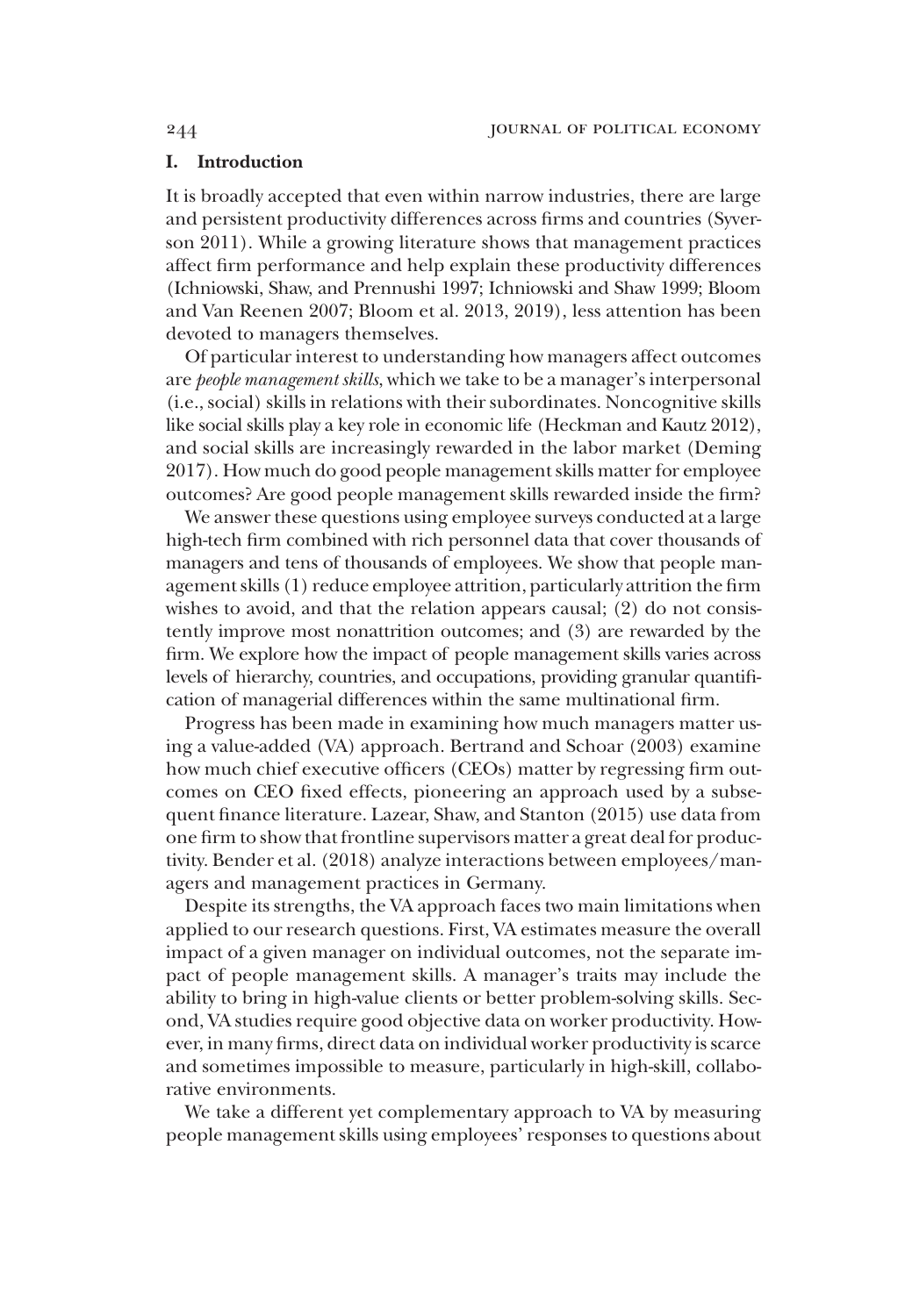their manager (e.g., whether their manager is trustworthy or provides adequate coaching).<sup>1</sup> We explore the extent to which people management skills relate to employee outcomes, with the greatest focus on employee attrition. Conventional wisdom, especially in high-tech firms, is that employee attrition is a key way by which worker knowledge and skills are lost. As such, high-tech firms are deeply interested in what can be done to reduce turnover, particularly that of high performers.

Our data are well suited to address possible concerns about measuring people management skills using surveys. First, the response rate at our firm is about 95%. Second, while employees may fear that their manager will know how they evaluated them, this concern is mitigated because of the confidential nature of the survey. Workers are truthfully told that their individual responses will never be observed by the firm. Instead, managers receive aggregated results and only for managers with a minimum number of employees responding. Third, survey responses may contain measurement error due to inattentiveness, sampling error, or different employees treating questions differently. We address this using an instrumental variable (IV) strategy where a manager's score in one wave is instrumented using his or her score in the other wave. Section II further describes the data. Section III covers our empirical strategy.

Our first main finding, presented in section IV, is that people management skills have a strong negative relation to employee attrition. Increasing a manager's people management skills from the 10th to the 90th percentile predicts a 60% reduction in turnover. These results are quite strong in terms of retaining the firm's high performers, both defined in terms of classifying employees on the basis of subjective performance scores and using the firm's definition of regretted voluntary turnover. Beyond classical measurement error, the IV strategy addresses survey measurement error that is contemporaneously correlated with attrition.

Still, the question remains of whether these results are causal. Even for our IV estimates, there are concerns about noncontemporaneous measurement error in people management skills that is correlated with employee attrition as well as concerns that the firm optimally sorts managers and employees together. We address these using multiple identification strategies, some similar to those in the teacher VA literature (e.g., Chetty, Friedman, and Rockoff 2014). Our first strategy analyzes outcomes of employees who join midway through our sample, using a manager's quality

<sup>&</sup>lt;sup>1</sup> Many organizations survey employees about their managers, including Google (Garvin, Wagonfeld, and Kind 2013), Royal Bank of Canada (Shaw and Schifrin 2015), Pepsi (Bracken, Rose, and Church 2016), and the US federal government (Arrington and Dwyer 2018). CultureAmp, a firm survey vendor, informed us in  $2018$  that about  $15\%$ – $20\%$  of its  $1,000$ + clients use upward feedback surveys (i.e., surveys of employees about their managers) focused on giving managers feedback.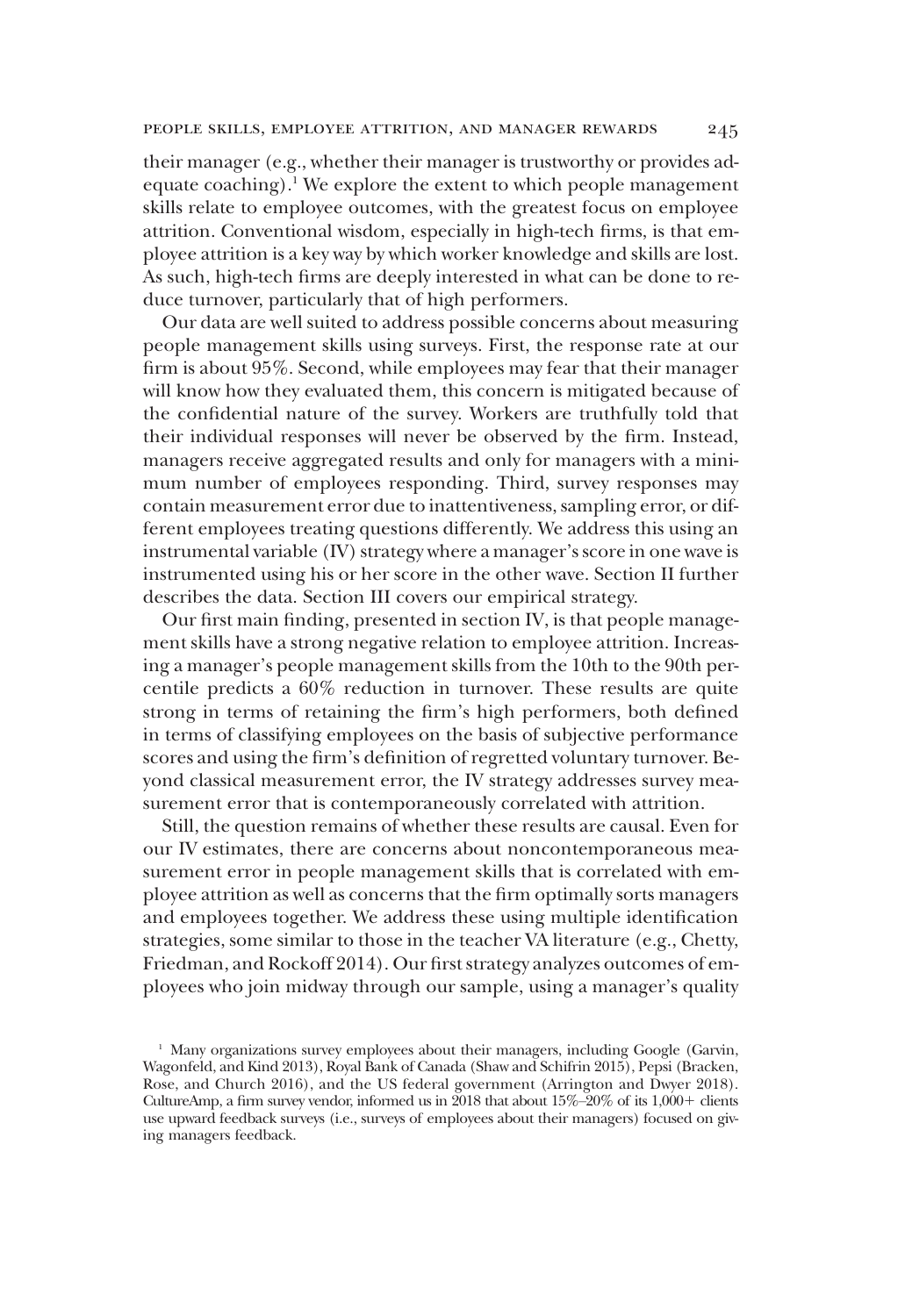measured before an employee joins the firm as an IV. This addresses concern about nonpermanent, unobservable shocks affecting turnover and manager ratings and reduces concern that the results are driven by the firm sorting managers and employees on the basis of long-time information about the employee. Our second strategy additionally analyzes instances of workers switching managers, allowing us to test for nonrandom assignment of managers and workers and to analyze how the impact of people management skills varies on the basis of time together between a manager and employee. Our third strategy exploits managers moving across locations or job functions within the firm, allowing us to address more permanent unobservables as well as to rule out assignment bias. All strategies point to people management skills having a strong causal effect on attrition. Section V explores various dimensions of heterogeneity in our results.

Section VI shows that people management skills do not have a consistent positive relation to most observed nonattrition employee outcomes. We find no evidence of a positive relation between people management skills and employee salary growth, probability of promotion, or patenting. There is some evidence of a positive relation for employee subjective performance, but results are not robust across analyses. These findings suggest that better people management skills do not reduce attrition by making workers more productive (though we freely admit that it is hard to measure knowledge worker productivity) but may instead cause workers to better enjoy their jobs. We caveat that most nonattrition outcomes are not observed in our data and that effects could be observed over a longer horizon.

Section VII establishes our secondary result that managers with better people management skills get rewarded by the firm. Better people managers attain substantially higher subjective performance scores, are more likely to be promoted, and receive larger salary increases. Such results are consistent with the firm valuing the role of good people management skills in reducing employee turnover.

Our paper contributes to several literatures. First, it relates to work on individual managers, from which Lazear, Shaw, and Stanton (2015), who study the impact of front-line supervisors in a low-skill setting, is most related.<sup>2</sup> Aside from focusing on a large high-tech firm, our paper differs from theirs in several other ways. Most notably, their VA approach shows that managers matter, but this may be through hard skills, like problemsolving, and soft skills, which is our focus. Also, unlike Lazear, Shaw, and

<sup>&</sup>lt;sup>2</sup> Also, Bandiera, Barankay, and Rasul (2007) show that manager bonuses boost productivity. Bandiera et al. (2015) study matching of top managers and firms. Friebel, Heinz, and Zubanov (2018) show that store managers change behavior in response to letters.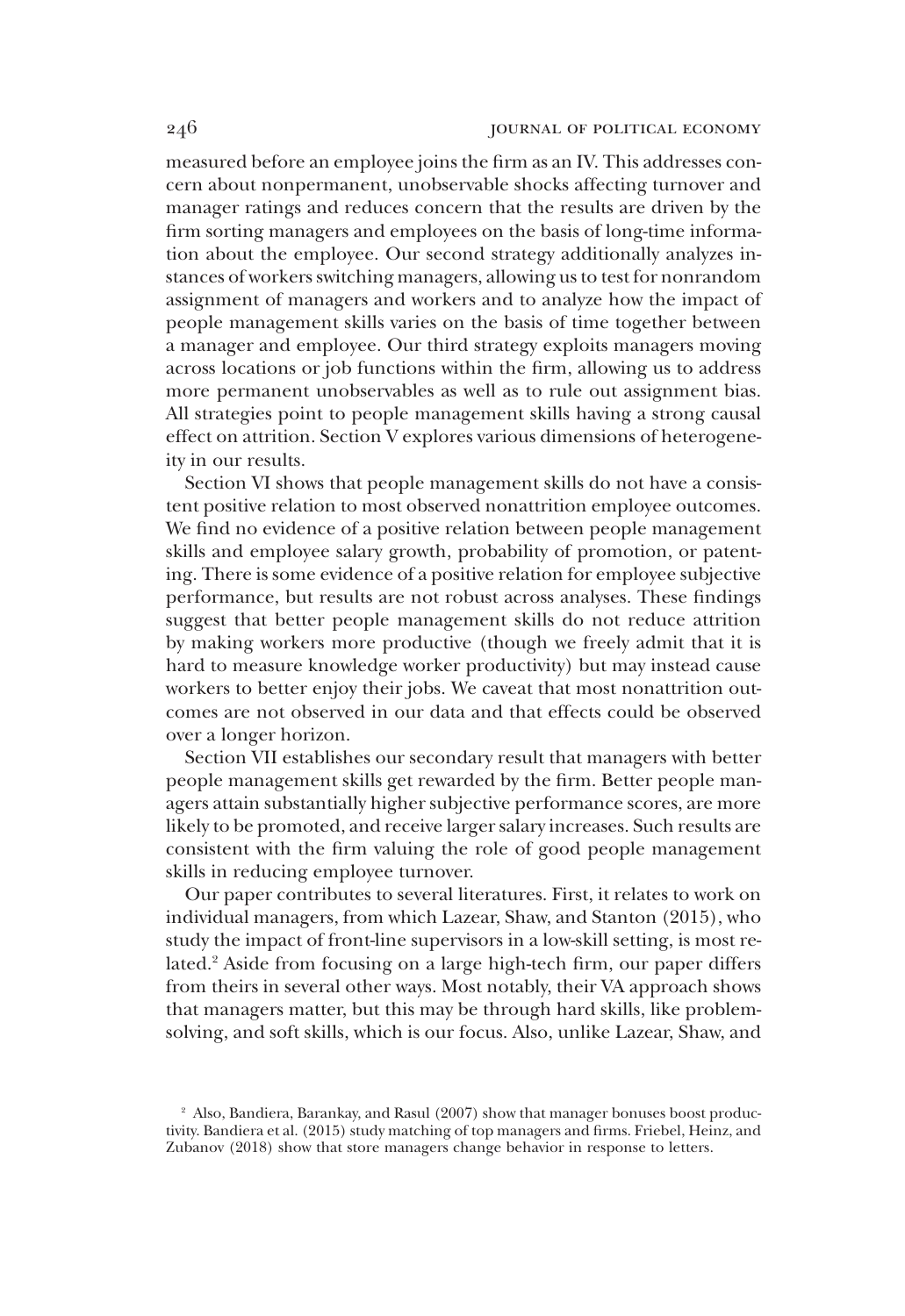Stanton (2015), we are able to test whether managers are rewarded for skills. Our paper also differs by analyzing quasi experiments from managers switching locations or functions and by characterizing heterogeneity in estimates by hierarchy, geography, and occupation. Beyond the broader VA literature, our paper relates to other work that tries to open the black box of what managers do. For example, Bandiera et al. (2020) use CEO diary data and find that CEOs who focus on high-level agendas outperform those who focus on functional management. We instead explore managerial differences by using employee surveys as a measure of manager skills. Like prior work showing that management practices can be usefully measured using surveys (Ichniowski, Shaw, and Prennushi 1997; Bloom and Van Reenen 2007), we show that the same is true of particular managerial skills.

Second, it relates to studies of compensation in firms (e.g., Baker, Gibbs, and Holmstrom 1994), providing novel evidence that people management skills are rewarded within the firm. We find that people management skills are a much stronger predictor of rewards by the firm than attrition VA; hence, a researcher using attrition VA who lacked data on people management skills would reach different conclusions than ours regarding manager rewards.

Third, we contribute to the growing literature on social skills in the workplace. People management skills are one variety of social or people skills. Social skills are generally considered to be a person's ability to communicate effectively with others (Borghans, Ter Weel, and Weinberg 2014), and we define people management skills as a manager's ability to effectively interact with their subordinates. Deming (2017) emphasizes that social skills are important for teamwork (horizontal production). We provide novel evidence that social skills are also important in management (vertical production). Relatedly, Schoar (2016) shows that an intervention in garment factories aimed at improving supervisors' communication skills and treatment of workers improved productivity. Weinberger (2014) and Deming (2017) show that a worker's social and cognitive skills are complementary. As we observe a stronger relation between people management skills and attrition for workers in more cognitively demanding jobs (namely, ones higher up in the firm's hierarchy), our results suggest complementarity between a manager's people management skills and a worker's cognitive skills. This is noteworthy, as it occurs even within the firm's relatively high-skilled workforce.

Fourth, it expands the literature on knowledge-based employees (e.g., Baker, Gibbs, and Holmstrom 1994; Brown, Setren, and Topa 2016; Kuhnen and Oyer 2016; Bartel, Cardiff-Hicks, and Shaw 2017). Much of empirical personnel economics focuses on lower-skilled jobs (e.g., truckers, retail, and farm workers), partially because it is relatively simple to measure individual productivity. In contrast, for knowledge-based jobs,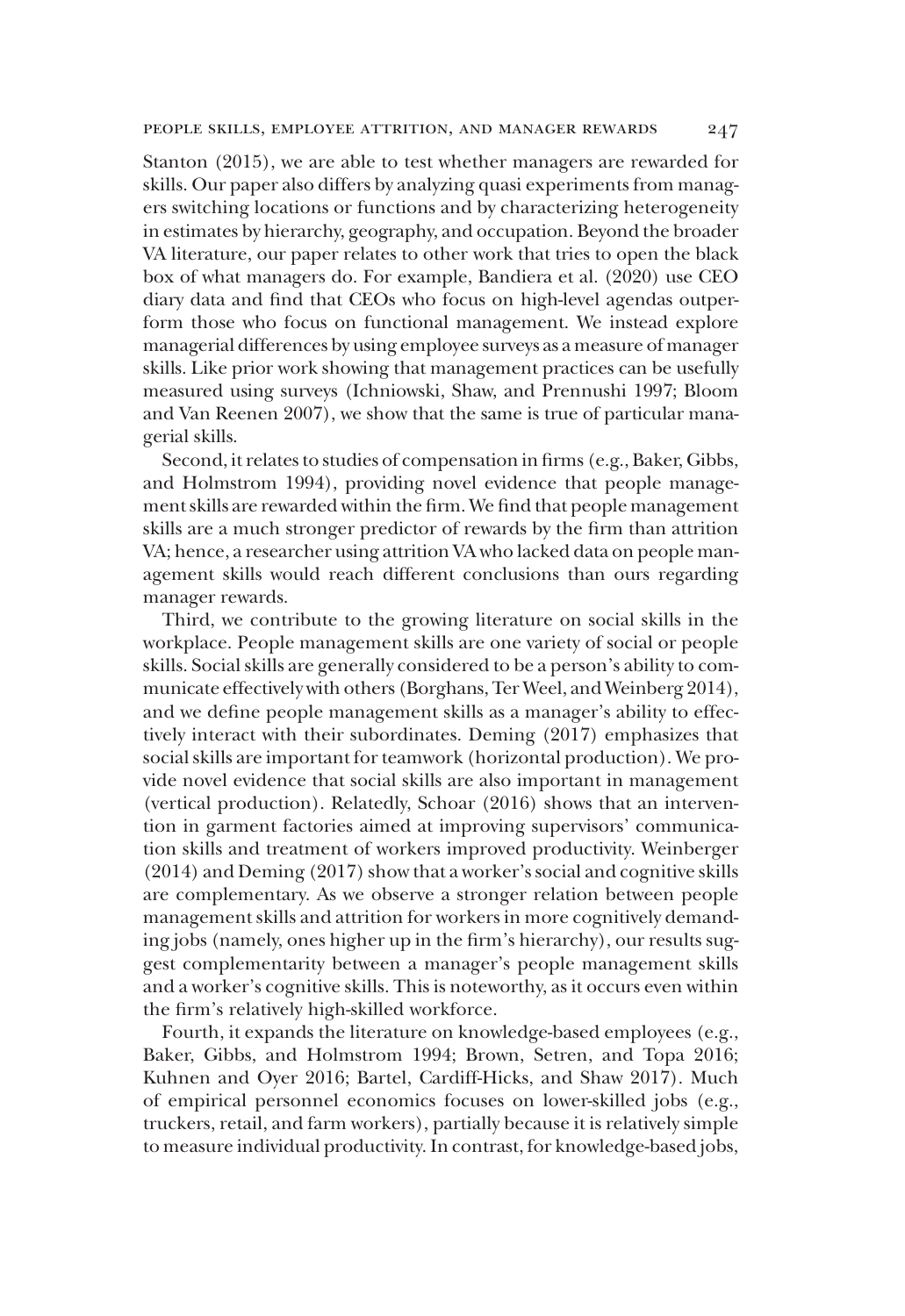production is often complex and multifaceted and involves teamwork. Our analysis sheds light on the managerial production function in these settings.

Finally, it relates to work on subjective performance evaluation and workplace feedback. Like subjective performance evaluations, employee surveys help account for difficult-to-measure aspects of performance (Baker, Gibbons, and Murphy 1994). Our paper highlights a version of performance evaluation—namely, upward feedback surveys—that has received much less attention than subjective performance ratings, particularly by economists.3

# II. Data and Institutional Setting

Our data, obtained from a US-headquartered high-tech firm, cover a period of 2 years and 3 months, some time during 2011–15, and are organized as a worker-month panel. To preserve firm confidentiality, certain details regarding the firm and exact time period cannot be provided. We refer to the 3 years of the data as  $Y_1$ ,  $Y_2$ , and  $Y_3$ .

The firm is divided into several broad business units, and workers are classified by job function. A core job function is engineering, comprising 36% of worker-months in our sample. Engineers build and debug code, often working in teams. Many workers are in nonengineering functions (e.g., marketing, finance, sales). As in many high-tech firms, the firm also has a large number of lower-skilled workers in customer service/operations, but we exclude them from our analysis, given our broad motivation of better understanding high-skilled workplaces.

About 21% of observations (worker-months) are for individuals in manager roles, so the majority of observations are for nonmanagers, often referred to in industry as individual contributors. While our data begin in January  $Y_1$ , 71% of workers in our sample are hired before that date. Further details describing the data are in appendix B (apps. A–C are available online). Table 1 provides summary statistics.

#### A. Employee Surveys

Every year, employees are given a detailed survey used by the firm's human resource department and executives to gain an accurate sense of employee opinions. To ensure the anonymity of responses, survey information about

<sup>&</sup>lt;sup>3</sup> Surveys explored in psychology and management seem focused on different issues, like consistency of ratings (e.g., Atkins and Wood 2002) or rating system design (e.g., Bracken, Rose, and Church 2016), rather than the causal impact of people management skills on outcomes. Also, to our knowledge, this work does not use our IV approach or quasiexperimental designs.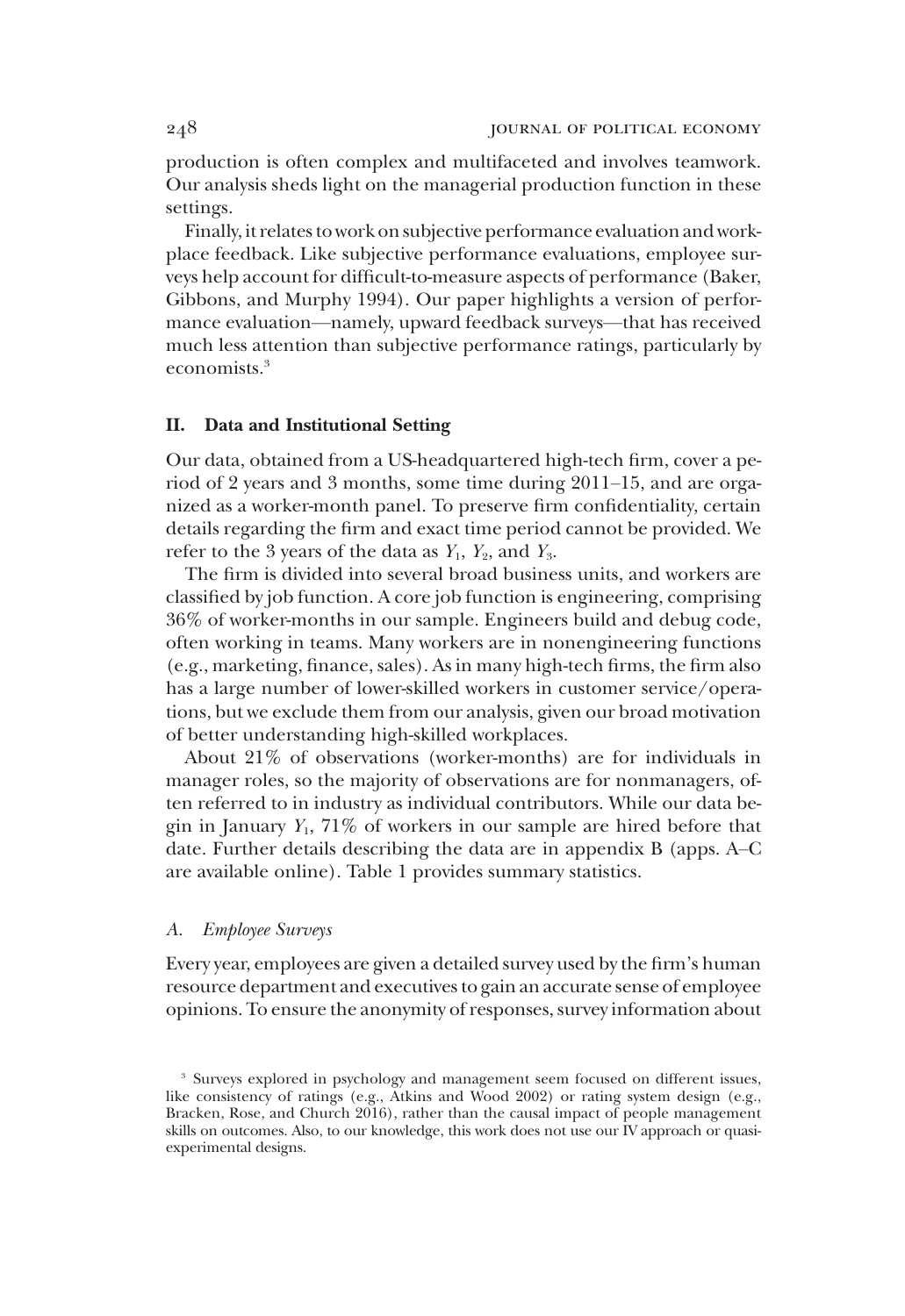| Characteristic/Variable                              |              |       |                                    |                 |
|------------------------------------------------------|--------------|-------|------------------------------------|-----------------|
|                                                      |              |       | A. Overall Numbers                 |                 |
|                                                      | Value        |       |                                    |                 |
| Share of records, employee in United States          | .70          |       |                                    |                 |
| Share of records from managers                       | .21          |       |                                    |                 |
| Share of records for engineers                       | .36          |       |                                    |                 |
| Worker is colocated with their manager               | .81          |       |                                    |                 |
| Worker has same function as their manager            | .86          |       |                                    |                 |
| Average manager span (employees/manager)             | 9.35         |       |                                    |                 |
| Managers per employee in sample                      | 1.39         |       |                                    |                 |
| Managers per employee (weighted by tenure)           | 1.52         |       |                                    |                 |
| Worker was hired during sample period                | .29          |       |                                    |                 |
| Low level in firm hierarchy                          | .57          |       |                                    |                 |
| Medium level in firm hierarchy                       | .35          |       |                                    |                 |
| High level in firm hierarchy                         | .08          |       |                                    |                 |
|                                                      |              |       | B. Summary Statistics for Outcomes |                 |
|                                                      |              |       | and Regressors                     |                 |
|                                                      | Mean         | SD.   |                                    | Minimum Maximum |
| Attrition probability (monthly) $\times 100$         | 1.37         | 11.64 | $\theta$                           | 100             |
| Quit probability (monthly) $\times 100$              | .79          | 8.86  | $\theta$                           | 100             |
| Fire probability (monthly) $\times 100$              | .29          | 5.39  | $\theta$                           | 100             |
| Regretted quit probability (monthly) $\times 100$    | .62          | 7.86  | $\theta$                           | 100             |
| Nonregretted quit probability (monthly) $\times 100$ | .17          | 4.11  | $\overline{0}$                     | 100             |
| Subjective performance rating                        | 3.32         | .81   | 1                                  | 5               |
| Log salary                                           | Confidential |       |                                    |                 |
| Promotion probability (monthly)                      | Confidential |       |                                    |                 |
| Patents (monthly)                                    | Confidential |       |                                    |                 |
| <b>MOR</b>                                           | 81           | 15    | 15                                 | 100             |
| Manager gives clear expectations                     | 84           | 16    | $\theta$                           | 100             |
| Manager provides coaching                            | 75           | 21    | $\theta$                           | 100             |
| Manager supports career development                  | 77           | 19    | $\theta$                           | 100             |
| Manager involves people in decisions                 | 84           | 17    | $\theta$                           | 100             |
| Manager instills positive attitude                   | 83           | 18    | $\overline{0}$                     | 100             |
| Manager is someone I trust                           | 83           | 17    | $\theta$                           | 100             |

TABLE 1 SUMMARY STATISTICS

NOTE.—This table presents important summary statistics regarding our analysis sample. The data are at the employee-month level. While the exact sample size cannot be shown to preserve firm confidentiality, our sample contains well over 1,000 managers, 10,000 workers, and 100,000 worker-months. Observation counts vary slightly by variable, reflecting that our data set is created by linking multiple firm data files. We also cannot disclose the exact time frame of the sample, but the sample is for a 27-month period between January  $Y_1$  and March  $Y_3$  in 2011–15. Thus,  $Y_1$  corresponds to 2011, 2012, or 2013, but we cannot disclose which year it is. In panel A, "Share of records, employee in United States" refers to the share of employee-months in the data set where the employee is working at a US location. "Weighted by tenure" means weighted by the number of months that an employee is in our analysis sample. "Colocated with their manager" refers to the share of employeemonths where the employee and manager are working at the same location. For several nonattrition outcomes, we cannot give exact summary statistics. However, as part of secs. VI and VII, we provide approximate mean values as appropriate to help interpret the regression coefficients. The overall attrition probability is greater than the sum of the quit and fire probabilities because there are a number of exits that are not classified in the data as voluntary or involuntary.  $SD = standard deviation$ .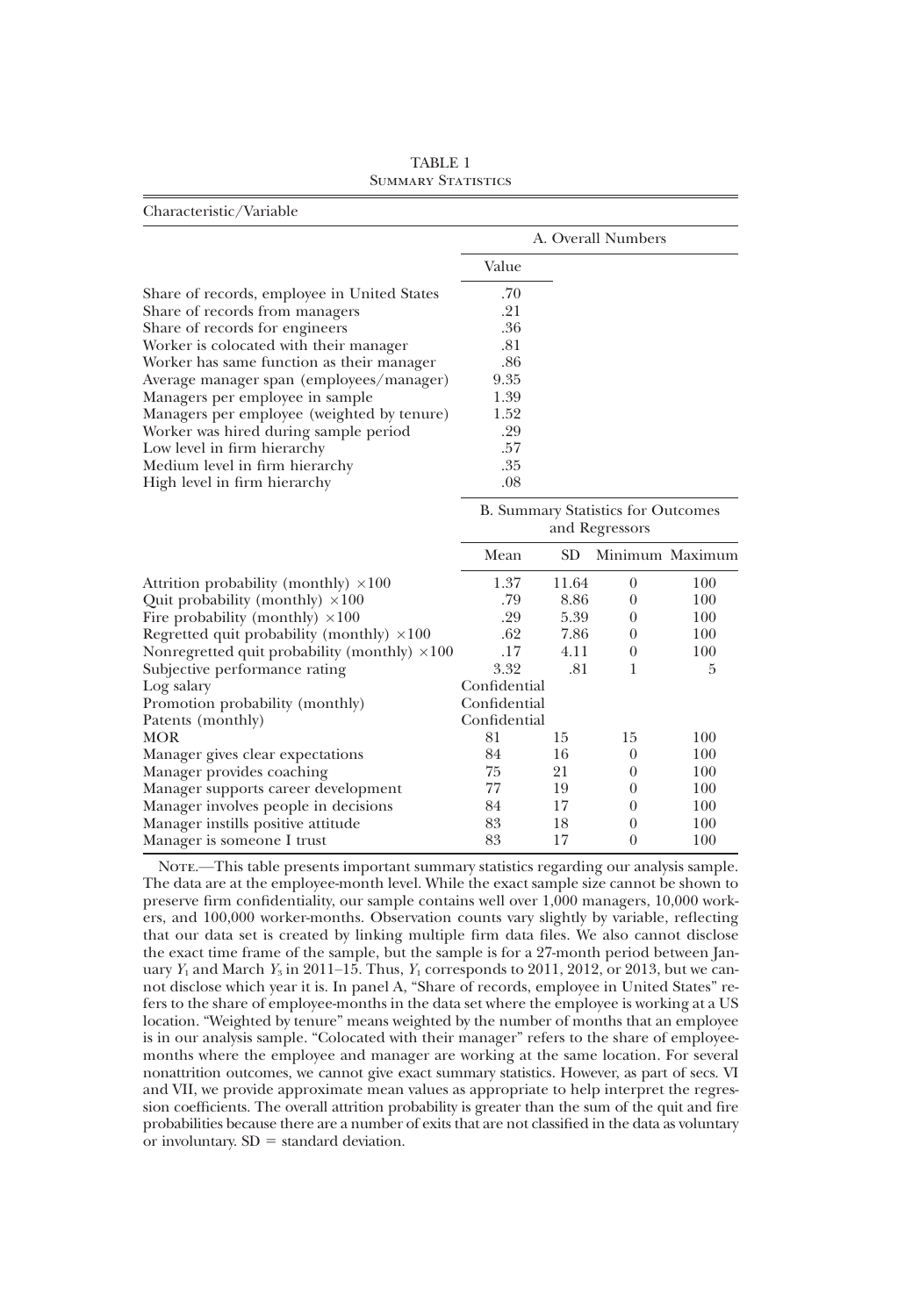one's manager is collected only on managers who manage a minimum number of individuals.4

Our surveys were performed around September in  $Y_1$  and  $Y_2$ . The survey had the same manager questions and format in  $Y_1$  and  $Y_2$ , and the response rate was about 95%. To match outcomes with their associated survey, we follow what the firm's human resource analysts did for internal reporting. Observations from January  $Y_1$ –September  $Y_1$  are assigned the survey information from the  $Y_1$  survey, whereas other observations are assigned the survey information from the  $Y_2$  survey.

# 1. Manager Questions

Every year, employees are asked six key questions about their manager. For each question, employees are asked whether they strongly disagree, disagree, neither agree nor disagree, agree, or strongly agree. Specifically, we observe answers to the following survey items about one's immediate manager:<sup>5</sup>

- 1. Communicates a clear understanding of the expectations from me for my job.
- 2. Provides continuous coaching and guidance on how I can improve my performance.
- 3. Actively supports my professional/career development.
- 4. Consults with people for decision-making when appropriate.
- 5. Generates a positive attitude in the team, even when conditions are difficult.
- 6. Is someone whom I can trust.

The questions measure broad aspects of a manager's effectiveness in interacting well with subordinates, which is presumably enhanced by clear expectations, appropriate trust, and positivity. Thus, we use the responses to construct our measure of people management skills.

In the data provided to us, a manager's rating on an item is the share of employees who marked "agree" or "strongly agree." For example, if a manager has eight direct reports, and six of them marked "agree" or "strongly

<sup>&</sup>lt;sup>4</sup> In the  $Y_1$  survey, the threshold was three employees, whereas in  $Y_2$ , the threshold was five employees. We do not know the number of people who responded for each manager. To check that measurement error from surveys on small teams does not drive the results, we verify that our main results are robust to restricting to workers where the manager has a number of direct reports at or above the median (i.e., at least eight or nine). The survey is third-party confidential, meaning that the survey vendor, a third-party independent firm, has access to responses so it can tie them to employee attributes to generate statistical information.

<sup>&</sup>lt;sup>5</sup> The manager questions are part of a longer survey covering other topics (e.g., firm decision-making, worker engagement). To preserve firm confidentiality, the wording may be slightly modified from the original.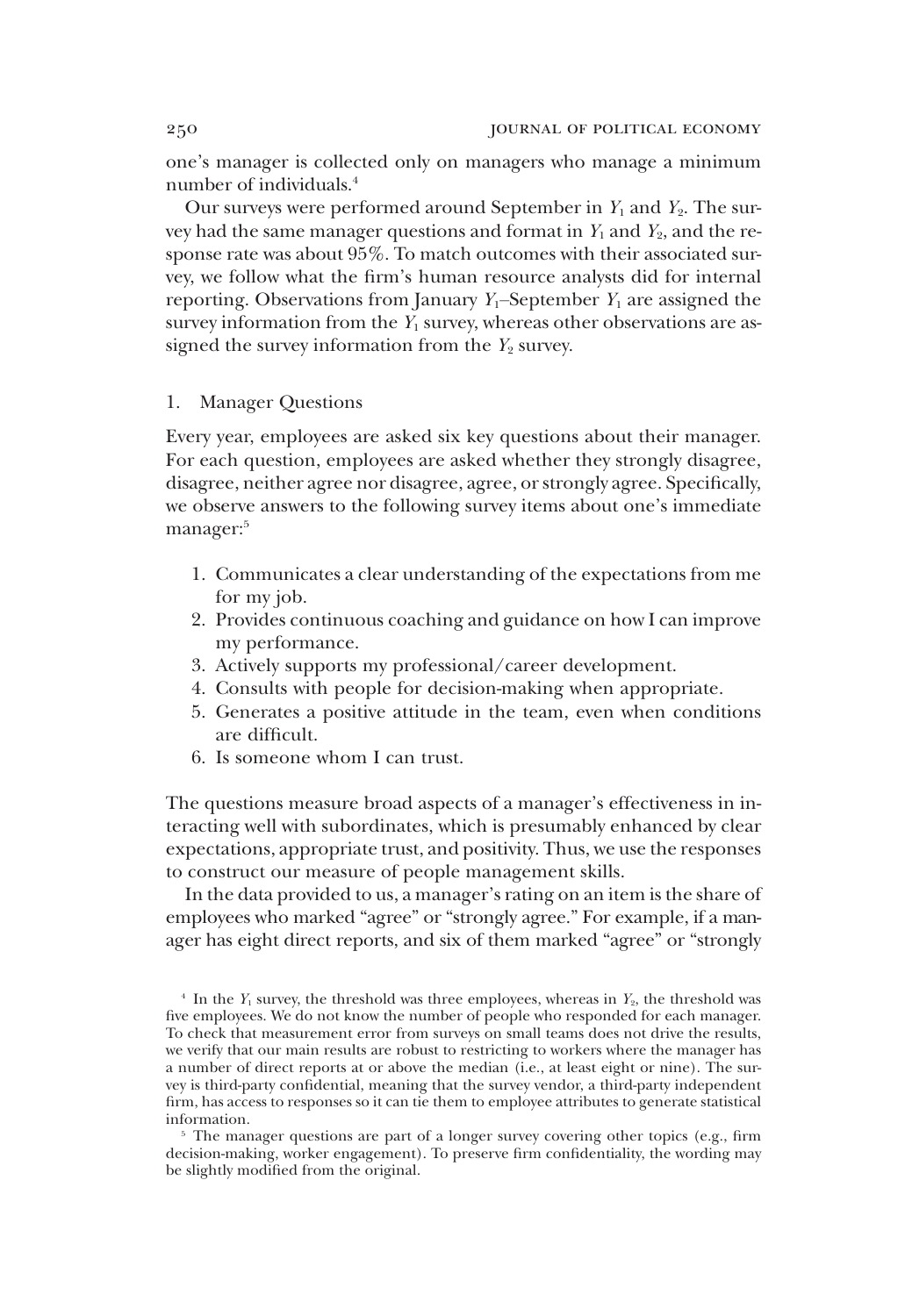

FIG. 1.—MOR: correlation across surveys and histograms. A presents a binned scatter plot of MOR in period 2 on MOR in period 1 with no control variables. We use binscatter in Stata. An observation is a manager. In the lower-right of the panel, we list the regression coefficient (with a robust standard error in parentheses) for a manager-level regression of MOR in period 2 on MOR in period 1. B and C present histograms of MOR. In each period, 12% of managers receive the highest score of 100. As discussed in appendix A.1, our main results are robust to using MOR in quintiles or percentiles or to excluding cases where MOR equals 100. We restrict attention in this figure to managers who also appear in our cleaned data (i.e., after dropping duplicates, customer service workers, and months in April–May  $Y_3$  but before requiring workers to have MOR nonmissing in both periods) as workers.

agree" for one of the items, the manager's score on that item would be 75 out of 100.<sup>6</sup> The manager overall rating (MOR) is the average of scores on the six items; for example, if a manager had a score of 100 on the first three items and a score of 50 on the second three items, the MOR is 75. The MOR is easy to compute and is used by the firm in its internal reporting and communications. We use MOR as our main measure of people management skills. If employees experience multiple managers over the survey period, they rate only their most recent manager.

#### 2. Persistence of MOR

Panel A of figure 1 shows that manager scores are somewhat persistent over time using a binned scatter plot with no controls. The coefficient

<sup>&</sup>lt;sup>6</sup> It is common practice to break the five-answer scale into two or three parts (Garvin, Wagonfeld, and Kind 2013). Using the share of workers marking four or five (as we do) is consistent with how other firms measure managers on similar surveys.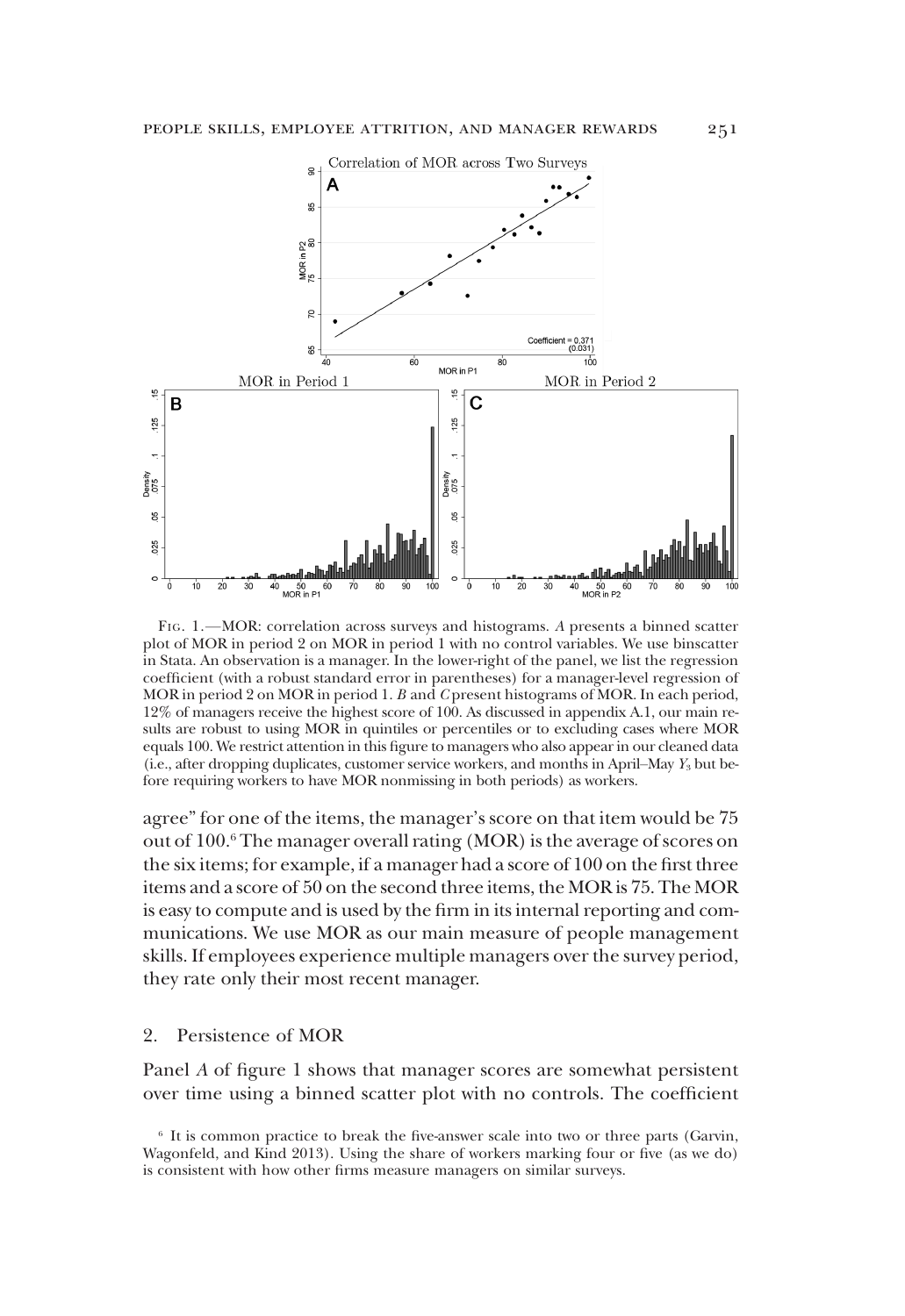|                            | <b>DEPENDENT VARIABLE</b> |              |              |                                                                            |              |              |                            |  |  |
|----------------------------|---------------------------|--------------|--------------|----------------------------------------------------------------------------|--------------|--------------|----------------------------|--|--|
|                            | Overall                   | Clear        |              | Career<br>MOR Expectations Coaching Development Decisions Attitude I Trust | Involves     |              | People in Positive Someone |  |  |
|                            | (1)                       | (2)          | (3)          | (4)                                                                        | (5)          | (6)          | (7)                        |  |  |
| Characteristic<br>in $Y_1$ | $37***$                   | $95***$      | 90***        | $31***$                                                                    | 90***        | $.43***$     | $.35***$                   |  |  |
| $R^2$                      | (.04)<br>.23              | (.04)<br>.18 | (.03)<br>.21 | (.03)<br>.22                                                               | (.04)<br>.18 | (.04)<br>.25 | (.04)<br>.20               |  |  |

| TABLE 2                                                                                   |
|-------------------------------------------------------------------------------------------|
| MANAGERIAL CHARACTERISTICS ARE PERSISTENT: PREDICTING MANAGER RATINGS                     |
| ON DIFFERENT DIMENSIONS IN Y <sub>2</sub> SURVEY USING RATINGS FROM Y <sub>1</sub> SURVEY |

NOTE.—Robust standard errors are in parentheses. An observation is a manager. Each column regresses a normalized managerial score variable in  $Y_2$  on the same variable in  $Y_1$ . For example, col. 1 regresses a manager's MOR in  $Y_2$  on their MOR in  $Y_1$  as well as control variables. The sample is restricted to managers for whom we have manager scores for both waves of the employee surveys. We include control variables corresponding to a manager's first observation in the data as a manager. All regressions include business unit dummies, job function dummies (eight categories), salary grade dummies, dummies for year of hire (observations before 2001 are lumped in one category), and location dummies. Locations with less than 2,000 employee-months in the raw data before exclusions are lumped into a separate location category, and we also include a separate dummy variable for a location being in the United States. The questions from the survey are listed in sec. II.A.

\*\*\* Significant at the 1% level.

of 0.37 means that a manager who scores 10 points higher in the  $Y_1$  survey in MOR is scored 3.7 points higher on average in the  $Y_2$  survey. Table 2 shows a similar pattern of some persistence while applying control variables and using normalized survey scores. Each column regresses MOR, or one of the six manager questions from the  $Y_2$  survey, on the same variable in the  $Y_1$  survey. In column 1, a manager who performs 1 standard deviation higher in  $Y_1$  scores 0.37 standard deviations higher in  $Y_2$ .

Though sizable, the predictiveness of the scores over time is perhaps not as high as one might expect. We believe that the main reason is measurement error in the surveys. Even though the firm strongly encouraged workers to take the surveys quite seriously (reflected in the high response rate), measurement error often occurs when respondents are asked to answer many questions, particularly subjective ones (Bound, Brown, and Mathiowetz 2001). Measurement error could arise from inattention, survey fatigue, short-term mood, or from MOR being created by taking the share of individuals marking "agree" or "strongly agree" to a question (thereby introducing noise from an average over a discrete categorization).7 Observed persistence increases when restricting attention to workers on larger teams, consistent with classical measurement error shrinking

<sup>7</sup> Other factors may limit persistence of MOR. First, managers may provide better supervision for certain teams or projects. Second, managers may change behavior or invest in manager effectiveness. Panels  $B$  and  $C$  of figure 1 show histograms for MOR in both periods.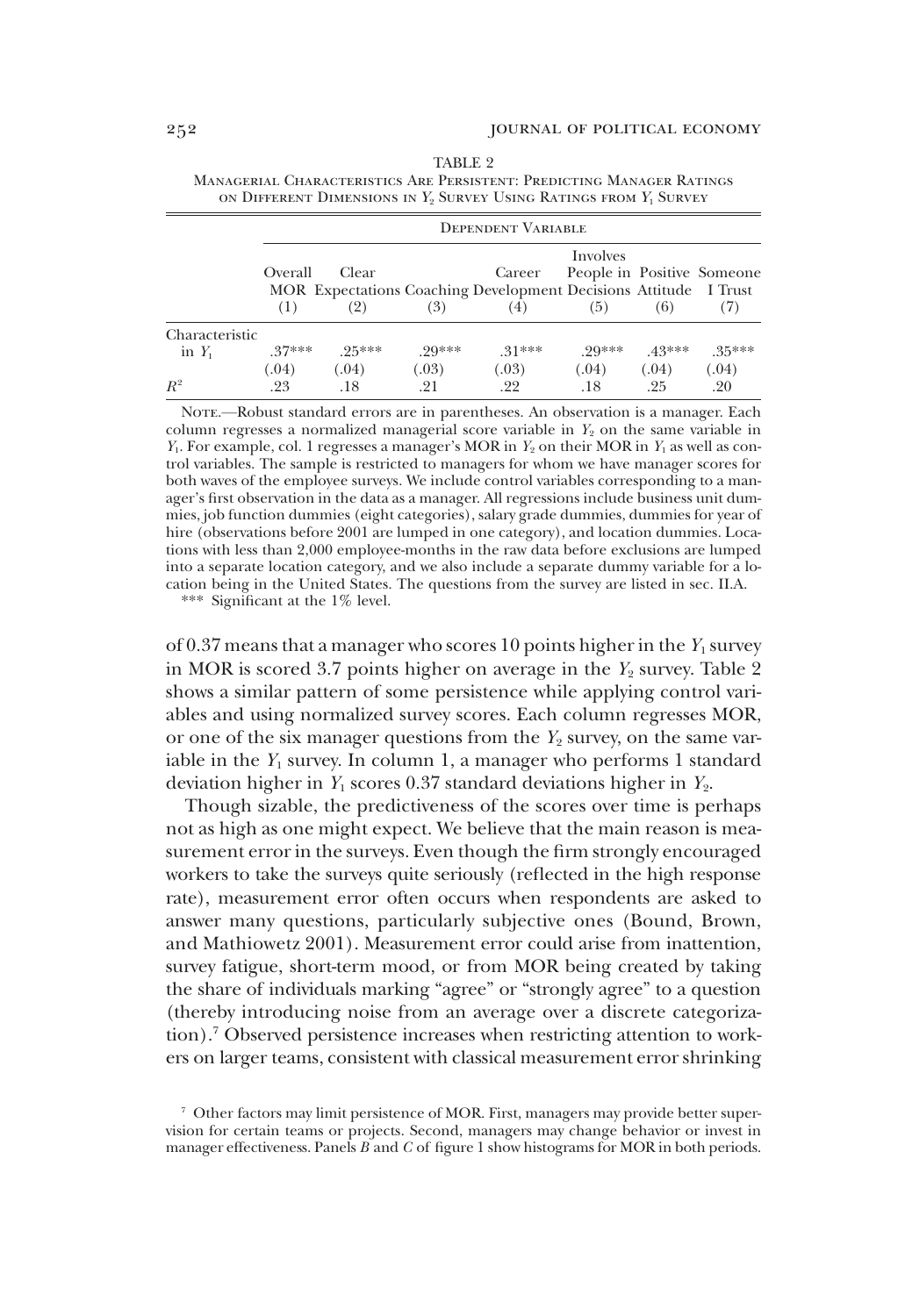## people skills, employee attrition, and manager rewards 253

persistence. Section III details how our empirical strategy addresses measurement error.

# B. Employee Outcomes

In knowledge-based firms such as the one we study, employee performance has multiple dimensions and is not measured by a single metric. Our data's core employee outcomes are as follows.

# 1. Turnover

Many firms consider turnover to be a significant problem, especially hightech firms, because employee knowledge is a key asset and turnover is a loss of knowledge. In fact, as is common in many high-tech firms, our firm has analysts who try to predict and reduce turnover. We separately observe dates of voluntary attrition (quits) and involuntary attrition (fires). We also observe whether the firm classified quits as regretted (highly valued employee) or not, allowing us to go much further than is typical in analyzing turnover. To our knowledge, we are the first paper in economics to analyze data on whether a worker's attrition was regretted by the firm, which is valuable because it sheds light on the issue of good versus bad attrition.

# 2. Subjective Performance

The firm's subjective performance score ratings of each employee are on a discrete 1–5 scale, which is common (e.g., Frederiksen, Kahn, and Lange 2020), and are set biannually by an employee's immediate and higher-up managers. While there are some broad guidelines for the distribution of these scores across various units within the firm, there is not a fixed curve across managers regarding subjective performance.

# 3. Salary Increases

One way of proxying an employee's productivity improvements is the extent to which her salary increases. Because salaries are listed in local currency, we restrict analysis of salary to employees paid in US dollars following Baker, Gibbs, and Holmstrom (1994). Salaries are set by the compensation department, though managers play a role in affecting worker raises.

# 4. Promotions

Promotions are predefined in the data provided by the firm and correspond roughly to an increase in a person's salary grade. Promotions are a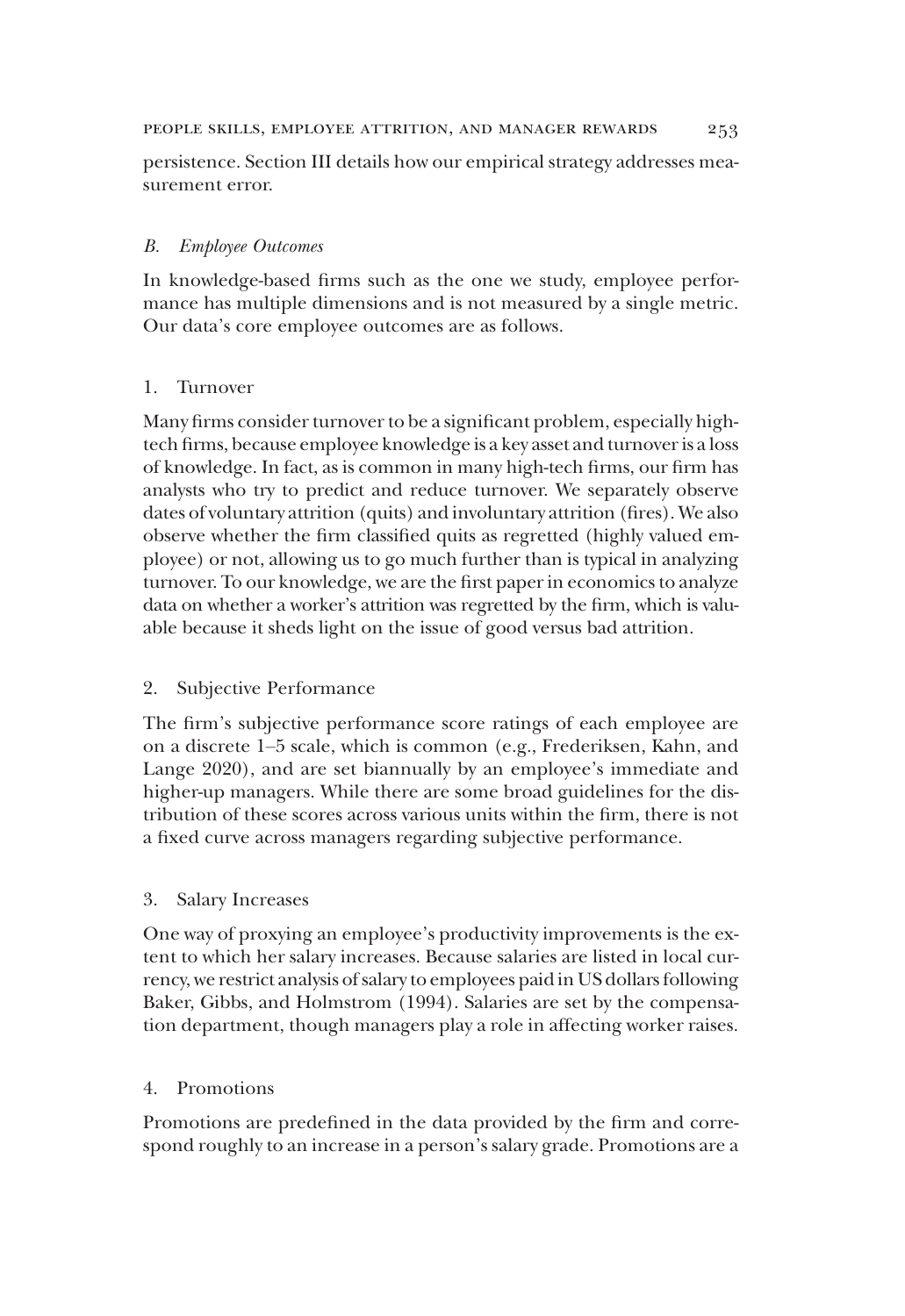common proxy of productivity for higher-skilled workers (Lyle and Smith 2014; Brown, Setren, and Topa 2016).

# 5. Patents

Patents are commonly used to measure innovation ( Jaffe, Trajtenberg, and Henderson 1993). We analyze workers' patent applications because it takes years for the patent office to approve applications.<sup>8</sup> Since patents vary widely in value, we also analyze citation-weighted patents ( Jaffe, Trajtenberg, and Henderson 1993). Patents are most common among engineers, but nonengineers also patent.

While these outcomes all capture valuable aspects of worker performance, we do not claim to fully measure productivity in our setting. Certain aspects of productivity—such as the value of an engineer's computer code or the contributions of a businessperson to a new marketing strategy seem impossible to quantify. This increases the usefulness of using surveys to study managers relative to using VA.

Different employee outcomes are available at different frequencies but are coded in our data at the monthly level. Attrition events, promotions, and patent applications are based on exact dates. Subjective performance reviews occur twice per year, but scores are coded month by month. Annual salary is tracked at the monthly level, though salary increases are more likely to occur in spring and fall.

#### C. Assignment of Managers and Employees

The initial assignment of employees to managers reflects the projects and functions that require employees at any given time. Geographic needs also dictate circumstances in which employees experience a change of manager. The firm has an online portal where managers post internal workforce needs, and new employee-manager matches can form on the basis of these postings. Managers play a key role in hiring and are also involved with dismissals. Thus, it is clear that employees are not being randomly assigned to managers. We further discuss manager assignment in sections III and IV. Manager changes are observed month by month.

As described in sections III and IV.D, we adopt several identification strategies to deal with the possibilities that MOR and outcomes are both correlated with unobservable project characteristics, for example, some projects being exciting, leading to high scores in MOR and good outcome measures. A remaining concern may be that managers are selected

<sup>8</sup> Workers disclose inventions to the legal department, who decides whether to file a patent application. Workers get a bonus when an application is filed plus another bonus after a patent grant, so there is a significant incentive to disclose useful inventions.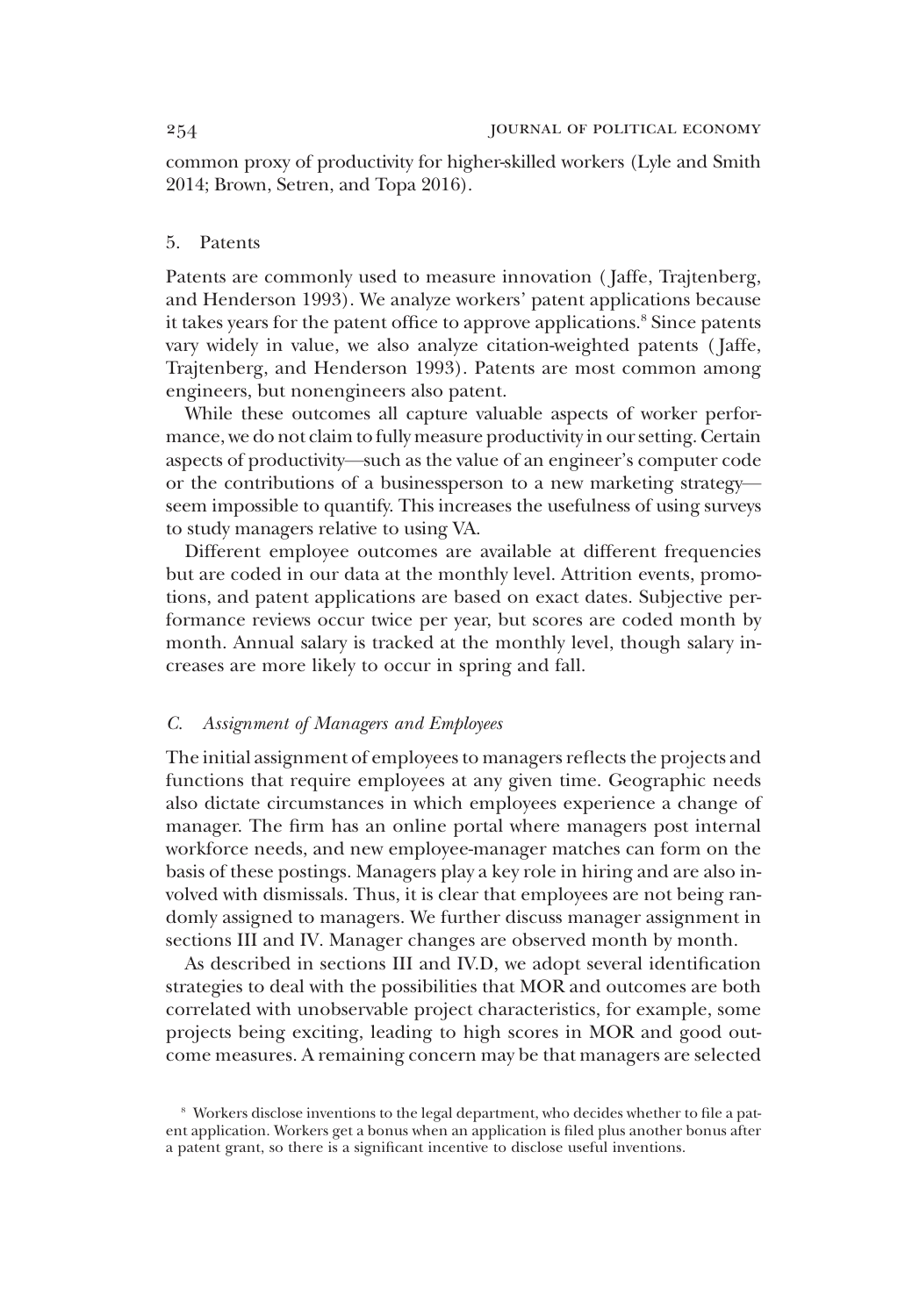into projects based on MOR. Conversations with several executives confirm that this is not done in practice; projects are assigned on the basis of business needs and, to some extent, domain expertise but not MOR.

In our sample, managers manage an average of 9.35 employees at once. Weighted by worker tenure, employees experience an average of 1.52 managers in our sample.

#### D. Sample Creation and Summary Statistics

To create our sample, we restrict attention to worker-months where an employee has a manager with a nonmissing MOR for both survey waves. This sample restriction is required for our IV analysis, where we instrument manager MOR in the current period using MOR in the other period. Our sample runs from January  $Y_1$ –March  $Y_3$ .

While sample size cannot be shown to preserve firm confidentiality, our final sample contains well over 1,000 managers, 10,000 workers, and 100,000 worker-months. Mean MOR is 81 out of 100. Eighty-one percent of employees are colocated with their manager, and the rest are managed remotely. Mean attrition is 1.37% per month (∼15% per year). Most separations are quits, but there are still many fires.

#### III. Empirical Strategy

We wish to estimate how much manager  $j$ 's underlying people management skill,  $m_j$ , affects an outcome,  $y_{i}$ , of employee *i*:

$$
y_{ii} = \beta m_{j(i,t)} + \varepsilon_{ii}, \qquad (1)
$$

where  $j(i, t)$  means that j manages employee i at time t, though we will henceforth abbreviate  $j(i, t)$  simply as j. Measurement error implies that instead of true people management skills, we observe only the noisy survey measure,  $\tilde{m}_j$ . In our data, we have the two waves of the survey, giving us two manager scores  $\tilde{m}_{i,1}$  and  $\tilde{m}_{i,2}$ , with  $\tilde{m}_{i,\tau} = m_i + u_{i,\tau}$ ,  $\tau \in \{1, 2\}$ . t is at the monthly level, whereas there are two values of  $\tau$ , which we call the *period*.

Perhaps the simplest approach to analyzing the impact of people management skills is to estimate ordinary least squares (OLS) regressions of the form

$$
y_{i,t} = b\tilde{m}_{j,\tau(t)} + \theta_{i,t}, \qquad (2)
$$

where  $\theta_{i,t}$  is an error term and where  $\tau(t) = 1$  if  $t \le$  month 9 of  $Y_1$  and  $\tau(t) = 2$  otherwise. However, OLS models may be biased by measurement error. An alternative approach (e.g., Ashenfelter and Krueger 1994) is to instrument one survey measure with the other one: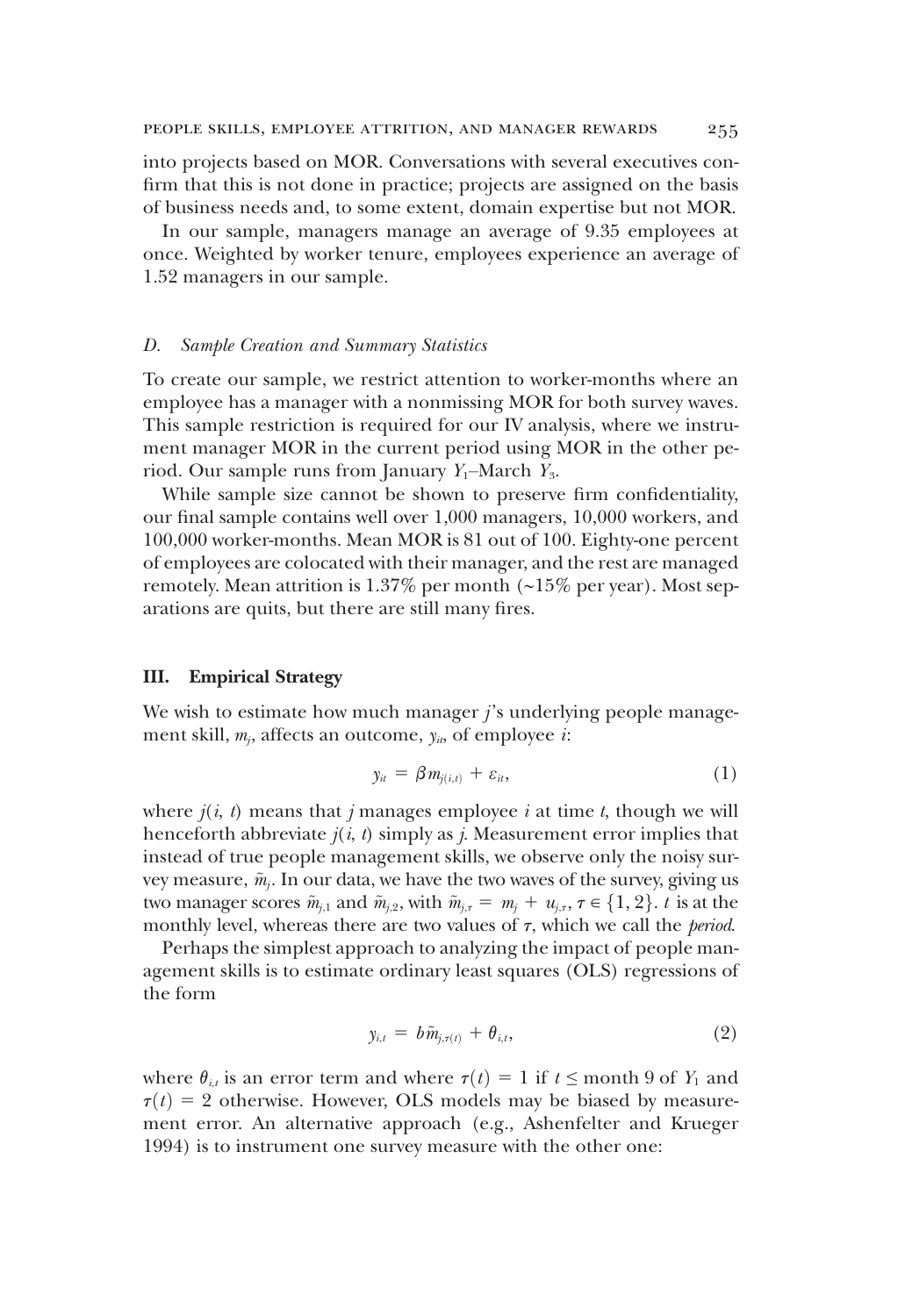256 JOURNAL OF POLITICAL ECONOMY

$$
y_{i,t} = b\tilde{m}_{j,\tau} + \theta_{i,t},
$$
  
\n
$$
\tilde{m}_{j,\tau} = c\tilde{m}_{j,-\tau} + \eta_{j,t},
$$
\n(3)

where  $\tilde{m}_{i-1}$  is the measured people management score of manager j in the period other than the current one and  $\theta_{i,t}$  and  $\eta_{i,t}$  are error terms.

Instead of assuming that the measurement error is classical, we will consider the possibility that the measurement error could be correlated with unobserved determinants of employee outcomes, for example, that being on a good project could affect how an employee rates their manager as well as whether that employee attrites. Hence, we make fewer assumptions than most empirical studies with measurement error. We still assume, though, that measurement error is uncorrelated with a manager's true people management skill.

ASSUMPTION 1.  $cov(m_i, u_{i,\tau}) = 0$  for  $\tau \in \{1, 2\}.$ While we do not expect assumption 1 to be literally true (given that MOR is capped at 0 and 100), we believe that it is approximately true in our setting, particularly because managers are not selecting their own survey score.<sup>9</sup> For

simplicity, we also assume that  $var(u_{j,\tau}) = \sigma_u^2$  for all j and  $\tau$ ; that is, the variance of the measurement error is the same across managers and periods iance of the measurement error is the same across managers and periods. We now compare OLS and IV estimators for this setting. For ease of exposition, we suppress i and j subscripts. For OLS, we use  $\text{plim}(\hat{b}_{OLS}) =$  $cov(y_t, \tilde{m}_{\tau})/var(\tilde{m}_{\tau})$  plus assumption 1 to get an equation for the inconsistency from OLS (derived in app. A.2):

$$
\text{plim}(\hat{b}_{OLS} - \beta) = -\frac{\sigma_u^2}{\sigma_m^2 + \sigma_u^2} \beta + \frac{\text{cov}(\varepsilon_t, u_\tau)}{\sigma_m^2 + \sigma_u^2} + \frac{\text{cov}(\varepsilon_t, m)}{\sigma_m^2 + \sigma_u^2} \left( 4 \right)
$$
\n
$$
\text{Attention Bias} \text{Bias} \qquad \text{Contemporanceously Correlated ME} \qquad \text{Assignment Bias} \text{Bias}
$$

In equation (4), the first term, Attenuation Bias, is standard under OLS with classical measurement error. In the second term, Contemporaneously Correlated Measurement Error, the numerator, cov ( $\varepsilon_b$ ,  $u_{\tau}$ ), is the covariance between unobservables that affect worker outcomes and survey measurement error. We believe that such covariance is likely to be positive, but that is not necessarily the case. For example, one issue for analyzing attrition as an outcome is that there are individuals who quit before they get to take the survey. A manager may appear to have a better score

<sup>9</sup> People answering questions about themselves are often subject to desirability bias (Bound, Brown, and Mathiowetz 2001), but that is not the case here. Assumption 1 could still be violated if good or bad managers systematically engage in influence activities to boost their scores or if there is peer pressure to systematically boost scores of good or bad managers. However, conversations with the firm indicate that influence activities are frowned upon and any such biases are likely to be minimal. Our analysis of measurement error draws heavily on Pischke (2007).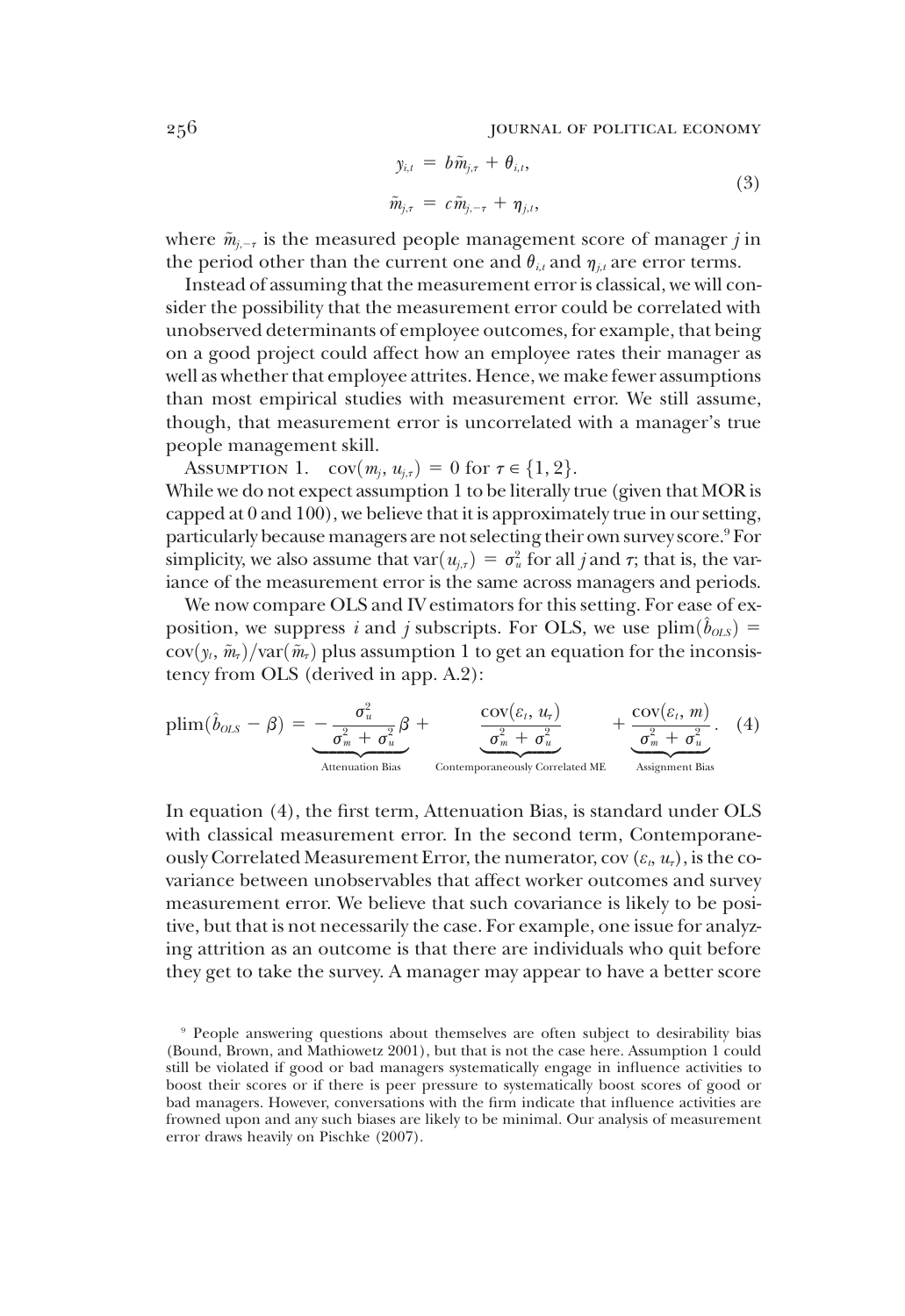on the survey than if departed workers were allowed to take part in the survey. In the third term, Assignment Bias, the numerator, cov  $(\varepsilon_n, m)$ , is the covariance of people management skills with worker outcome unobservables. This could be positive or negative.

Next, consider the IV estimator from equation (3). Note that different workers may evaluate the same manager during different periods. Using  $\text{plim}(\hat{b}_{IV}) = \text{cov}(\hat{y}_t, \hat{m}_{-\tau})/\text{cov}(\tilde{m}_{\tau}, \hat{m}_{-\tau}),$  we get

$$
\text{plim}(\hat{b}_{IV} - \beta) = -\frac{\text{cov}(u_{\tau}, u_{-\tau})}{\sigma_m^2 + \text{cov}(u_{\tau}, u_{-\tau})} \beta + \frac{\text{cov}(\varepsilon_t, u_{-\tau})}{\sigma_m^2 + \text{cov}(u_{\tau}, u_{-\tau})} \tag{5}
$$
\n
$$
+ \frac{\text{cov}(\varepsilon_t, m)}{\sigma_m^2 + \text{cov}(u_{\tau}, u_{-\tau})} \cdot \frac{\sigma_m^2 + \text{cov}(u_{\tau}, u_{-\tau})}{\text{Assignment Bias}}.
$$

In equation (5), the numerator of the first term has cov  $(u_7, u_{-7})$  in place of  $\sigma_u^2$  in equation (4). Thus, if the measurement errors are uncorrelated across the two surveys, there is no attenuation bias. This assumption seems reasonable for certain types of measurement error, such as sampling error due to small numbers of subjects or people being happy because the current project is going well. Other types of measurement error might be more persistent; for example, there could be a persistently good long-term project, or people on a manager's team could have a general tendency to rate managers highly on surveys. As we discuss later, such correlations can be avoided by looking at managers who move across locations or job functions in the firm. In such circumstances, we would expect substantially less attenuation bias than in OLS.

The second term of equation (5) has cov ( $\varepsilon_t$ ,  $u_{-\tau}$ ) instead of cov ( $\varepsilon_t$ ,  $u_{\tau}$ ) in the numerator. That is, it involves the covariance between unobserved determinants of performance in the current period and measurement error in the other period. For measurement error due to inattention or nonresponse, this correlation may be quite small or zero. For issues like being on a good project, this correlation may depend on how persistent the shock is over time.

The third term of equation (5) still has cov  $(\varepsilon_n, m)$  in the numerator, but it is divided now by  $\sigma_m^2 + \text{cov}(u_\tau, u_{-\tau})$  instead of  $\sigma_m^2 + \sigma_u^2$ . Thus, IV may amplify assignment bias may amplify assignment bias.

We will also present reduced-form results, that is, OLS regressions of  $y_t$ on  $\tilde{m}_{-\tau}$ :

$$
\text{plim}(\hat{b}_{RF} - \beta) = -\frac{\sigma_u^2}{\sigma_m^2 + \sigma_u^2} \beta + \underbrace{\frac{\text{cov}(\varepsilon_t, u_{-\tau})}{\sigma_m^2 + \sigma_u^2}}_{\text{Attention Bias}} + \underbrace{\frac{\text{cov}(\varepsilon_t, m)}{\sigma_m^2 + \sigma_u^2}}_{\text{Asynchronously Correlated ME}} + \underbrace{\frac{\text{cov}(\varepsilon_t, m)}{\sigma_m^2 + \sigma_u^2}}_{\text{Assignment Bias}}
$$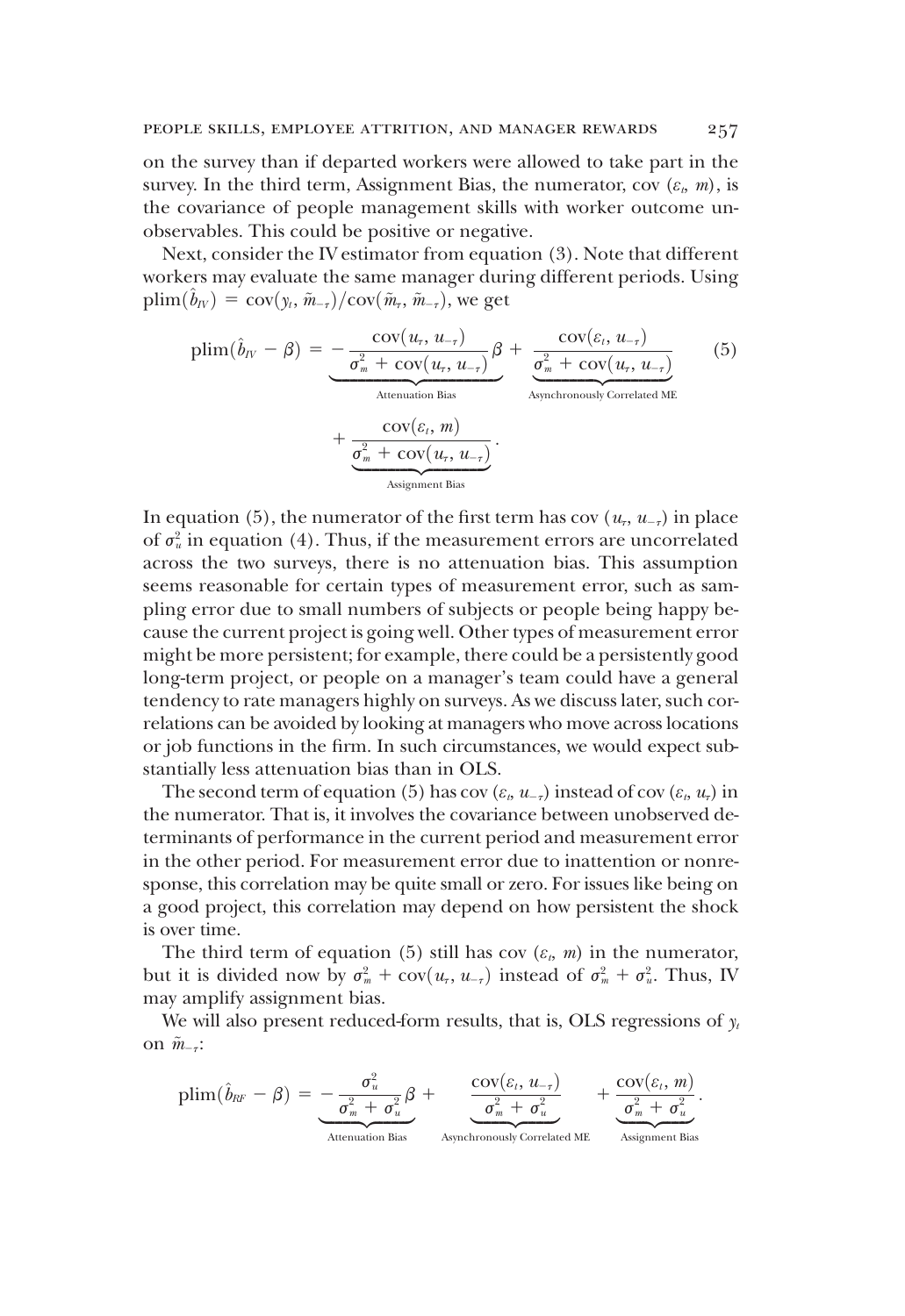Relative to the IV, a disadvantage of the reduced form is that there is still the same attenuation bias as for OLS. A potential advantage is that assignment bias is scaled by  $\sigma_m^2 + \sigma_u^2$  in the denominator instead of  $\sigma_m^2$  +  $cov(u_{\tau}, u_{-\tau}).$ 

Except if noted otherwise, standard errors are clustered by manager in the empirical analysis, reflecting the main level of variation for our key regressor.

#### A. Comparison with Studies on Teachers

While teachers generally do not choose their students, managers at our high-tech firm play a critical role in selecting people for their team. Indeed, practitioners frequently argue that one of the most important parts of being a good people manager is selecting the right people (Harvard Management Update 2008). Thus, randomly assigning employees to managers would not be informative of the overall impact of good people management skills since it would rule out better people managers selecting better people. Rather, differences in employee quality across managers might be viewed as a mechanism by which managers improve outcomes as opposed to a source of bias. Still, even if we do not wish to rule out better managers selecting better people, we need to address the possibility of the firm optimally sorting managers and employees together (assignment bias).

#### B. Control Variables

Adding control variables helps address the possibility that MOR and employee outcomes may differ systematically. We control for the firm's different business units as well as for job function (or occupation). We also control for year of hire, current year dummies, and a fifth-order polynomial in employee tenure. We control for location, employee salary grade, and an employee's manager's span of control. In tests of coefficient stability (Oster 2019), section IV.E shows that our results are very similar when using even finer controls, including various interaction terms and year-month dummies.

# IV. Manager Quality and Employee Attrition

Section IV.A shows baseline results on MOR and attrition, followed by our three research designs: new joiners (sec. IV.B), new joiners or employees switching managers (sec. IV.C), and exploiting managers switching locations or job functions (sec. IV.D). Exploiting different variation and addressing different threats to identification, all three designs provide complementary evidence that people management skill substantially reduces attrition. Section IV.E addresses further threats to identification, assesses the quantitative importance of our results, and estimates manager VA.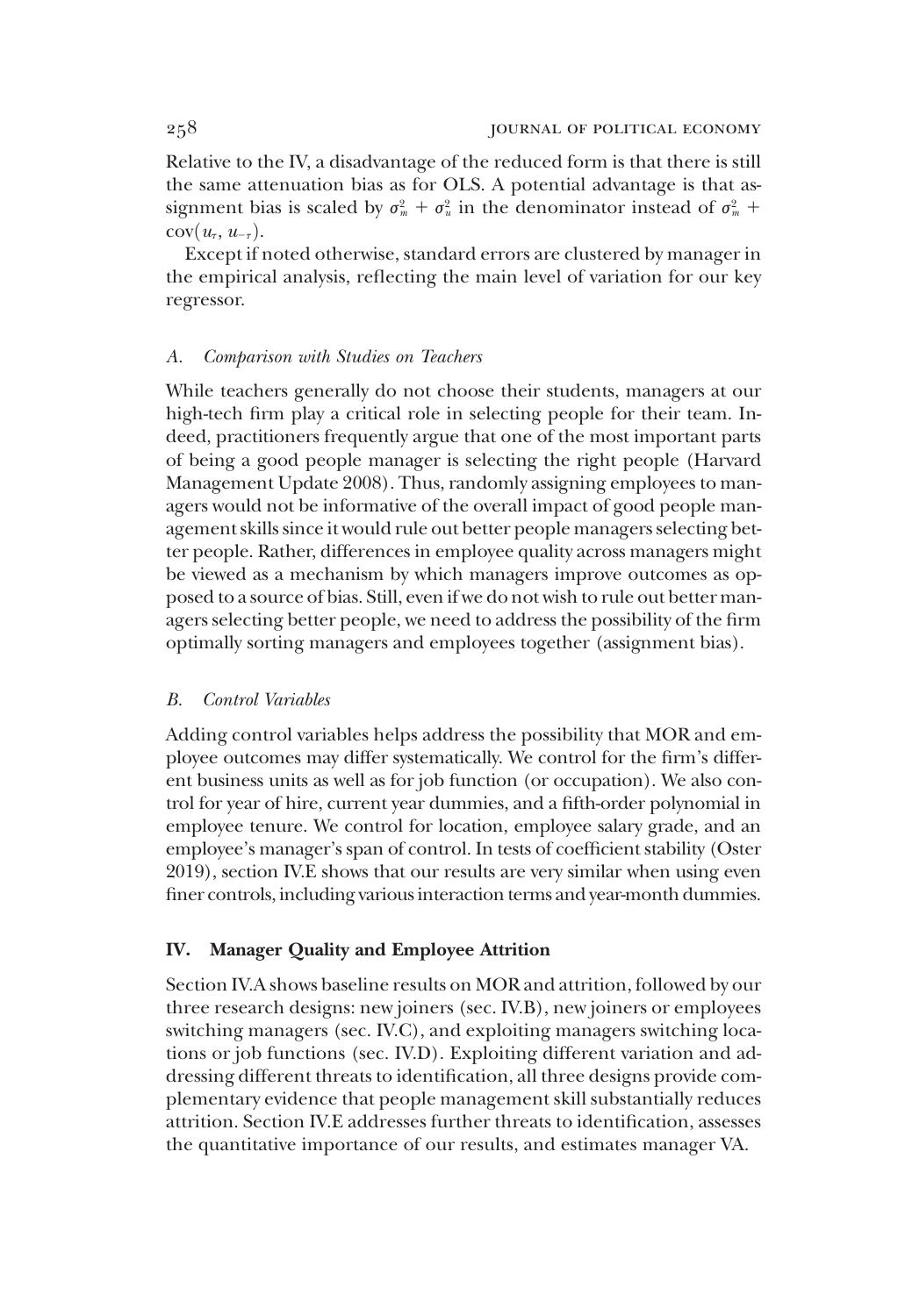# A. Baseline Results

Panel A of table 3 shows our baseline results. Column 1 shows a strong first stage ( $F > 100$ ). In column 2, the OLS coefficient of  $-0.156$  means that increasing MOR by 1 standard deviation is associated with a monthly reduction in attrition of 0.156 percentage points, which is an 11% reduction relative to the mean of 1.37 percentage points per month. In column 3, the IV coefficient is substantially larger at  $-0.475$ , implying that increasing MOR by 1 standard deviation corresponds to a 35% reduction in turnover. A cluster-robust Hausman test rejects that the IV and OLS estimates are the same ( $p < .01$ ). That the IV estimate is three times larger in magnitude than the OLS estimate is consistent with OLS being significantly biased downward because of attenuation bias from measurement error.

Our IV estimate implies that moving from a manager in the 10th percentile of MOR to one in the 90th percentile is associated with a turnover drop of roughly 60%.10 As a reference point, Bloom et al. (2014) show that randomly assigning call center employees to work from home reduces turnover by 50%.

However, not all attrition is the same. It could be that good managers prevent quits but are willing to fire individuals who are not contributing. Thus, panels B and C of table 3 perform the same analyses separately for quits and fires.<sup>11</sup> We observe highly significant negative IV results for both quits and fires. The coefficient is larger in absolute magnitude for quits but is larger in percentage terms for fires, reflecting that fires are rarer than quits. Also, there is a larger percentage relation between MOR and regretted quits (panel D) than there is between MOR and nonregretted quits (panel E), suggesting that MOR might help reduce unwanted (bad) quits (from the firm's perspective) more than it reduces good quits. Later, we will shed further light on good versus bad attrition by using subjective performance scores.

That high-MOR managers reduce both quits and fires is consistent with people management skill positively impacting worker motivation. More motivated workers should be less interested in outside opportunities and less prone to behave in ways that result in fires.<sup>12</sup> That the coefficient is larger

<sup>10</sup> The 10th percentile of a standard normal is 1.28 standard deviations below the mean, corresponding to a monthly attrition rate of  $1.374 - 1.28 \times (-.475) = 1.98$  percentage points. The 90th percentile corresponds to 0.77 percentage points monthly, a reduction of slightly more than 60%.

 $11$  Turnover is labeled as voluntary, involuntary, or missing/not assigned. We do not use missing turnover events in panels B and C (they are included in panel A). Involuntary exits or fires include both true fires and layoffs. The fires results become even stronger if months with layoffs are excluded.

<sup>&</sup>lt;sup>12</sup> It could also reflect high-MOR managers attracting less attrition-prone workers, though sec. IV.C shows little evidence of observably better workers sorting to high-MOR managers when workers change managers.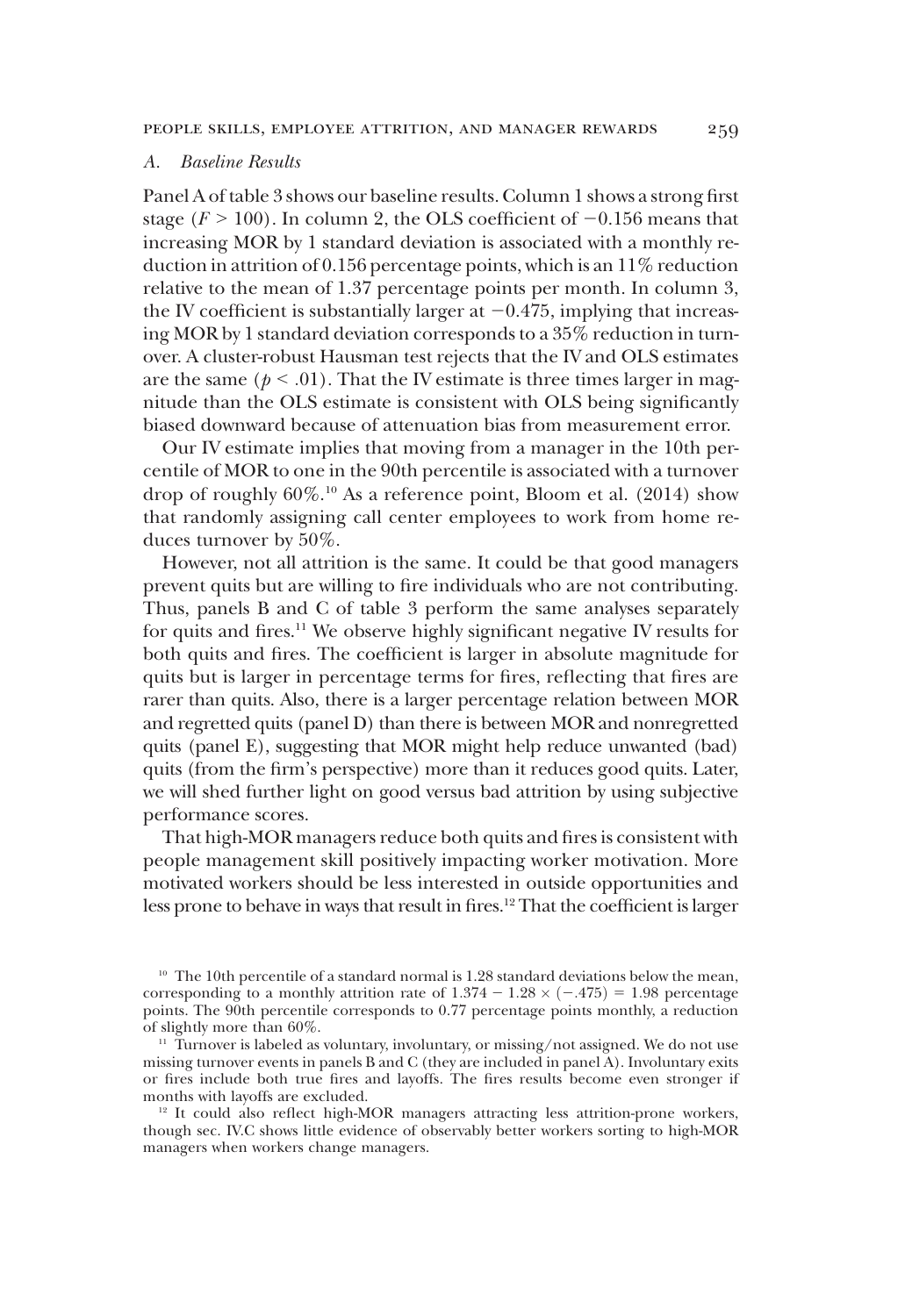| Specification                                                         | <b>First Stage</b>  | <b>OLS</b>            | IV                   | Reduced Form         |  |
|-----------------------------------------------------------------------|---------------------|-----------------------|----------------------|----------------------|--|
|                                                                       | A. Attrition        |                       |                      |                      |  |
| MOR in other period                                                   | .325***<br>(.029)   |                       |                      | $-.154***$<br>(.032) |  |
| MOR in current period                                                 |                     | $-.156***$<br>(.031)  | $-.475***$<br>(.103) |                      |  |
| Mean dependent variable<br><i>F</i> -statistic on excluded instrument |                     | 1.374                 | 1.374<br>124.6       | 1.374                |  |
|                                                                       |                     |                       | B. Quits             |                      |  |
| MOR in other period                                                   | $.325***$<br>(.029) |                       |                      | $-.090***$<br>(.023) |  |
| MOR in current period                                                 |                     | $-.103***$<br>(.023)  | $-.278***$<br>(.074) |                      |  |
| Mean dependent variable<br><i>F</i> -statistic on excluded instrument |                     | .791                  | .791<br>124.6        | .791                 |  |
|                                                                       |                     | C. Fires              |                      |                      |  |
| MOR in other period                                                   | $.325***$<br>(.029) |                       |                      | $-.061***$<br>(.015) |  |
| MOR in current period                                                 |                     | $-.033**$<br>(.014)   | $-.188***$<br>(.048) |                      |  |
| Mean dependent variable<br><i>F</i> -statistic on excluded instrument |                     | .291                  | .291<br>124.6        | .291                 |  |
|                                                                       |                     |                       | D. Regretted Quits   |                      |  |
| MOR in other period                                                   | .325***<br>(.029)   |                       |                      | $-.075***$<br>(.020) |  |
| MOR in current period                                                 |                     | $-.084***$<br>(.021)  | $-.230***$<br>(.065) |                      |  |
| Mean dependent variable<br><i>F</i> -statistic on excluded instrument |                     | .621                  | .621<br>124.6        | .621                 |  |
|                                                                       |                     | E. Nonregretted Quits |                      |                      |  |
| MOR in other period                                                   | $.325***$<br>(.029) |                       |                      | $-.015$<br>(.010)    |  |
| MOR in current period                                                 |                     | $-.019**$<br>(.010)   | $-.048$<br>(.030)    |                      |  |
| Mean dependent variable<br><i>F</i> -statistic on excluded instrument |                     | .169                  | .169<br>124.6        | .169                 |  |

TABLE 3 MOR and Employee Attrition: Baseline Results

NOTE.—Standard errors clustered by manager are in parentheses. An observation is an employee-month. In panel A, the dependent variable is a dummy for whether an employee attrites in a given month. In panels B–E, the dependent variable is a dummy for whether an employee experiences a particular type of attrition event in a given month. In all regressions, the dependent variable is multiplied by 100 for readability. All regressions include the same controls as in table 2 plus current year dummies, the span of control for an employee's manager (plus a dummy for span being missing), and a fifth-order polynomial in employee tenure. Also, unlike table 2, the controls are over time instead of for 1 month. While exact sample size cannot be shown to preserve firm confidentiality, our sample contains well over 1,000 managers, 10,000 workers, and 100,000 worker-months.

\*\* Significant at the 5% level.

\*\*\* Significant at the 1% level.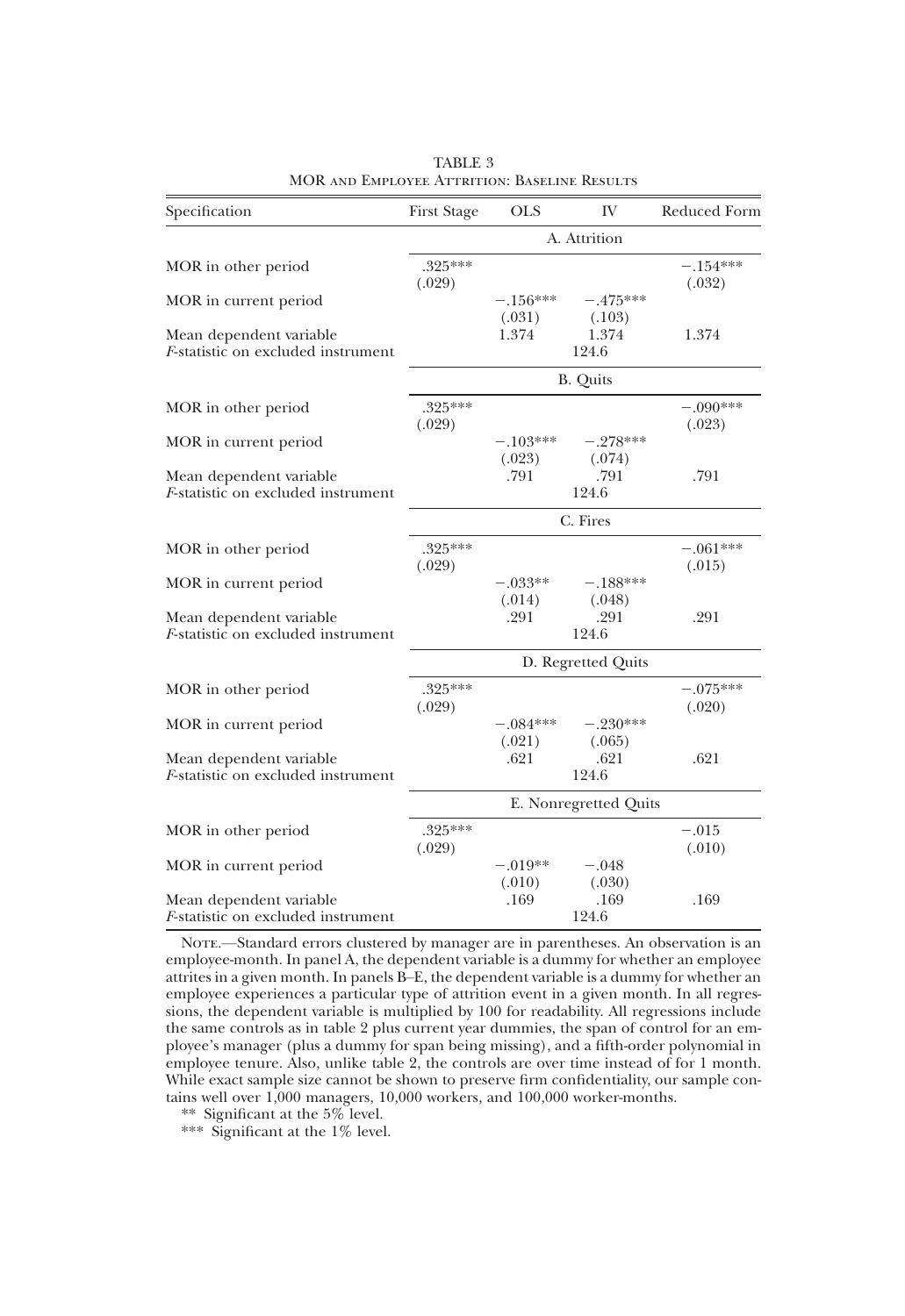for regretted than nonregretted quits is consistent with complementarity between a worker's skills and their manager's people management skills, a point we return to in section V, particularly in the context of attrition result heterogeneity according to worker position in the hierarchy.

Figure 2 shows binned scatter plots for the reduced-form regressions, showing a clear negative relationship for all five attrition variables, plus whether a worker changes manager.



FIG. 2.—Reduced-form binned scatter plots: regressing attrition variables on current manager MOR in other period. This figure presents binned scatter plots corresponding to the reduced-form regressions in table 3. We use binscatter in Stata with 20 bins. Controls are the same as in table 3.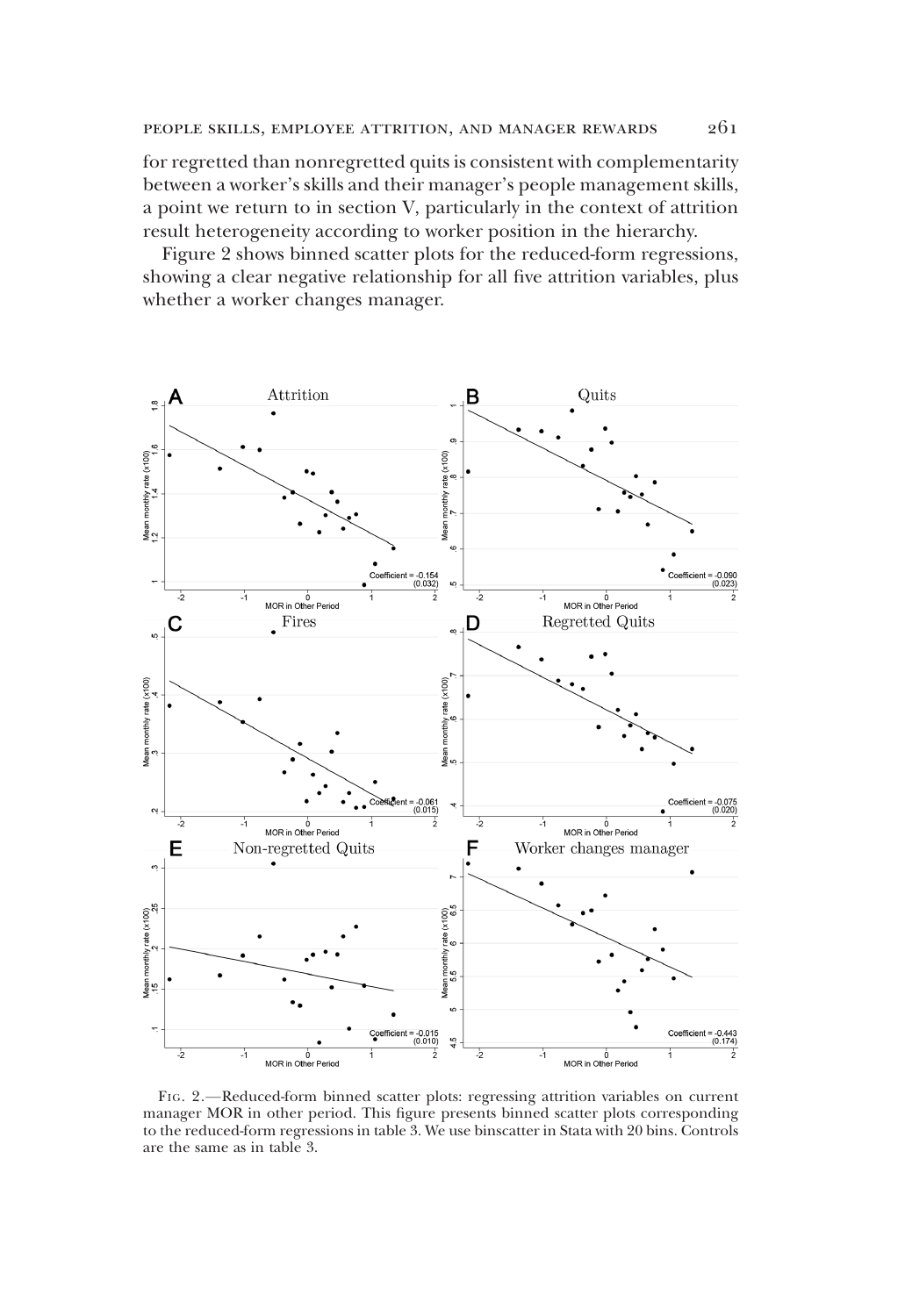# B. New Workers Joining the Firm

Restricting our IV analysis to new workers who join the firm in the second period, table 4 also finds a strong negative relation between a worker's manager's MOR and turnover (our sample size here is 8% of that in

| Specification                                                         | <b>First Stage</b>  | <b>OLS</b>            | IV                  | Reduced Form        |  |  |
|-----------------------------------------------------------------------|---------------------|-----------------------|---------------------|---------------------|--|--|
|                                                                       |                     | A. Attrition          |                     |                     |  |  |
| MOR in other period                                                   | $.296***$<br>(.043) |                       |                     | $-.163$<br>(.114)   |  |  |
| MOR in current period                                                 |                     | $-.252**$<br>(.100)   | $-.550$<br>(.370)   |                     |  |  |
| Mean dependent variable<br>F-statistic on excluded instrument         |                     | 1.446                 | 1.446<br>47.19      | 1.446               |  |  |
|                                                                       |                     |                       | <b>B.</b> Quits     |                     |  |  |
| MOR in other period                                                   | .296***<br>(.043)   |                       |                     | $-.190**$<br>(.093) |  |  |
| MOR in current period                                                 |                     | $-.212**$<br>(.086)   | $-.643**$<br>(.308) |                     |  |  |
| Mean dependent variable<br>F-statistic on excluded instrument         |                     | .864                  | .864<br>47.19       | .864                |  |  |
|                                                                       |                     |                       |                     |                     |  |  |
| MOR in other period                                                   | $.296***$<br>(.043) |                       |                     | $-.052$<br>(.054)   |  |  |
| MOR in current period                                                 |                     | $-.028$<br>(.045)     | $-.175$<br>(.180)   |                     |  |  |
| Mean dependent variable<br><i>F</i> -statistic on excluded instrument |                     | .362                  | .362<br>47.19       | .362                |  |  |
|                                                                       |                     |                       | D. Regretted Quits  |                     |  |  |
| MOR in other period                                                   | .296***<br>(.043)   |                       |                     | $-.181**$<br>(.088) |  |  |
| MOR in current period                                                 |                     | $-.190**$<br>(.083)   | $-.613**$<br>(.292) |                     |  |  |
| Mean dependent variable<br><i>F</i> -statistic on excluded instrument |                     | .798                  | .798<br>47.19       | .798                |  |  |
|                                                                       |                     | E. Nonregretted Quits |                     |                     |  |  |
| MOR in other period                                                   | .296***<br>(.043)   |                       |                     | $-.016$<br>(.017)   |  |  |
| MOR in current period                                                 |                     | $-.024*$<br>(.015)    | $-.053$<br>(.057)   |                     |  |  |
| Mean dependent variable<br>F-statistic on excluded instrument         |                     | .0603                 | .0603<br>47.19      | .0603               |  |  |

TABLE 4 MOR and Employee Attrition: Exploiting New Joiners

NOTE.—This table is similar to table 3 but restricts to new employees joining the firm after the administration of the first survey (i.e., during period 2). The sample size is 8% of that in table 3.

\* Significant at the 10% level.

\*\* Significant at the 5% level.

\*\*\* Significant at the 1% level.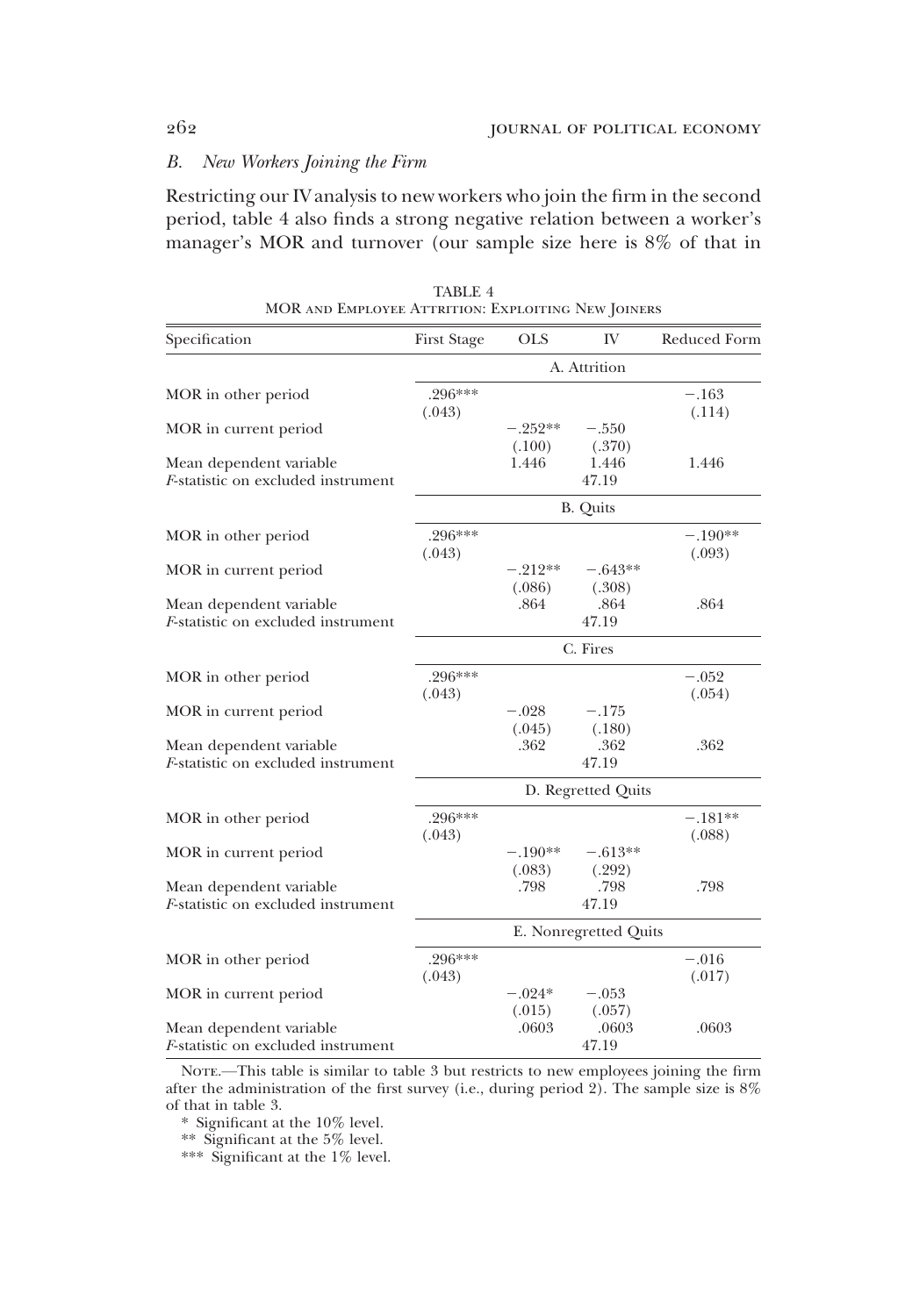table 3). This joiners analysis allows us to address a couple of concerns. First, in the joiners analysis, the survey responses of the workers under analysis do not influence the instrument because they are new to the firm.

Second, our analysis reduces concerns about assignment bias. When an employee joins a very large firm, they are unlikely to have substantial information about differences in people management skills across managers that would enable them to choose their managers. Further, as argued by Lazear, Shaw, and Stanton (2015), who use joiners to estimate manager VA, the firm is unlikely to have substantial information about the new worker separate from the hiring manager. This reduces the concern that  $\varepsilon_t$  is correlated with *m* separate from the possible role of better managers in selecting better employees for their team.

Results.—Despite having much less statistical power than in the full sample, the relationship between MOR and attrition in table 4 is qualitatively similar. Looking at all attrition in panel A, the IV coefficient of  $-0.550$  is slightly larger in magnitude than that in panel A of table 3, though it just misses statistical significance at 10%. The coefficient implies that a 1 standard deviation increase in MOR corresponds to a 0.55 percentage point (38%) reduction in monthly turnover. We also see broadly similar results for other attrition variables, with particularly strong results for quits (especially regretted quits), for which the IV estimate is statistically significant.

# C. Workers Joining the Firm or Changing Managers

Despite its clear benefits, the joiners analysis has limitations. First, new workers may be impacted differentially by MOR. Second, the sample size is small relative to our full sample. Third, it is difficult to perform certain statistical tests regarding assignment bias. In this section, instead of just analyzing workers joining the firm in the second period, we additionally add instances of workers switching managers during the second period. These switches occur for many reasons, such as new projects, manager turnover, promotions, and several reorganizations (reorgs) that occurred for exogenous reasons. This addresses the three limitations of the joiners analysis, and we continue to find a strong negative relation between manager MOR and employee turnover outcomes.

Our analysis here is useful for several reasons. First, the sample is broader than only new joiners—it is about one-fourth the size of that in table 3. Second, we can do a test for nonrandom sorting of existing employees to managers, following Rothstein (2010, 2017)—we find little evidence of systematic sorting of better existing employees to better people managers. Third, we can plot event study graphs analyzing how impacts of MOR on turnover vary with how long a person has been with a manager; such a graph would be harder to interpret in the pure joiners design, where time since manager is collinear with tenure. Fourth, analyzing what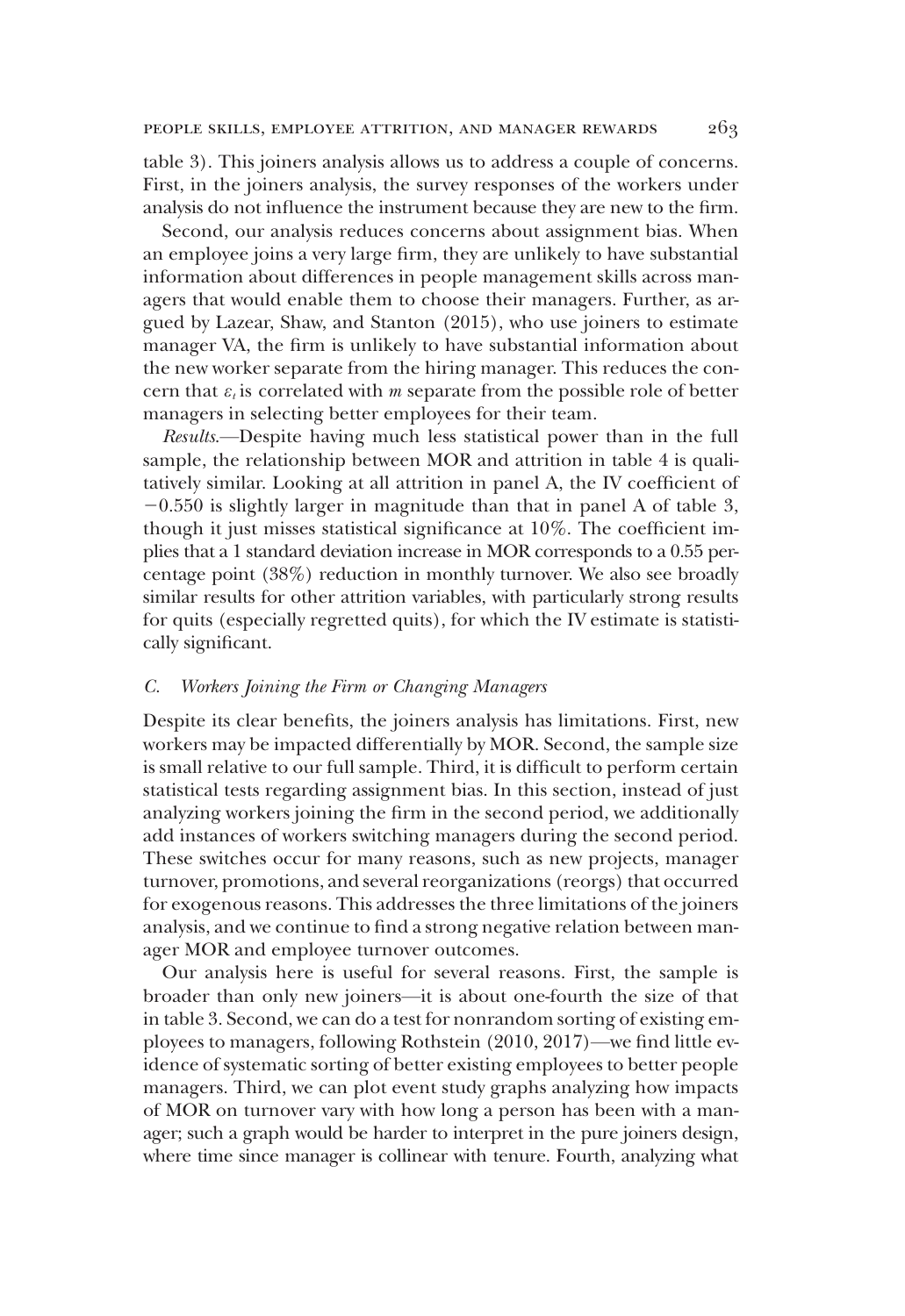happens to employees after changes in manager is generally useful for reducing concern about assignment bias. While matching of managers and employees is not random, matching occurring for reasons such as manager turnover or reorgs reflects less active involvement by the firm, particularly when there are many individuals being moved at the same time. Fifth, as in the joiners analysis, the workers in this design do not influence the instrument.<sup>13</sup>

# 1. Results

Table 5 reproduces table 3 combining joiners (as in table 4) and switchers. In panel A, the IV coefficient for overall attrition is  $-0.332$  (a  $22\%$ ) drop in attrition per 1 standard deviation in MOR). This is a bit smaller in magnitude than our baseline attrition estimate and misses conventional statistical significance ( $p = .16$ ). In contrast, the coefficient for quitting (panel B) is slightly larger in magnitude than the one in table 3. The negative quit coefficient is driven by regretted quits, where the MOR coefficient is negative and statistically significant. Interestingly, the MOR coefficient for nonregretted quits is positive (though not statistically significant). Overall, the results suggest that MOR sharply reduces undesirable attrition, whereas MOR may even increase good attrition, though the results on nonregretted quits have large standard errors.

#### 2. Time Path of MOR Impacts

Figure 3 takes the IV regressions in table 5 but interacts MOR with the quarter since receiving a new manager. Event time starts at 0 after each manager change, thus accommodating workers who experience multiple manager changes in the second period.14 As seen in panel A, the relation between MOR and turnover is negative but is small in magnitude during the first 6 months after a manager change. Rather, the turnover benefit builds gradually, with much of the reduction in turnover occurring 7–12 months after a manager change. Other attrition variables show similar patters, particularly for regretted quits. Figure C4 (figs. C1–C5 are available online) shows similar patterns using half-years instead of quarters.

Figure 3 seems consistent with a causal impact of MOR on attrition. If the effect were driven by assignment bias (e.g., the firm decides to match

 $13$  When workers switch managers during period 2, the share of the time when this is accompanied by a promotion, a change in job function, or a change in business unit is less than 10% for each one. Thus, most changes in manager are not from worker promotions or from worker changes in job function or business unit.

<sup>&</sup>lt;sup>14</sup> After joining the firm or changing managers in period 2, 17% of workers experience one additional change in manager, 3.5% an additional two changes, and 0.5% an additional three changes. Results in table 5 and fig. 3 are robust to restricting to workers' first postjoin/switch manager spell. Results in table 4 are also robust (and slightly stronger) when restricted to joiners' first manager spell.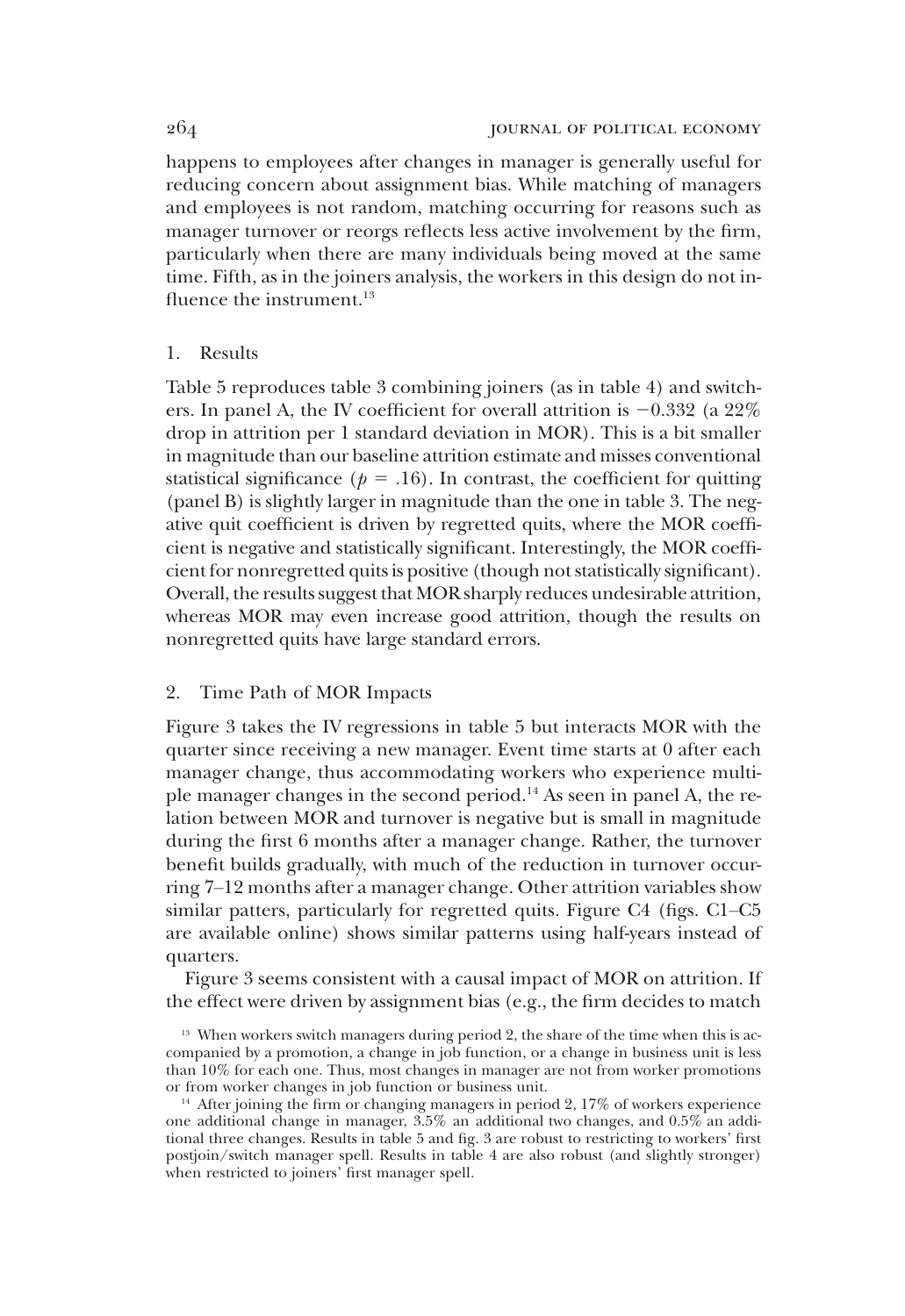| Specification                                                         | <b>First Stage</b>  | <b>OLS</b>            | IV                  | Reduced Form        |  |  |
|-----------------------------------------------------------------------|---------------------|-----------------------|---------------------|---------------------|--|--|
|                                                                       |                     | A. Attrition          |                     |                     |  |  |
| MOR in other period                                                   | $.280***$<br>(.037) |                       |                     | $-.093$<br>(.069)   |  |  |
| MOR in current period                                                 |                     | $-.157***$<br>(.061)  | $-.332$<br>(.236)   |                     |  |  |
| Mean dependent variable<br><i>F</i> -statistic on excluded instrument |                     | 1.512                 | 1.512<br>57.94      | 1.512               |  |  |
|                                                                       |                     |                       | <b>B.</b> Quits     |                     |  |  |
| MOR in other period                                                   | $.280***$<br>(.037) |                       |                     | $-.086$<br>(.053)   |  |  |
| MOR in current period                                                 |                     | $-.147***$<br>(.047)  | $-.308*$<br>(.185)  |                     |  |  |
| Mean dependent variable<br><i>F</i> -statistic on excluded instrument |                     | .880                  | .880<br>57.94       | .880                |  |  |
|                                                                       |                     | C. Fires              |                     |                     |  |  |
| MOR in other period                                                   | $.280***$<br>(.037) |                       |                     | $-.043$<br>(.028)   |  |  |
| MOR in current period                                                 |                     | $-.015$<br>(.024)     | $-.153$<br>(.097)   |                     |  |  |
| Mean dependent variable<br><i>F</i> -statistic on excluded instrument |                     | .327                  | .327<br>57.94       | .327                |  |  |
|                                                                       |                     |                       | D. Regretted Quits  |                     |  |  |
| MOR in other period                                                   | $.280***$<br>(.037) |                       |                     | $-.116**$<br>(.047) |  |  |
| MOR in current period                                                 |                     | $-.127***$<br>(.045)  | $-.412**$<br>(.166) |                     |  |  |
| Mean dependent variable<br><i>F</i> -statistic on excluded instrument |                     | .722                  | .722<br>57.94       | .722                |  |  |
|                                                                       |                     | E. Nonregretted Quits |                     |                     |  |  |
| MOR in other period                                                   | $.280***$<br>(.037) |                       |                     | .029<br>(.019)      |  |  |
| MOR in current period                                                 |                     | $-.020$<br>(.015)     | .105<br>(.073)      |                     |  |  |
| Mean dependent variable<br><i>F</i> -statistic on excluded instrument |                     | .158                  | .158<br>57.94       | .158                |  |  |

#### TABLE 5 MOR and Employee Attrition: Exploiting New Joiners and People Switching Managers

NOTE.—This table is similar to table 3 but restricts to new employees joining the firm after the administration of the first survey (i.e., during period 2) or to observations following a change in manager during the second period. To avoid cases where a worker switches back to the manager they had when the period 1 survey was administered, we also restrict to worker-months where a worker's manager differs from the manager they had during September  $Y_1$ . The sample size is about one-fourth the size of that in table 3.

\* Significant at the 10% level.

\*\* Significant at the 5% level.

\*\*\* Significant at the 1% level.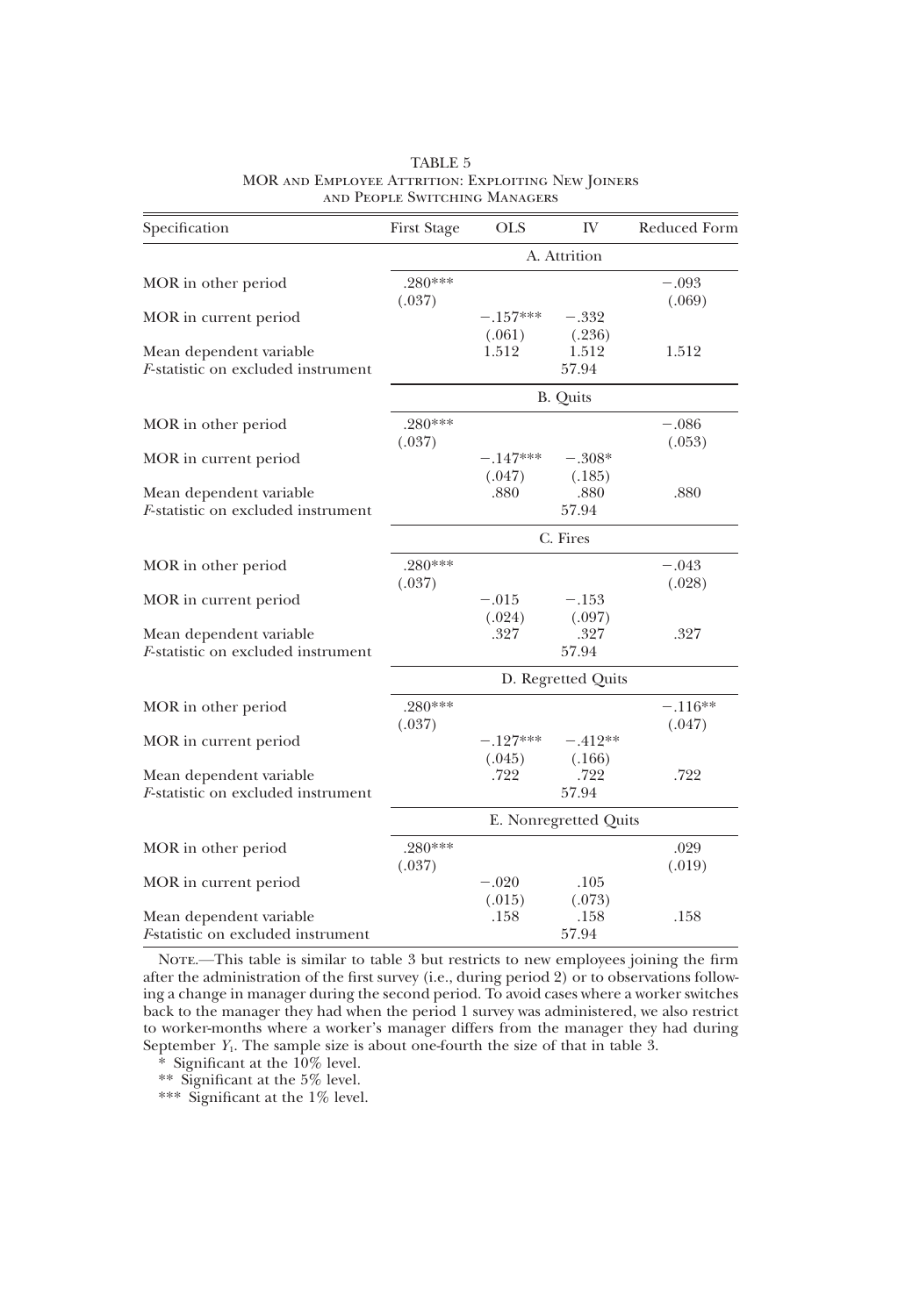

FIG. 3.—Impacts of MOR on attrition outcomes by quarter since getting a new manager. The dashed lines show 95% confidence intervals on coefficients, with standard errors clustered by manager. This figure comes from IV regressions similar to those in table 5, with one main difference. The main difference is that instead of using MOR, we use MOR interacted with quarters since getting a new manager. In addition, we include dummies for the quarter since getting a new manager. Quarter 0 includes the month during which a worker gets a new manager, followed by the 2 months after (i.e., months 2 and 3). Quarter 3 includes months 10–12. Beyond quarters 0–3 shown here, our regressions also include an interaction of MOR with a single dummy for being in quarters 4 or 5 (this is a small bin, including about 5% of observations in the analysis, whereas the other bins each include about 10% or more). Separate from the MOR interaction terms, the dummies for the quarter since getting a new manager include separate dummies for quarters 4 and 5. Both current period MOR (the regressor) and other period MOR (the instrument) are interacted with quarters since getting a new manager. Getting a new manager can occur by joining the firm or by switching managers.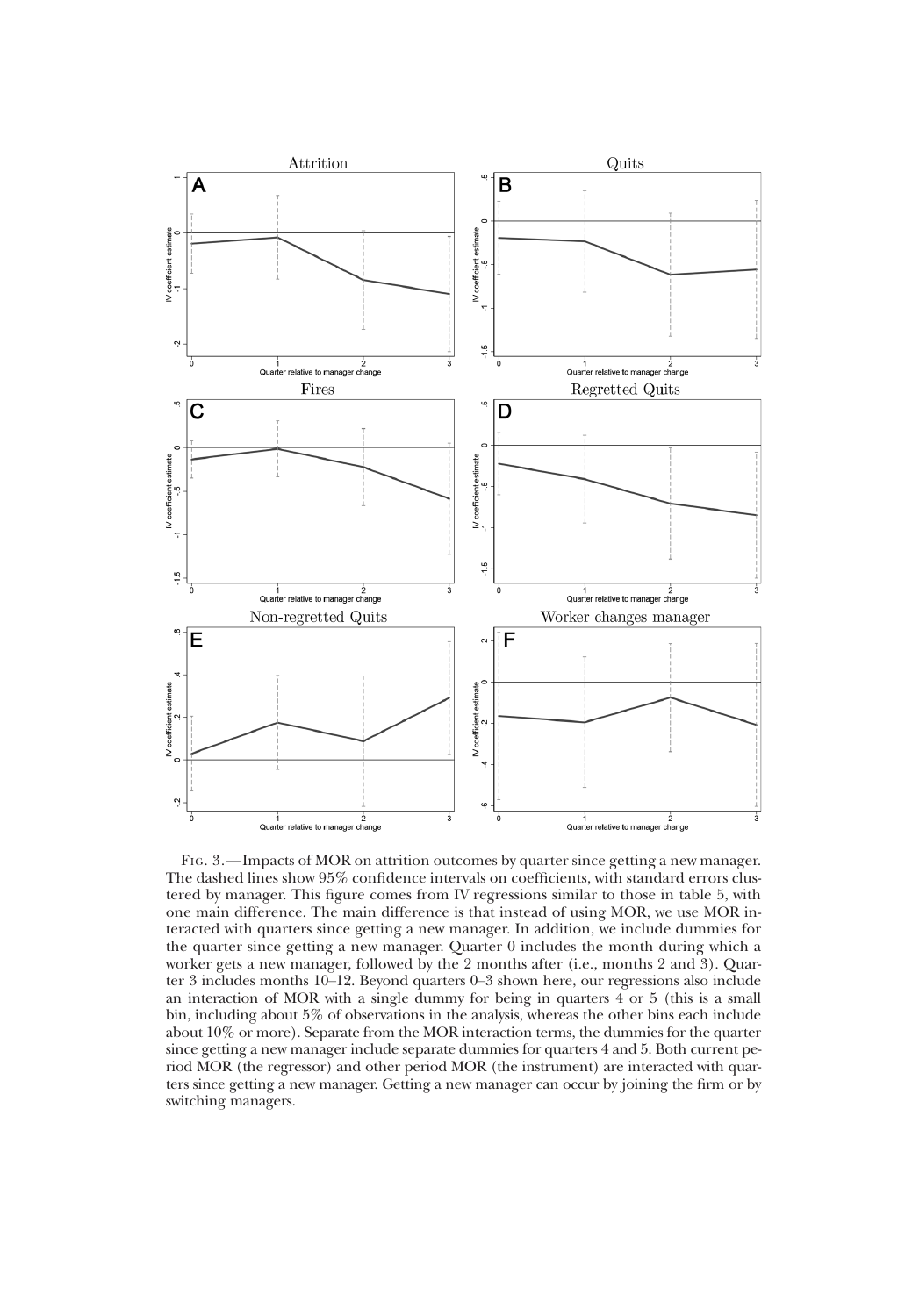unobservably better workers with better managers), one might imagine that turnover impacts would be seen immediately. Instead, it may take some time for a worker to get to know and be affected by their manager.

# 3. Testing for Assignment Bias

A concern with the switchers analysis is that the firm may be matching unobservably high-quality managers and workers together. To test for this, we can examine whether the MOR of an employee's future manager predicts employee nonattrition outcomes in the current period, following Rothstein (2010, 2017). As detailed further in appendix A.6, we implement an IV procedure where we instrument the future manager's MOR during period 2 using MOR during period 1. We cannot use attrition for the test because workers who will experience a new manager in the future do not attrite before then.

Table 6 examines the relation between a future manager's MOR and key nonattrition outcomes (subjective performance, salary, salary increases, and promotion propensity) in period 1 as well as two other important worker characteristics (restricted stock units granted to an employee and whether the firm has designated a worker as a key individual whom they strongly want to retain). These variables are discussed further in section VII when we discuss rewards for managers. In the IV analyses in panel B, we see little evidence that better people managers receive teams with observably better characteristics. This suggests that assignment bias from sorting strong people managers with unobservably better employees is likely limited.15

#### D. Manager Moves across Locations or Job Functions

Our third research design exploits managers moving across locations or job functions. In line with Chetty, Friedman, and Rockoff (2014), we collapse our data to the job function–location–period level (e.g., engineers at location X in period 1), and examine the relation between average MOR and average attrition. This serves two key purposes. First, it provides further evidence that assignment bias does not drive our findings because by aggregating, we focus on differences in MOR at an aggregate level as opposed to MOR differences within location–job function.

<sup>15</sup> Observed matching of employees and managers reflects not only potential assignment bias by the firm but also selection of employees by managers. Thus, the null results of the Rothstein test are also consistent with high-MOR managers not selecting better existing employees for their teams (or, e.g., for negative assignment bias by the firm and positive selection of employees by managers given the firm's policies). An additional caveat is that our setting differs from other applications of the Rothstein test because we observe a limited relation of MOR to nonattrition outcomes (sec. VI). Overall, one might view the Rothstein test as less critical for the validity of our results (relative to other settings) given that managers selecting better workers for their team (separate from assignment bias) is a potential mechanism of people management skills.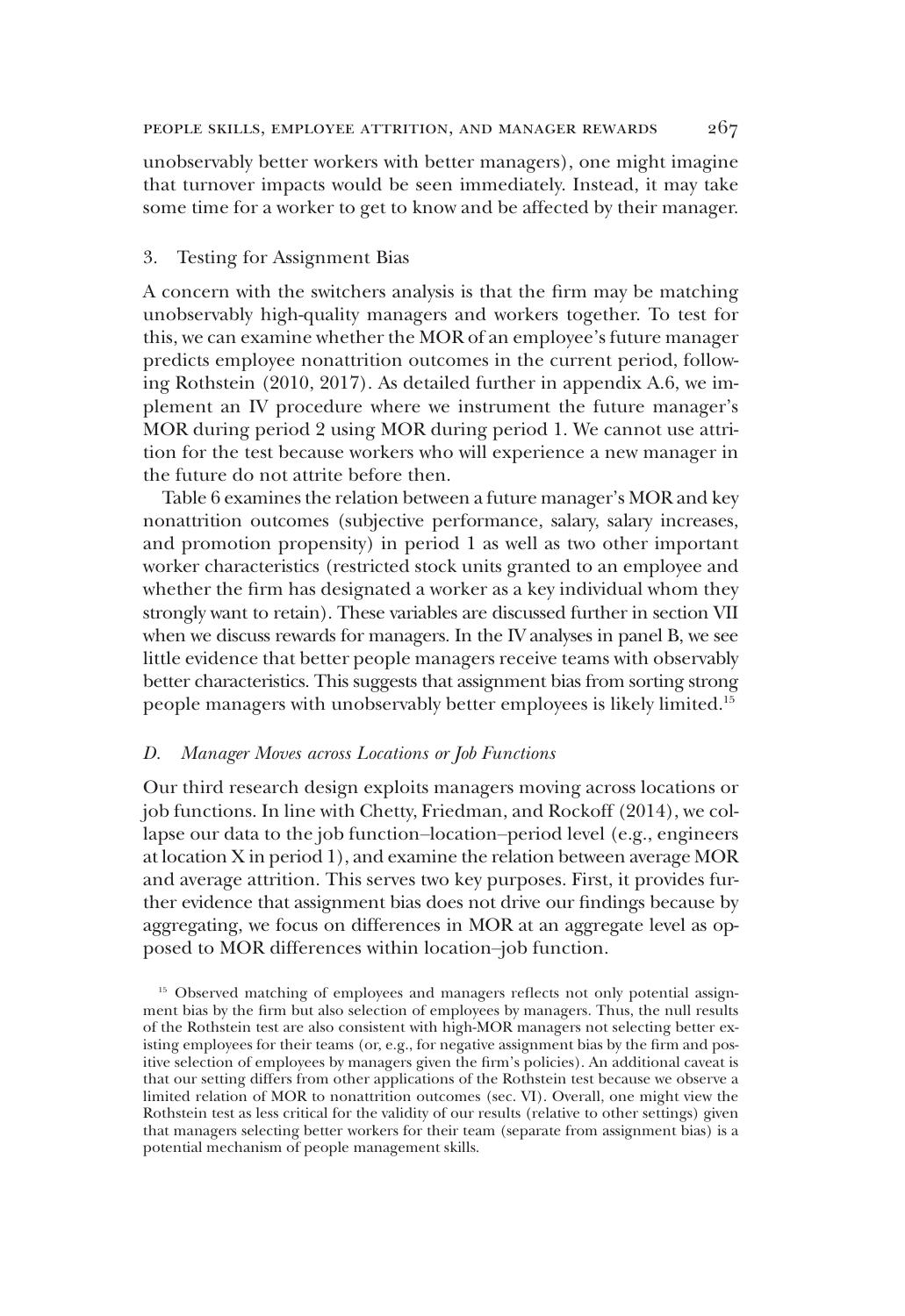|                                                            |                                                  | <b>DEPENDENT VARIABLE</b>            |                                                |                                 |                                                       |                                            |  |  |  |  |
|------------------------------------------------------------|--------------------------------------------------|--------------------------------------|------------------------------------------------|---------------------------------|-------------------------------------------------------|--------------------------------------------|--|--|--|--|
|                                                            | Subjective<br>Performance<br>(Normalized)<br>(1) | Log<br>Salary<br>$\times 100$<br>(2) | Log<br>Salary<br>Growth<br>$\times$ 100<br>(3) | Promoted<br>$\times 100$<br>(4) | Log Stock<br>Grant<br>Holdings<br>$\times 100$<br>(5) | Key<br>Individual<br>$(\times 100)$<br>(6) |  |  |  |  |
|                                                            |                                                  |                                      |                                                | A. OLS                          |                                                       |                                            |  |  |  |  |
| MOR of future<br>manager mea-<br>sured in second           |                                                  |                                      |                                                |                                 |                                                       |                                            |  |  |  |  |
| period                                                     | .028<br>(.026)                                   | $-.776**$<br>(.394)                  | $.294*$<br>(.155)                              | .170<br>(.149)                  | 2.326<br>(1.589)                                      | .785<br>(.640)                             |  |  |  |  |
|                                                            |                                                  |                                      |                                                | B. IV                           |                                                       |                                            |  |  |  |  |
| MOR of future<br>manager mea-<br>sured in second<br>period | .041                                             | $-.574$                              | .795                                           | .176                            | 8.495                                                 | $-.450$                                    |  |  |  |  |
|                                                            | (.106)                                           | (1.209)                              | (.567)                                         | (.471)                          | (9.357)                                               | (1.694)                                    |  |  |  |  |
| <i>F</i> -statistic on<br>excluded                         |                                                  |                                      |                                                |                                 |                                                       |                                            |  |  |  |  |
| instrument                                                 | 25.19                                            | 30.08                                | 29.22                                          | 28.10                           | 9.29                                                  | 28.10                                      |  |  |  |  |
|                                                            |                                                  |                                      |                                                | C. Reduced Form                 |                                                       |                                            |  |  |  |  |
| MOR of future<br>manager<br>measured in                    |                                                  |                                      |                                                |                                 |                                                       |                                            |  |  |  |  |
| first period                                               | .011<br>(.029)                                   | $-.178$<br>(.378)                    | .243<br>(.175)                                 | .049<br>(.134)                  | 1.571<br>(1.667)                                      | $-.126$<br>(.476)                          |  |  |  |  |

TABLE 6 Testing for Assignment Bias: Predicting Employee Outcomes before Manager Switch as a Function of MOR of Future Manager

NOTE.—Standard errors clustered by future manager are in parentheses. An observation is an employee-month occurring during period 1 (January  $Y_1$ –September  $Y_1$ ). The controls are the same as in table 3. The table presents regressions of employee outcomes at the start of the sample as a function of the MOR of the employee's new manager. The sample is restricted to switchers from the table 5 sample (i.e., people switching managers in the second period and no new joiners) and restricts attention to the new manager after a worker's first change in manager during the second period. We include worker-months in period 1 where the worker's current manager is not the new manager whose MOR we analyze. Panel A presents regressions of employee outcomes on the new manager's MOR as measured during period 2. Panel B presents IV regressions of employee outcomes on the new manager's MOR as measured during period 2 while instrumenting using the new manager's MOR as measured during period 1. The F-statistic on the excluded instrument varies across columns because of variation in the number of observations per column. Panel C presents the reduced-form regression of employee outcomes on the new manager's MOR as measured during period 1.

\* Significant at the 10% level. \*\* Significant at the 5% level.

Second, it helps address concerns about asynchronously correlated measurement error from persistent unobservables. In our earlier joiners analysis, a persistent unobservable of a good project could lead to employees rating their manager favorably in period 1 as well as to new employees being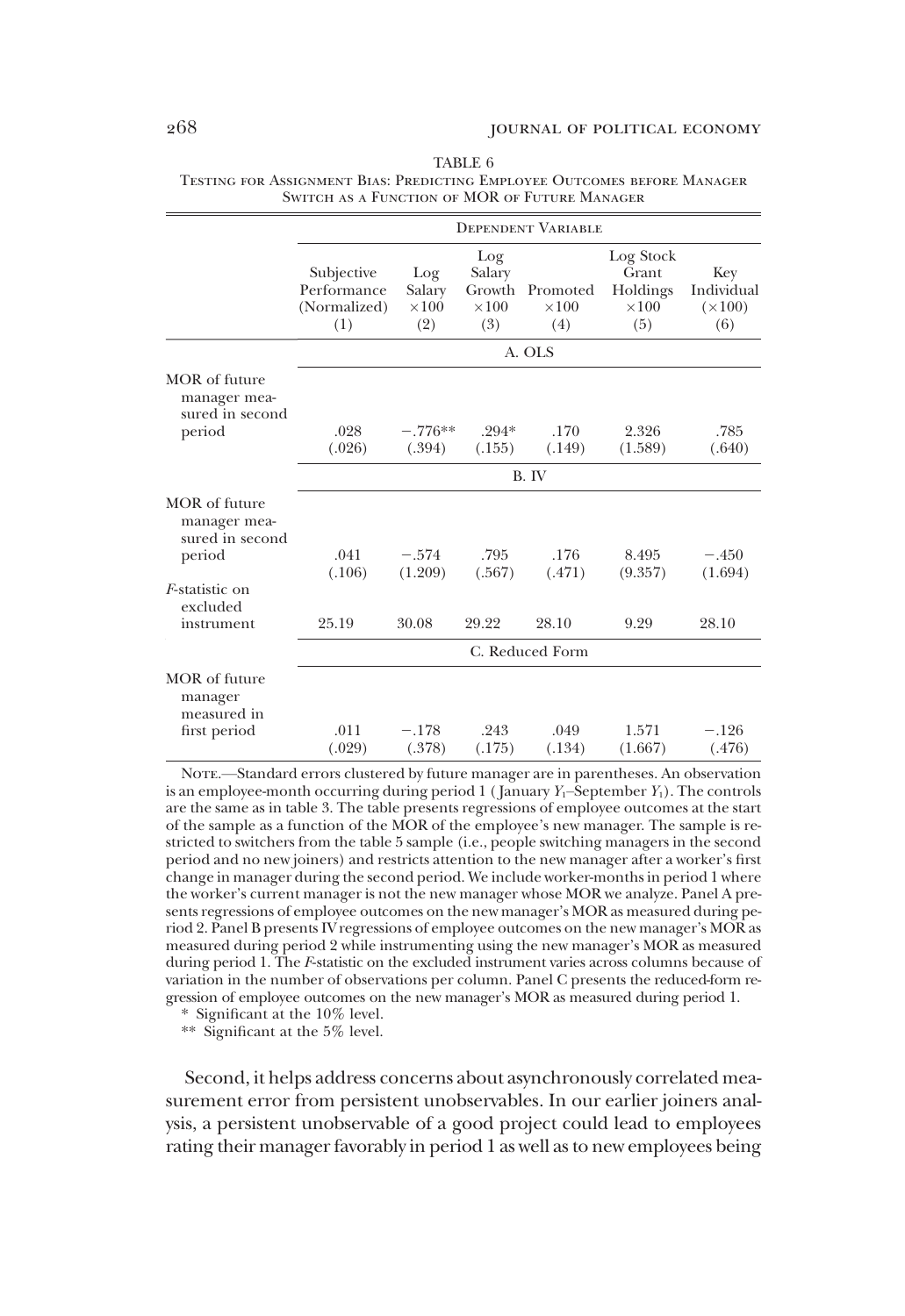less likely to attrite in period 2. However, by aggregating up to the location– job function–period level, we no longer exploit variation from some engineers at a location working on a good project and some working on a bad project.

#### 1. Implementation

Let  $Q_{l,f,\tau,\tau}$  be the (employee-month-weighted) mean normalized MOR for the managers of the employees at location  $l$  in job function  $f$  during period  $\tau$  and for which we use the measurement of the managers' MOR taken during period  $\tau'$ . Let  $y_{t,f,\tau}$  be the mean attrition rate of employees at location  $l$  in job function  $f$  during period  $\tau$ . We estimate

$$
y_{l,f,\tau} = bQ_{l,f,\tau,\tau'} + \delta_l + \delta_f + \delta_\tau + \theta_{l,f,\tau}, \tag{6}
$$

where  $\delta_b$ ,  $\delta_\beta$  and  $\delta_\tau$  are location, job function, and period fixed effects, respectively; and  $\theta_{\ell,\ell,\tau}$  is the error term. Following Chetty, Friedman, and Rockoff (2014), we weight observations by the number of employeemonths per location–job function–period cell. While  $\tau$  will vary on the basis of the cell, all cells will use the same  $\tau'$ . That is, we measure all managers using the same survey wave to help ensure that differences across cells reflect differences in manager quality as opposed to different measurements. We restrict attention to location–job functions that are in the data for both periods (results are slightly stronger if we do not). Standard errors are clustered by location–job function.

Similar to Chetty, Friedman, and Rockoff (2014), our key identifying assumption is that changes in average location-function people management skills are uncorrelated with average location-function unobserved determinants of attrition, conditional on controls.16 To control for possible changes in worker quality over the two periods (due to worker sorting or workers moving with their managers), we include controls for average location-function worker characteristics. While the key identifying assumption is difficult to test, there were no evident efforts by the firm (outside of autonomous decisions by workers and managers) to optimally sort workers and managers over time across location–job functions based on unobservables.

In our sample here, 7% of managers experience a change in location, 9% a change in job function, and 14% a change in location or job function. In the month of a location change, the promotion rate is 2%, whereas in the month of a job function change, the promotion rate is 16%. Thus, a higher share of job function changes seem to occur from promotions compared with location changes. We suspect that location changes involve a combination of business reasons (e.g., moving to a close location because of business needs) and personal reasons.

<sup>&</sup>lt;sup>16</sup> For even greater control, one might wish to control for location-function fixed effects instead of location fixed effects and function fixed effects. However, we do not have enough power to do so. Instead, we control for a rich set of worker characteristics collapsed to location–job function means.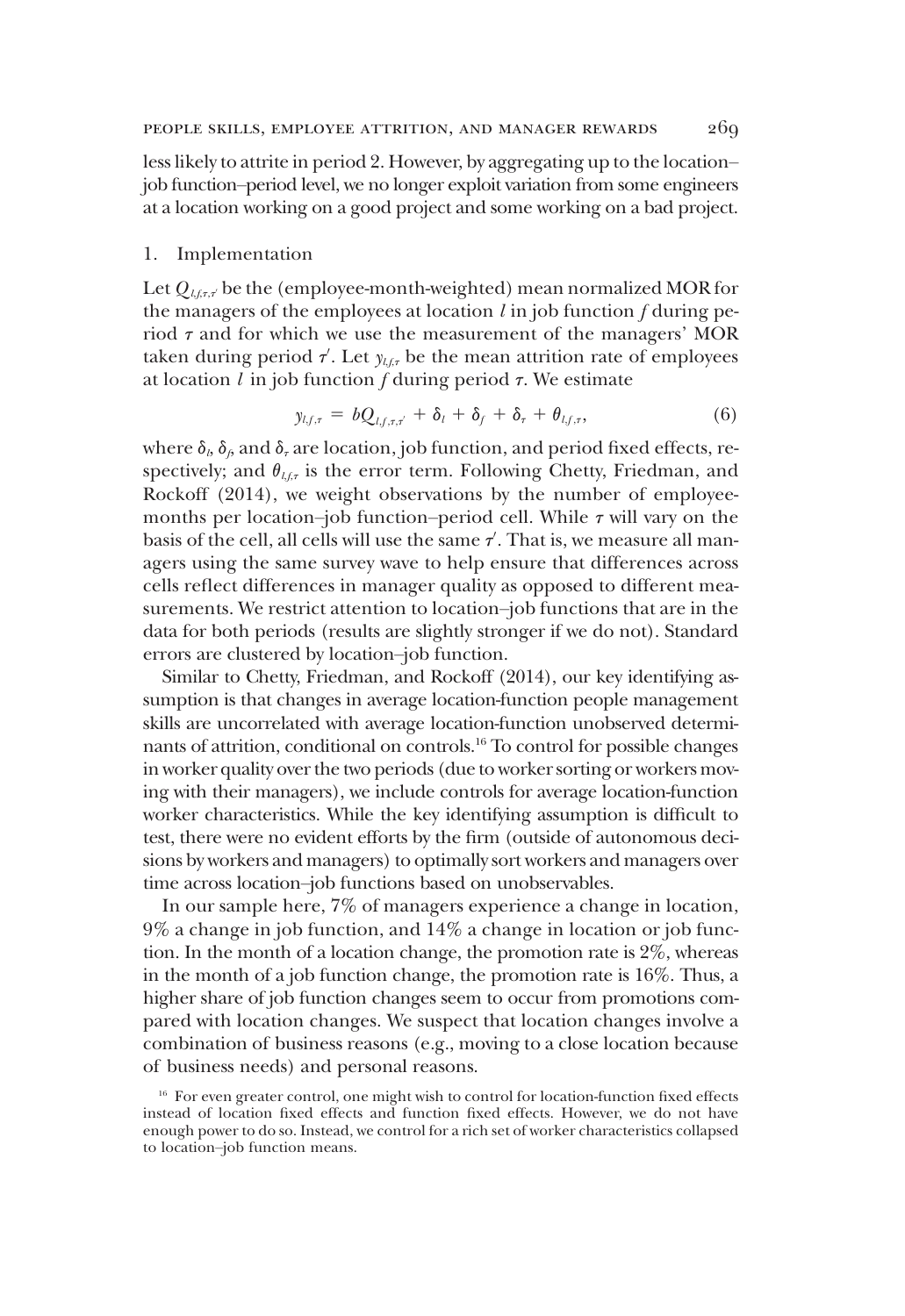# 2. Results

We obtain the same broad conclusion that people management skills reduce attrition, even though we are exploiting a different source of variation in MOR than in our baseline analyses. Columns 1 and 2 of table 7 show OLS results, one measuring all managers in the sample using their wave 1 score and the other measuring all managers using their wave 2 score. To account for attenuation bias due to measurement error, columns 3 and 4 show IV results, where we instrument the mean manager MOR for a location–job function–period cell using the mean MOR of the managers for that cell but measured during the other period.

As in our main results in table 3, IV estimates are larger in magnitude than OLS. For the overall attrition results in panel A, the IV estimates imply that a 1 standard deviation increase in a manager's MOR decreases employee attrition by 0.53–0.66 percentage points per month, which is a bit larger in magnitude than our benchmark estimate in panel A of table 3, though our IV confidence intervals here overlap with those in panel A of table 3. Outside of panel A, we have less power (and often lose statistical significance) but observe broadly similar results as before.

- E. Additional Analyses
- 1. Categorizing Workers by Subjective Performance Scores

Beyond the earlier results on different types of attrition events, another way to analyze turnover is to look separately at high- and low-productivity workers on the basis of subjective performance scores (table C4; tables A1– A6, C1–C23 are available online). We residualize worker subjective performance on the table 3 controls and regress the residuals on worker fixed effects. Fixed effects above the median are classified as high-productivity workers. Column 1 analyzes overall attrition. As in many studies (e.g., Hoffman and Burks 2017), high-productivity workers have lower attrition. While the IV coefficient is larger in absolute magnitude for low-productivity workers, it is slightly larger in percentage terms for high-productivity workers. MOR has stronger percentage associations with quits and regretted quits for high-productivity workers than low-productivity ones: a 10th to 90th percentile move in MOR reduces quits and regretted quits by roughly 50% for low-productivity workers and by roughly 70% for high-productivity workers.

# 2. Switching Managers as an Outcome

Beyond leading people to exit the firm, poor people management skills could also produce other types of exits. Instead of quitting the firm, a worker may demand to be moved to a new manager. Table C5 repeats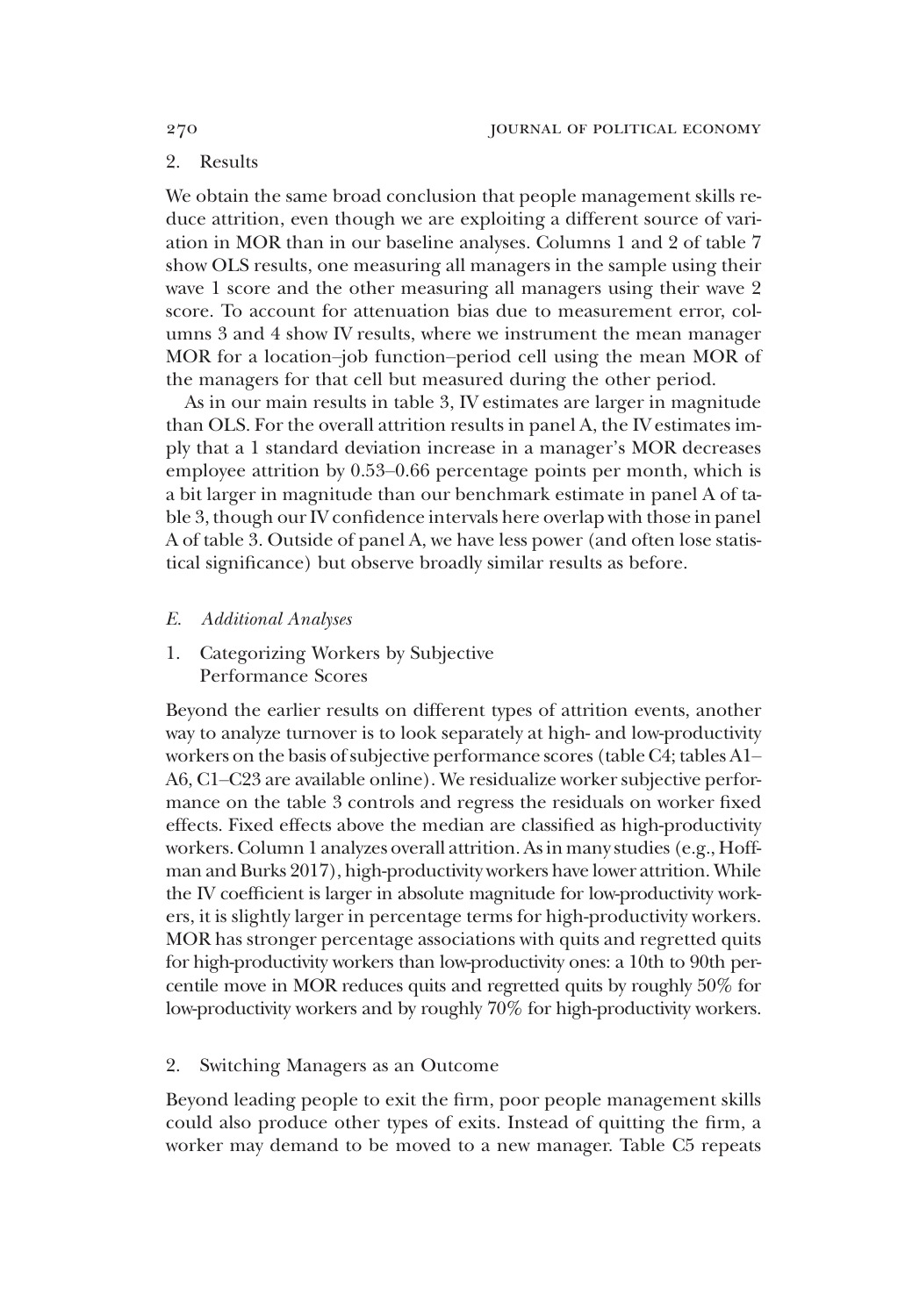| Specification                                                         | <b>OLS</b>          | <b>OLS</b>          | IV                    | IV                  |  |  |
|-----------------------------------------------------------------------|---------------------|---------------------|-----------------------|---------------------|--|--|
|                                                                       | A. Attrition        |                     |                       |                     |  |  |
| MOR of current manager in first period                                | $-.227**$<br>(.108) |                     | $-.661**$<br>(.266)   |                     |  |  |
| MOR of current manager in second period                               |                     | $-.234**$<br>(.097) |                       | $-.525**$<br>(.222) |  |  |
| Mean dependent variable<br><i>F</i> -statistic on excluded instrument | 1.458               | 1.458               | 1.458<br>24.24        | 1.458<br>27.93      |  |  |
|                                                                       |                     |                     | <b>B.</b> Quits       |                     |  |  |
| MOR of current manager in first period                                | $-.086$<br>(.063)   |                     | $-.181$<br>(.151)     |                     |  |  |
| MOR of current manager in second period                               |                     | $-.064$<br>(.060)   |                       | $-.199$<br>(.131)   |  |  |
| Mean dependent variable<br><i>F</i> -statistic on excluded instrument | .722                | .722                | .722<br>24.24         | .722<br>27.93       |  |  |
|                                                                       | C. Fires            |                     |                       |                     |  |  |
| MOR of current manager in first period                                | $-.110*$<br>(.059)  |                     | $-.246*$<br>(.128)    |                     |  |  |
| MOR of current manager in second period                               |                     | $-.087*$<br>(.045)  |                       | $-.254**$<br>(.118) |  |  |
| Mean dependent variable<br><i>F</i> -statistic on excluded instrument | .238                | .238                | .238<br>24.24         | .238<br>27.93       |  |  |
|                                                                       |                     |                     | D. Regretted Quits    |                     |  |  |
| MOR of current manager in first period                                | $-.047$<br>(.059)   |                     | $-.224$<br>(.142)     |                     |  |  |
| MOR of current manager in second period                               |                     | $-.079$<br>(.054)   |                       | $-.108$<br>(.120)   |  |  |
| Mean dependent variable<br>F-statistic on excluded instrument         | .606                | .606                | .606<br>24.24         | .606<br>27.93       |  |  |
|                                                                       |                     |                     | E. Nonregretted Quits |                     |  |  |
| MOR of current manager in first period                                | $-.041$<br>(.031)   |                     | .032<br>(.080)        |                     |  |  |
| MOR of current manager in second period                               |                     | .011<br>(.031)      |                       | $-.095$<br>(.067)   |  |  |
| Mean dependent variable<br>F-statistic on excluded instrument         | .116                | .116                | .116<br>24.24         | .116<br>27.93       |  |  |

TABLE 7 MOR and Employee Attrition: Exploiting Managers Moving across LOCATIONS AND JOB FUNCTIONS

NOTE.—Standard errors clustered by location-job function are in parentheses. This table presents regressions as in equation (6). An observation is a location–job function–period. We use the raw locations with no groupings, and we exclude locations that have less than 10 workermonth observations in the data provided before sample restrictions. The dependent variable is average attrition in that cell. The regressor is the average MOR of managers for that cell while measuring that manager's MOR in a particular period. All regressions include collapsed forms of the controls in table 3, but instead of controlling for current year, we control for period. The data set here is created by collapsing variables (e.g., attrition, manager MOR) in our main worker-month data set to the location–job function–period level.

\* Significant at the 10% level.

\*\* Significant at the 5% level.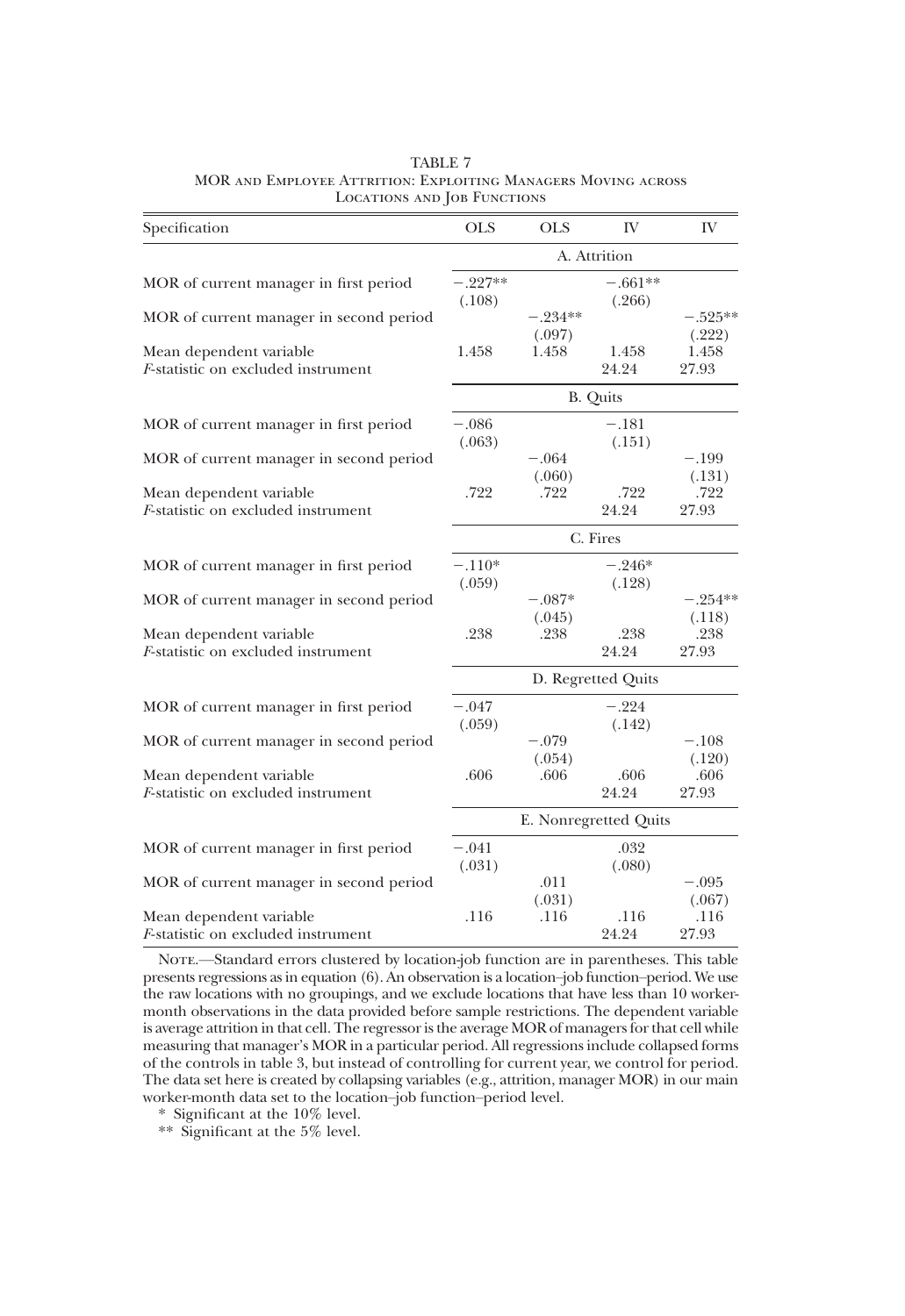our analysis using whether a worker changes their manager as the outcome (instead of attrition). The panel A IV estimate implies that moving from a manager in the 10th percentile of MOR to one in the 90th percentile predicts a 45% reduction in the chance of switching managers.

# 3. Adding Richer Controls

A concern is that there is a persistent unobservable whose effect may not be alleviated by the above research designs (e.g., a manager is rated highly because they oversee a good project and continue overseeing the project when they move locations or functions). To proxy for such unobservables, we add further controls. Tables C8–C11 show that our attrition estimates are quite similar when adding additional controls. For the four sets of tests (secs. IV.A–IV.D), we add two-way interactions between business unit, job function, and salary grade plus current month-year dummies (instead of baseline year dummies). To assess coefficient sensitivity, we use the Oster (2019) test. Given our IV setup, we analyze the reduced form. As detailed in appendix A.8, selection on unobservables would need to be many times larger than selection on observables to reverse the sign of the results.

# 4. Are People Skills the Cause?

Another concern may be that something else about managers with good people management skills could be driving the results. Absent random assignment of particular skills to managers, we check that MOR coefficients remain sizable as other manager characteristics are controlled for (Glover, Pallais, and Pariente 2017). While our data contain relatively few non-MOR manager characteristics, our main results are robust to controlling for them. For brevity, details are in appendix A.9. Thus, the apparent effects of MOR do not seem due to any of the small number of observed managerial characteristics.

# 5. Quantitative Importance

How much does the firm save each year in hiring costs because of lower attrition from a manager at the 90th percentile of MOR relative to one at the 10th percentile? Using the IV estimate from panel A of table 3 and assuming a hiring cost of 4 months of worker salary (Blatter, Muehlemann, and Schenker 2012), the savings is 5% of worker salaries for each worker on his or her team, totaling almost half a worker's salary per year when added up over the members of a typical nine-person team. Focusing on hiring costs likely provides a lower bound on total costs saved, both given the importance of turnover in high-tech for transmitting ideas and given that MOR particularly reduces turnover that is bad from the firm's perspective. Appendix A.10 provides further detail on these calculations.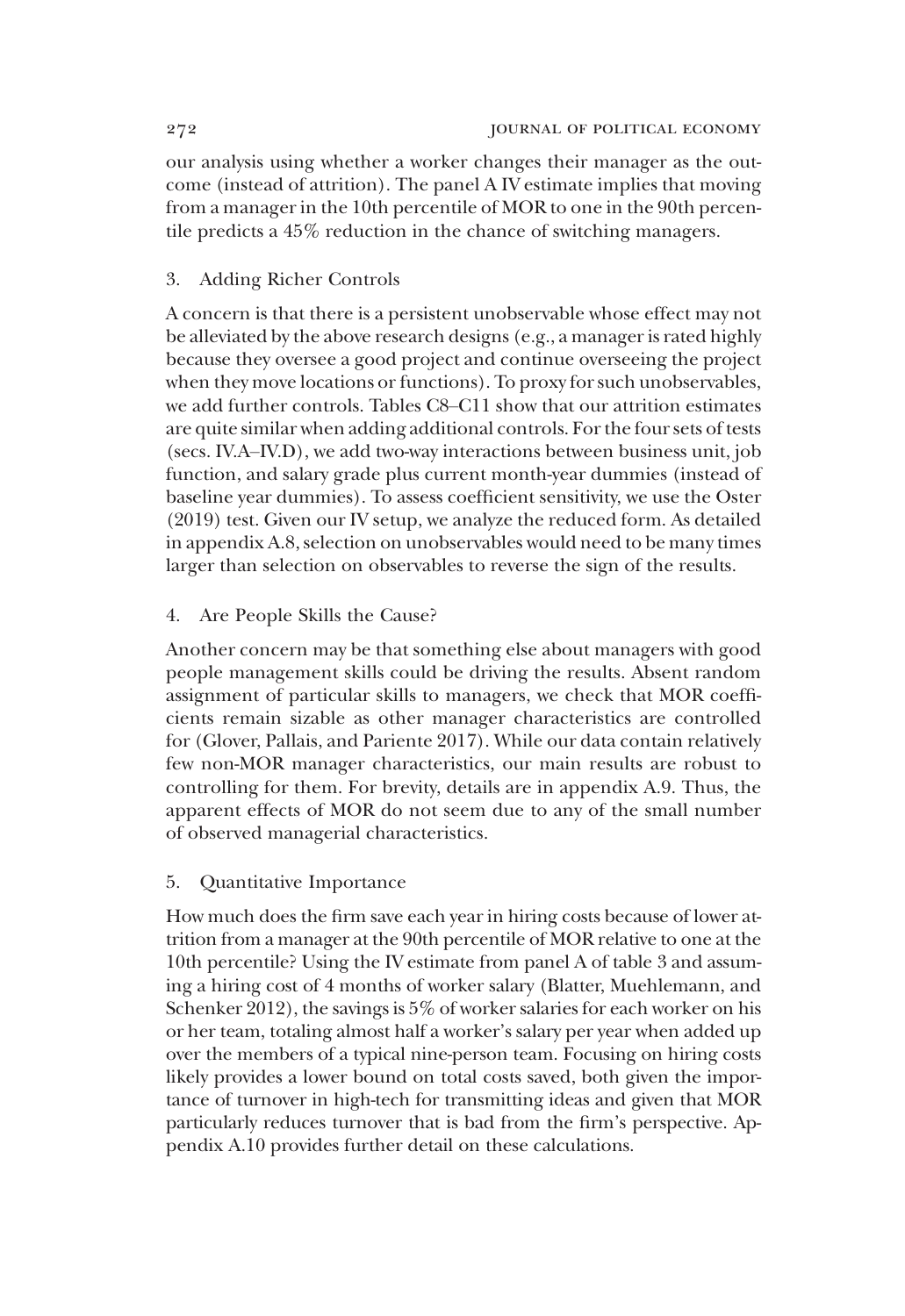#### 6. VA Approach

We also perform a VA analysis of managers on attrition:

$$
y_{it} = \alpha + \gamma_j + X_{it}\delta + \epsilon_{it}, \qquad (7)
$$

where  $y_i$  is whether worker *i* attrites in month t,  $\gamma_i$  is a manager effect, and  $X_{it}$  are controls. The estimated standard deviation of VA may be biased upward if VA is estimated using finite observations per manager (Lazear, Shaw, and Stanton 2015; Benson, Li, and Shue 2019). We address this in two ways. First, we weight standard deviations by observations per manager. Second, following Silver (2016), we split the data in two and estimate equation (7) for separate samples. We do this splitting employee-months randomly in two or splitting by period. If sampling error is uncorrelated with underlying VA and across samples, the covariance of estimated VA across the two samples is equal to the variance of underlying VA.17 Table C14 shows substantial variation in VA. In the split sample approach, the standard deviation of attrition VA is 0.67 (splitting randomly or by period). The consequence of improving attrition VA by 1 standard deviation (0.67 percentage points per month) is 40% larger than the IV impact of improving people skills, as measured by MOR, by 1 standard deviation in table 3.

#### V. Heterogeneity

We briefly examine variation in MOR by different dimensions of heterogeneity—namely, hierarchy position, geography, and worker occupation. We then analyze heterogeneity in terms of the relation of MOR to attrition, which is our main focus here. For brevity, the results are discussed here, with relevant tables and more information in appendixes A.11 and A.12.

The firm often segments employees into three groupings of hierarchy (low, medium, and high) according to their salary grade. The share of employee-months in low, medium, and high hierarchy jobs is 57%, 35%, and  $8\%$ , respectively.<sup>18</sup> A worker's hierarchy position can change when a worker gets promoted.

#### A. Explaining Variation in MOR

Managers in engineering score 0.22 standard deviations lower in MOR than managers in nonengineering job functions (consistent with stereotypes

<sup>17</sup> A manager's underlying VA is  $\gamma$ . Let  $\hat{\gamma}_1 = \gamma + u_1$  and  $\hat{\gamma}_2 = \gamma + u_2$  be estimated VA in two split samples, where  $u_1$  and  $u_2$  are errors. Under the stated assumptions,  $cov(\hat{\gamma}_1, \hat{\gamma}_2) = var(\gamma)$  (see also Silver 2016).

<sup>&</sup>lt;sup>18</sup> High hierarchy jobs include those such as senior director and principal design engineer (our sample does not include the small share of people at the top of the firm hierarchy). Medium hierarchy jobs include those such as senior product manager and lead designer. Within the engineering job function, the share of employee-months in low, medium, and high hierarchy jobs is  $45\%, 50\%,$  and  $5\%,$  respectively. Outside of engineering, the shares are  $64\%$ , 26%, and 10%, respectively.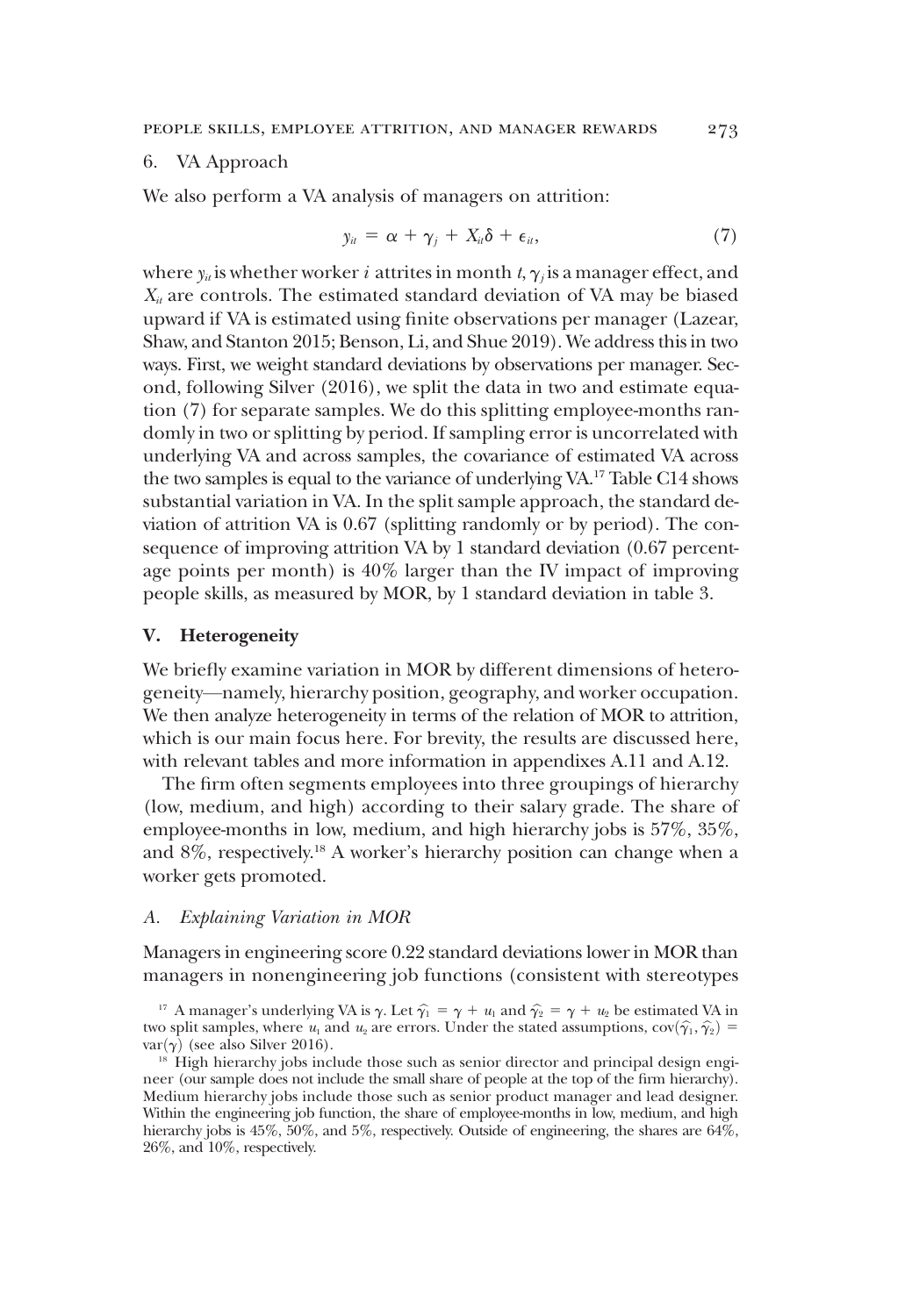that social skills are more scarce in engineers), and US managers obtain higher scores than non-US managers in creating a positive atmosphere and involving people in decisions. However, country, location, occupation, and firm rank each explain only a modest portion of the variation in MOR scores, even after correcting for measurement error in MOR. Appendix A.11 includes more details.

# B. Heterogeneity in MOR Effects

Tables C15–C17 show that the negative IV relation between MOR and the attrition variables is robust across hierarchy, geography, and occupation. Interestingly, however, the attrition results are significantly larger at higher levels of the firm hierarchy and are suggestively larger in US locations of the firm. For brevity, here we focus primarily on heterogeneity by hierarchy.

Figure 4 compares the MOR-attrition relation for workers at lower positions in the hierarchy with that for workers at medium or high positions in the firm hierarchy. We perform an IV regression of different worker attrition outcomes on manager MOR in the current period and manager MOR in the current period interacted with whether the worker is currently at a medium or high position in the firm hierarchy. The instruments are manager MOR in the other period and manager MOR in the other period interacted with whether the worker is currently at a medium or high position in the firm hierarchy. For overall attrition, we observe that the MORattrition coefficient is substantially larger for workers at medium or high positions in the hierarchy compared with workers at low positions ( $p = .04$ ) on the difference). This difference is particularly strong for quits ( $p = .02$ ) instead of fires ( $p = .36$ ).

Given that jobs higher in the hierarchy tend to involve higher cognitive skill than those lower in the hierarchy, our results point to complementarity between an employee's skills and their manager's people management skills. This mirrors the observed complementarity between employee cognitive skills and employee social skills (Weinberger 2014; Deming 2017).

These results seem sensible. Workers performing relatively less cognitively demanding tasks require managers to ensure that they are doing what they are supposed to, and people management skills help ensure that workers feel satisfied in doing the task at hand. However, in highly cognitively demanding jobs, there is frequently not a single answer to problems. It may not even be clear what problems an employee should be working on. A manager's people management skills may play an important role in helping employees feel challenged and supported in more ambiguous environments. Those in more cognitively demanding jobs may also be more accustomed to having positive and supportive relationships with their managers.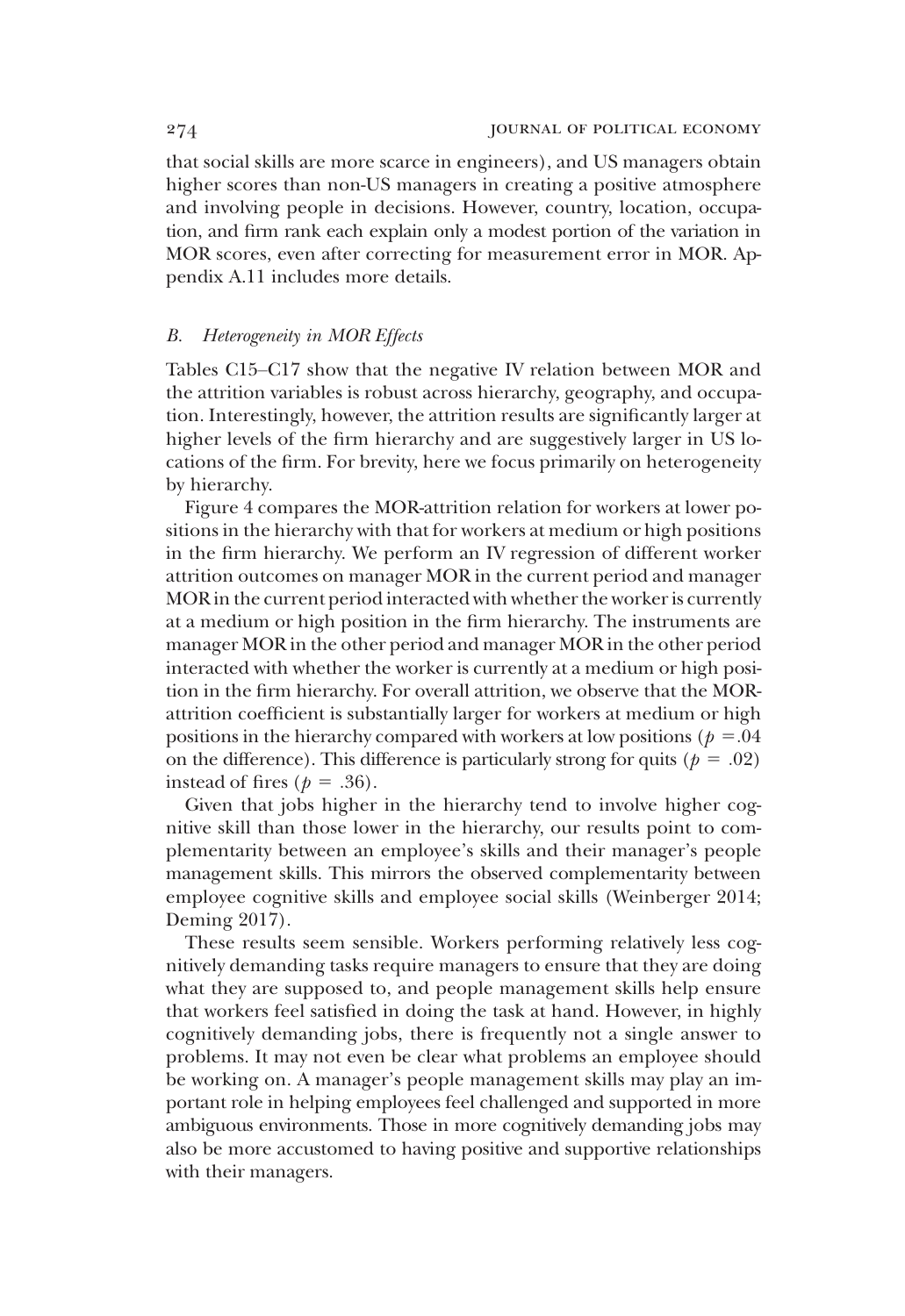

FIG. 4.—Heterogeneity in MOR-attrition results by worker's position in firm hierarchy. This figure shows how the relationship between normalized manager MOR and worker attrition varies by a worker's position in the firm hierarchy. We show results from an IV regression of different worker attrition outcomes on manager MOR in the current period and manager MOR in the current period interacted with whether the worker is currently at a medium or high position in the firm hierarchy. The instruments are manager MOR in the other period and manager MOR in the other period interacted with whether the worker is currently at a medium or high position in the firm hierarchy. The full specification appears in panel E of table C15. In this figure, the coefficients on "Low in Hierarchy" correspond to those on MOR, whereas the coefficients on "Medium or High in Hierarchy" correspond to the sum of the coefficients on MOR and MOR  $\times$  (Medium or High in Hierarchy). The standard error for "Medium or High in Hierarchy" is computed in Stata using lincom (i.e., using the delta method). The six  $p$ -values shown are tests of whether the coefficient on  $MOR \times (Medium)$  or High in Hierarchy) equals zero, that is, whether there is a differential effect of MOR by hierarchy. The whiskers show 95% confidence intervals, with standard errors clustered by manager.

Other explanations are also possible but seem less likely. One possibility is that the results reflect that employees who are higher in the hierarchy tend to have higher tenure than workers lower in the hierarchy. However, the findings are very similar (and slightly stronger) when controlling for the interaction of MOR and a dummy for the worker having abovemedian tenure, as seen in figure C5a. Another possibility is that the results reflect that employees who are higher in the hierarchy tend to be managers themselves, and people management skills could have larger impacts on workers who are also managers. The chance of an employee being a manager is 4%, 35%, and 85% when the employee is at a low, medium, or high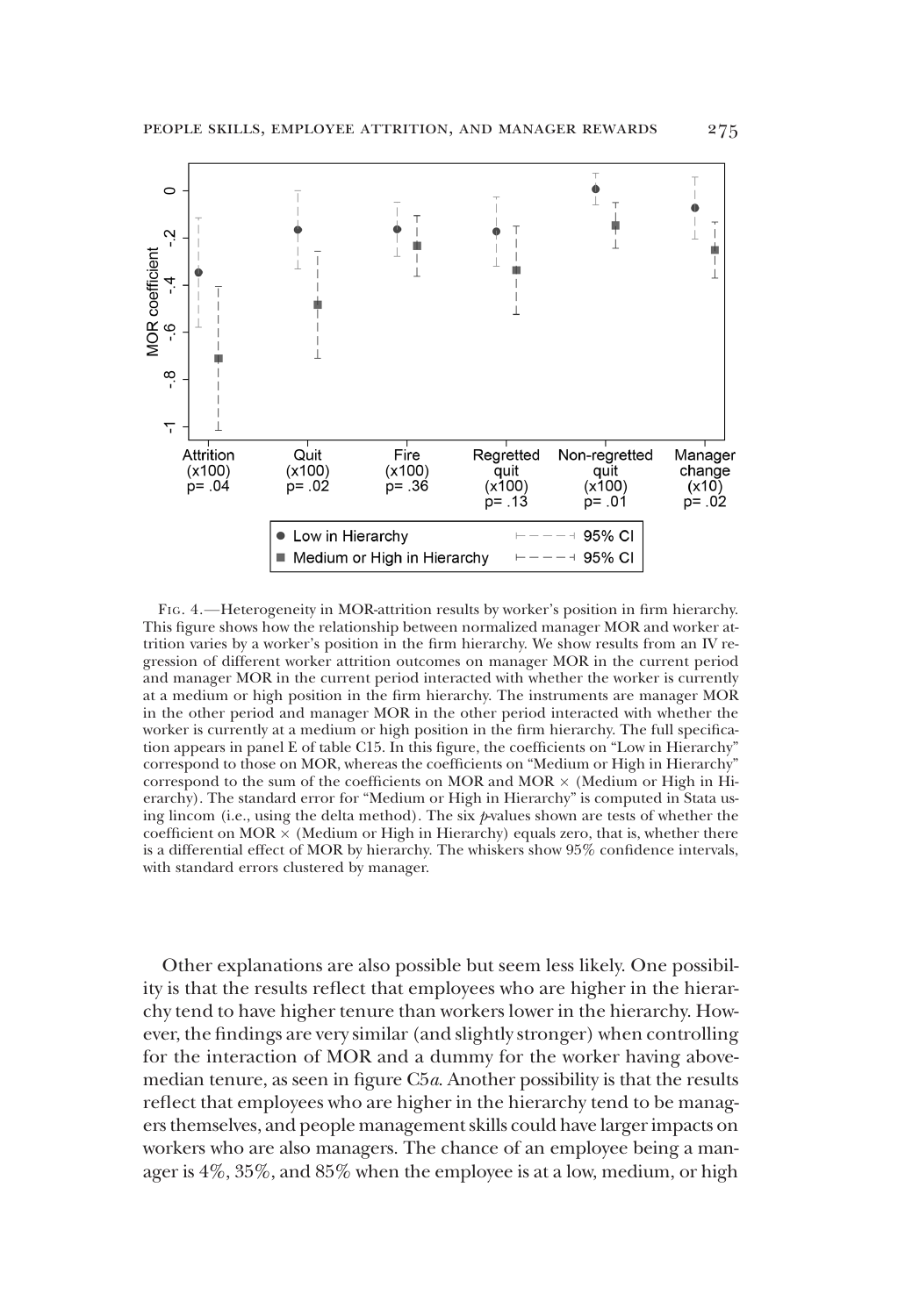position in the firm's hierarchy, respectively.19 However, figure 4 is similar when excluding employees who are managers themselves, as seen in figure C5b. A further explanation is that the composition of engineers/ nonengineers differs by position in the hierarchy (e.g., the share of nonengineers is 71% for workers low in the hierarchy compared with 54% for workers medium or high in the hierarchy), but figure 4 is similar when controlling for the interaction of MOR and a dummy for the worker being an engineer, as seen in figure  $C5c^{20}$ 

On geography, table C16 provides some evidence that attrition results are stronger for US workers compared with abroad. In our firm, workers abroad have similar aggregate positions in the firm hierarchy relative to US workers. Still, our general sense is that tasks done by US workers often tend to involve greater skill than those done overseas, consistent with complementarity between employee skills and manager people management skills. In addition, research on global management (Hofstede 2001; Bloom, Sadun, and Van Reenen 2012) emphasizes that there are key differences across countries and cultures in attitudes toward authority and managers. For example, it could be that the survey uncovers people management skills that are social and interpersonal as opposed to distant and authoritarian and that US workers react more positively to the former style than workers in other countries.<sup>21</sup>

# VI. Manager Quality and Nonattrition Outcomes

This section shows that manager MOR does not have a consistent positive relation to most nonattrition outcomes of subordinate employees. Baseline IV results show a moderate positive relation between MOR and subjective performance, but this relation is not consistently robust to our research designs.

<sup>&</sup>lt;sup>19</sup> As we believe is common at other high-tech firms, there are some individuals who are high up in the firm's hierarchy but who do not manage other people; e.g., some engineers specialize in addressing difficult engineering problems but do not have direct reports.

<sup>&</sup>lt;sup>20</sup> Another explanation is that being higher up in the hierarchy reflects geography, as we also tend to see some evidence that MOR coefficients are larger for US-based workers (compared with workers abroad). However, fig. 4 is robust to restricting attention to USbased workers (fig. C5d). Last, results are similar when controlling for the interaction of MOR and whether a worker is colocated with their manager.

<sup>&</sup>lt;sup>21</sup> There are also alternative explanations. First, the result could additionally reflect complementarity with some other feature of the United States. Second, US workers have a higher rate of being colocated with their manager than foreign workers (83% to 76%), but results are similar if one controls for MOR  $\times$  (whether a worker is colocated with their manager). Third, MOR is based on surveys in English—though a simple explanation is not immediate (as we use IV to address measurement error), MOR might seem to matter less when questions are not in workers' native language. However, results from panels D and E of table C16 (where we see statistical significance) are robust to restricting to Englishspeaking countries. These explanations should not be overinterpreted, as we regard our geographic heterogeneity findings as more suggestive.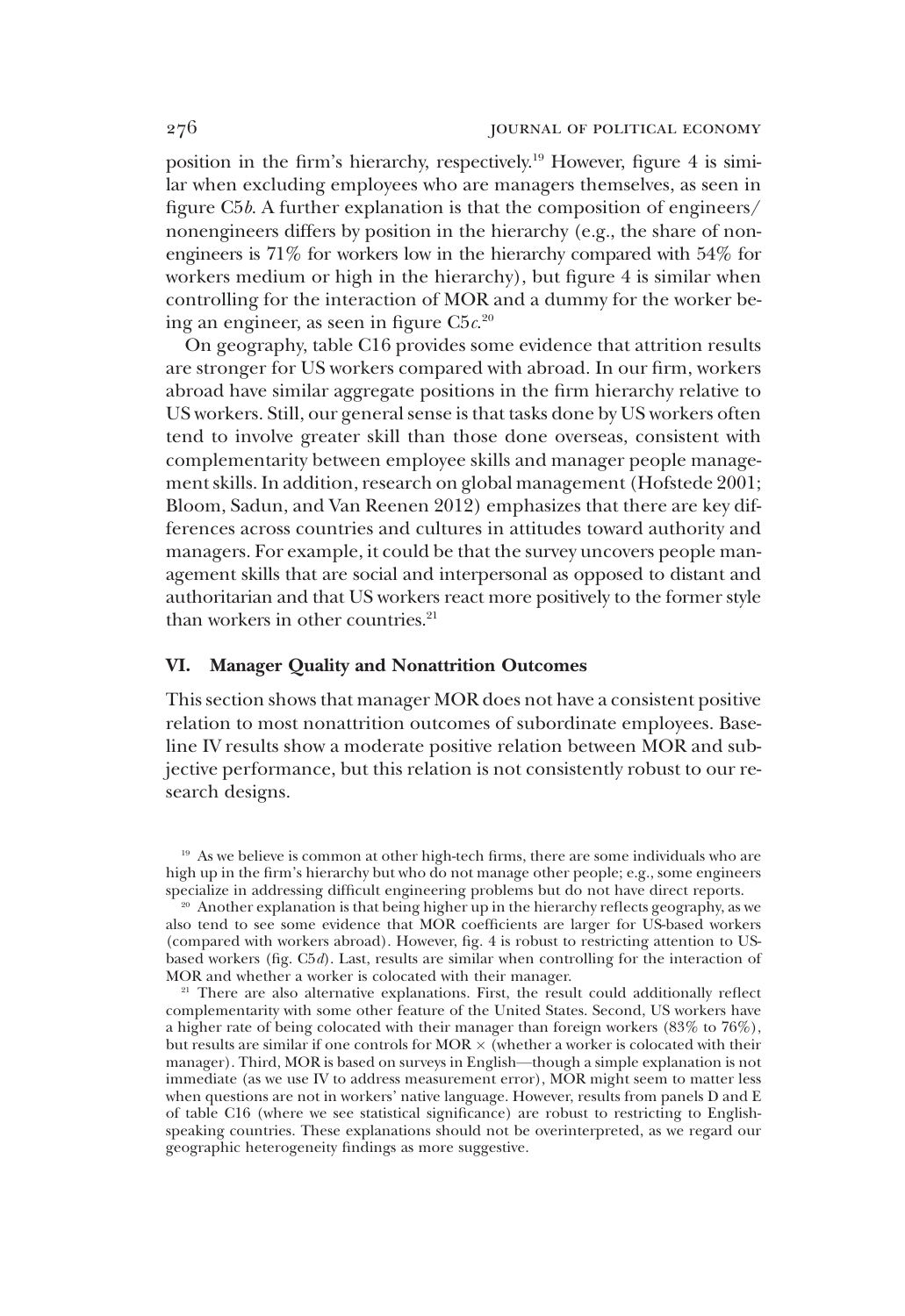# A. Baseline Results

Column 1 of table 8 shows that MOR appears to have only a modest positive relation to employee performance as measured by normalized subjective performance scores. A 1 standard deviation increase in MOR is associated with a 0.05 standard deviation increase in employee subjective performance under OLS and a 0.09 standard deviation increase under IV. As for the earlier attrition results, OLS is likely biased downward because of attenuation bias.

|                                               |                                                  | <b>DEPENDENT VARIABLE</b>                     |                                            |                       |                                                    |  |  |  |  |
|-----------------------------------------------|--------------------------------------------------|-----------------------------------------------|--------------------------------------------|-----------------------|----------------------------------------------------|--|--|--|--|
|                                               | Subjective<br>Performance<br>(Normalized)<br>(1) | Log Salary<br>Growth<br>$(\times 100)$<br>(2) | Promotion Patents<br>$(\times 100)$<br>(3) | $(\times 100)$<br>(4) | Citation-Weighted<br>Patents $(\times 100)$<br>(5) |  |  |  |  |
|                                               |                                                  |                                               | A. OLS                                     |                       |                                                    |  |  |  |  |
| MOR in current                                |                                                  |                                               |                                            |                       |                                                    |  |  |  |  |
| period                                        | $.053***$<br>(.007)                              | .123<br>(.079)                                | .072<br>(.048)                             | .029<br>(.025)        | .048<br>(.042)                                     |  |  |  |  |
|                                               |                                                  |                                               | B. IV                                      |                       |                                                    |  |  |  |  |
| MOR in current<br>period                      | $.090***$<br>(.022)                              | .064<br>(.205)                                | $-.020$<br>(.135)                          | .011<br>(.065)        | .038<br>(.110)                                     |  |  |  |  |
| <i>F</i> -statistic on excluded<br>instrument | 129.0                                            | 112.6                                         | 124.6                                      | 124.6                 | 124.6                                              |  |  |  |  |
|                                               |                                                  |                                               | C. Reduced Form                            |                       |                                                    |  |  |  |  |
| MOR in other<br>period                        | $.029***$<br>(.007)                              | .022<br>(.071)                                | $-.006$<br>(.044)                          | .004<br>(.021)        | .012<br>(.036)                                     |  |  |  |  |

TABLE 8 MOR and Employee Nonattrition Outcomes

NOTE.—Standard errors clustered by manager are in parentheses. The controls are the same as in table 3. Because of confidentiality, we cannot show the means of most of the variables here, but we discuss approximate information about their levels as appropriate in sec. VI when we discuss the results. In col. 1, "Subjective Performance" is an employee's subjective performance on a 1–5 scale. We then normalize scores across the full sample. In col. 2, "Log Salary Growth" represents the change in a worker's log salary from the present month to 1 year ahead, with coefficients multiplied by 100 for readability. That is, for an employee in May  $Y_1$ , the outcome variable is log(salary) in May  $Y_2$  minus log(salary) in May  $Y_1$ . In col. 3, the outcome is whether an employee receives a promotion, with coefficients multiplied by 100 for readability. In col. 4, the dependent variable is patent applications per month, with coefficients multiplied by 100 for readability. In col. 5, "Citation-Weighted Patents" is defined as a worker's patent applications in a month plus  $log(1 +$  citations to those patents), with coefficients multiplied by 100 for readability. For the analysis of patents and citation-weighted patents, to ensure we restrict to new inventions (as opposed to revisions of past patent applications), we restrict attention to patent applications where the priority date equals the application date. In panel B, the F-statistic on the excluded instrument varies across columns because of variation in number of observations per column.

\*\*\* Significant at the 1% level.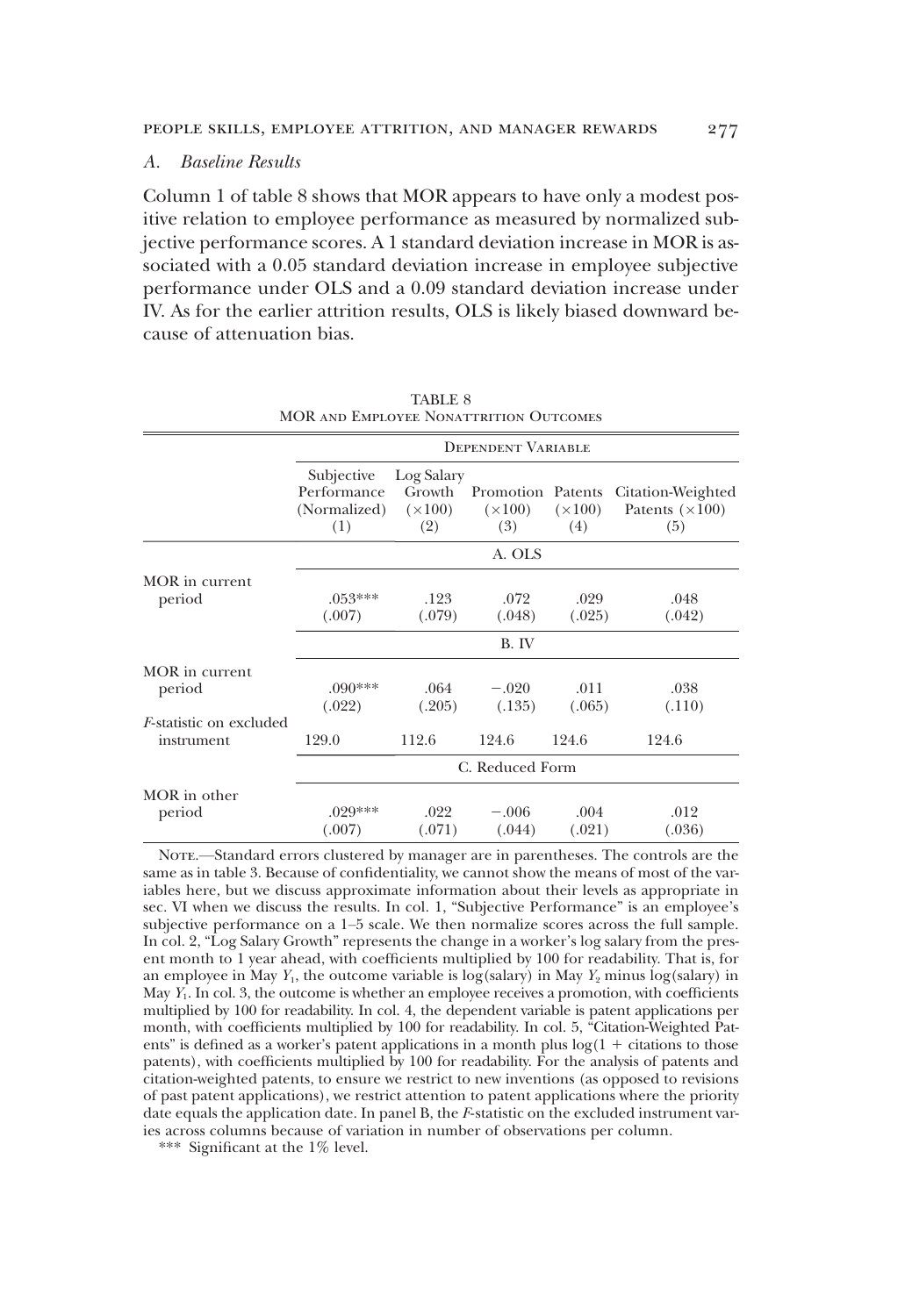In column 2, the outcome is the increase in log salary between now and 12 months into the future. Both OLS and IV show no significant relation between manager MOR and worker salary increases. The mean salary increase per year is confidential but is between 4% and 8%. With 95% confidence, our IV coefficients rule out that a 1 standard deviation increase in MOR predicts an additional annual raise of more than 0.47%.<sup>22</sup>

Column 3 of table 8 examines employee promotions. Panel A shows an insignificant positive relation in the OLS that turns negative in the IV in panel B. The top of the IV 95% confidence interval is 0.24. With a mean monthly promotion rate in our sample of approximately 1.5 percentage points, we can rule out that a 1 standard deviation increase in MOR would increase the promotion probability by more than about 15%. Recall that we find 1 standard deviation decreases attrition by 28%, so the top of the confidence interval for promotion is about half as large.

Column 4 shows no relation between MOR and patent applications. The mean patent rate in-sample is roughly 0.002 patents per worker-month, or about three times the size of the IV standard error. To address the fact that many patents are not valuable, column 5 analyzes citation-weighted patents, defined as a worker's patent applications in a month, plus  $log(1 +$ citations to those patents), and we still observe no relation. For citationweighted patents, the mean rate is also about three times the IV standard error. To focus on new inventions (as opposed to revisions of past applications), we conservatively restrict attention in table 8 to patent applications where the priority date equals the application date. If we do not make this restriction, our precision increases, with a coefficient very close to zero and an IV standard error four times smaller than the mean patent rate.

#### B. Research Designs

Table C18 performs our different research designs for nonattrition outcomes. While the different designs provide consistent evidence that MOR reduces attrition, they do not support that MOR affects nonattrition outcomes.

# C. Differential Attrition

That MOR reduces turnover could potentially bias estimation for nonattrition outcomes. To address this, we repeated our analysis in table 8 while restricting to worker-months where a worker's manager experiences

<sup>&</sup>lt;sup>22</sup> A null result also occurs if the outcome is log salary or log restricted stock holdings. These results suggest that MOR's impact on attrition is unlikely to be driven by workers of high-MOR managers receiving greater pay. We also examined whether subordinates of high-MOR managers have pay respond more to subjective performance (contemporaneous or average) than subordinates of low-MOR managers, and we saw no difference.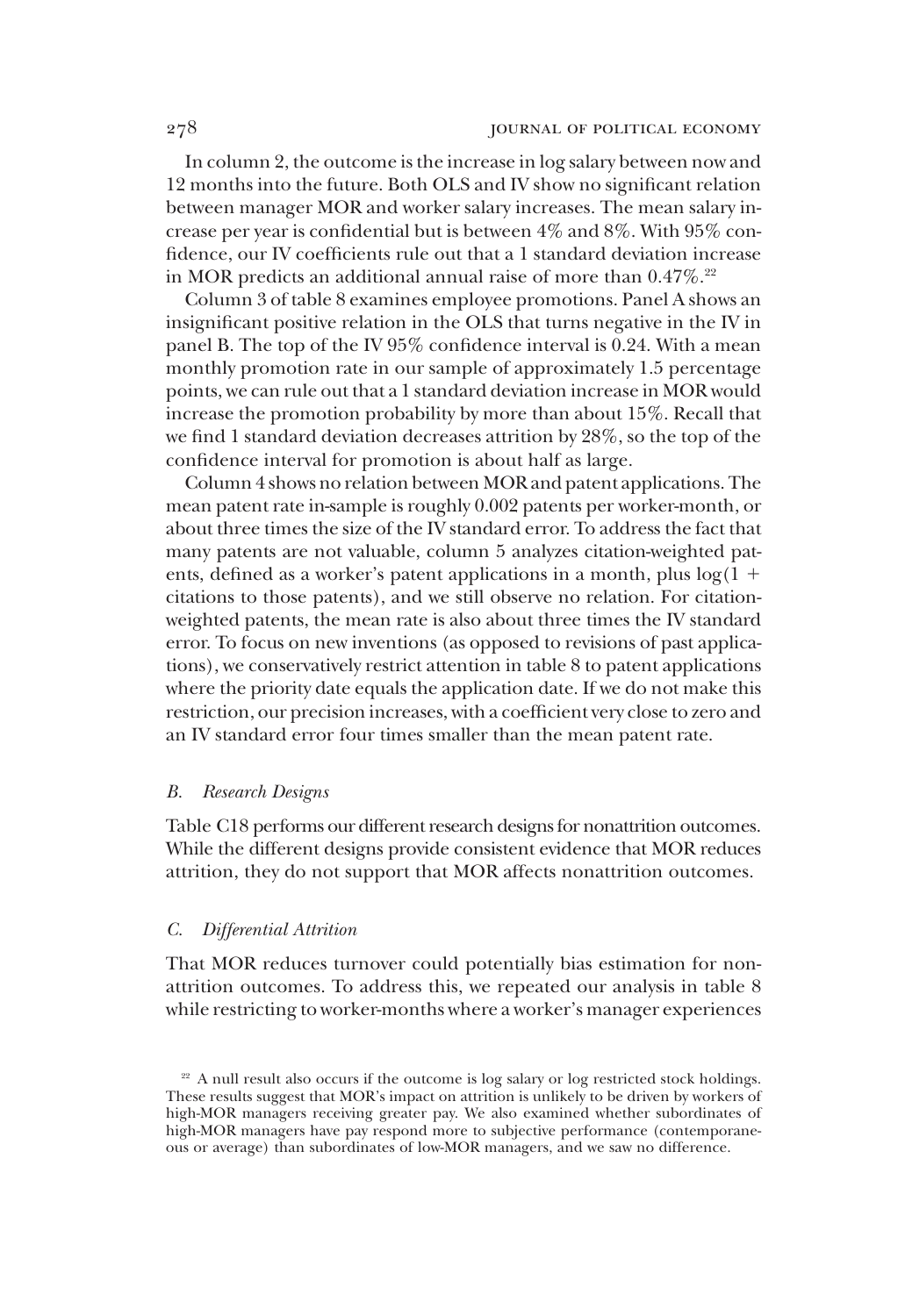zero subordinate attrition events in the analysis sample (panel A) or no more than one or two of such events (panels B and C). Our conclusions are substantively unchanged in such analyses.

# D. Why Do We See Large Impacts of People Management on Attrition but Not on Other Outcomes?

There are several possibilities. First, good people management may matter most for attrition, which may reflect whether an employee feels respected and motivated. People management skills may matter less for subjective performance, salary growth, promotions, or patents, for which technical talent and knowledge may be more important. Second, it may be easier for a manager to reduce attrition (e.g., by making someone feel respected and motivated) but harder to affect subjective performance. Third, it could be that certain outcomes take more time and interaction to be affected and that our data's time frame is too short to observe such effects. It is hard to distinguish these possibilities in our data.

While we do not see positive results for most nonattrition outcomes, we also do not see negative ones. If MOR reduced attrition via giving employees lower workload or other amenities that were against the firm's interests, this would likely show up in negative nonattrition results, but the results do not support such an interpretation.

# VII. How Does the Firm Reward Good Managers?

We now examine whether MOR is rewarded by the firm in terms of how it evaluates, compensates, and promotes its managers. In large high-skill firms, such as the one we study, the concept of reward is complex and multifaceted. Individuals can be rewarded through promotions, salary increases, or stock grants. The firm could also respond by changing span of control, for example, so that better people managers get to manage more people (Garicano 2000). We estimate regressions similar to those in section III except the dependent variable is manager rewards instead of employee outcomes. For OLS, this would be

$$
R_{j,t} = b\tilde{m}_{j,\tau(t)} + \theta_{j,t}, \qquad (8)
$$

where  $R_{i,t}$  is a reward (e.g., subjective performance score or stock grants) achieved by manager  $j$  in month  $t$ . We include the same controls as for our analysis of worker outcomes. Relevant robustness checks and calculation details are provided in appendix A.14.

# A. Manager Subjective Performance

Subjective performance is a critical measure of reward at our firm, as the subjective score is a key determinant of financial rewards. As seen in column 1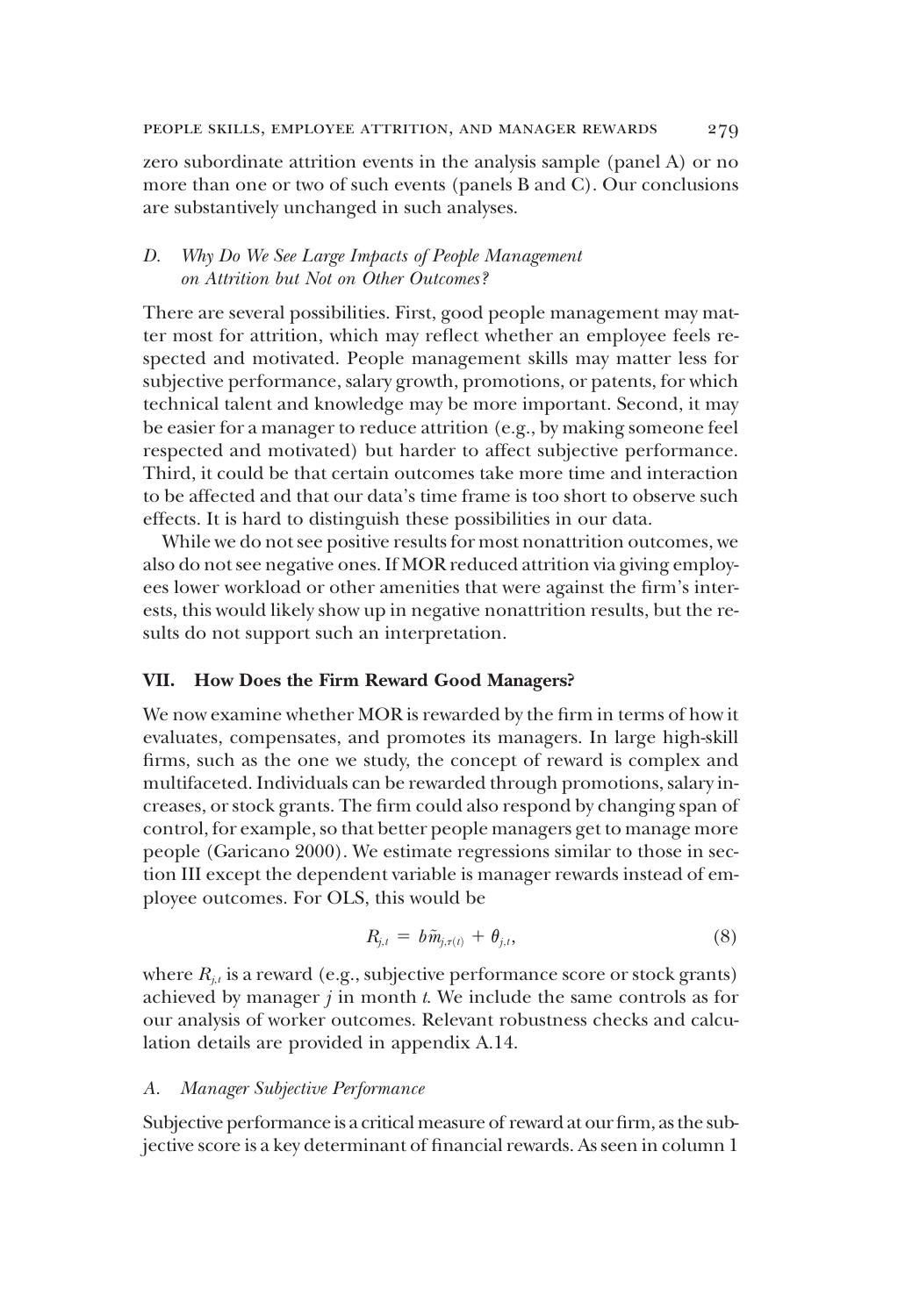of table 9, a 1 standard deviation increase in MOR predicts a 0.09 standard deviation increase in subjective performance in OLS but a 0.40 standard deviation increase in subjective performance in IV. The IV estimate is substantial both statistically and economically. OLS is likely attenuated because of measurement error.

> TABLE 9 MANAGER REWARDS

|                                                  |                                                                                                                                                      |                     |                      | <b>DEPENDENT VARIABLE</b>               |                                |                  |                                            |  |  |
|--------------------------------------------------|------------------------------------------------------------------------------------------------------------------------------------------------------|---------------------|----------------------|-----------------------------------------|--------------------------------|------------------|--------------------------------------------|--|--|
|                                                  | Subjective<br>Performance Promoted Growth Holdings Grants<br>(Normalized) $(\times 100)$ $(\times 100)$ $(\times 100)$ $(\times 100)$ Control<br>(1) | (2)                 | Log<br>Salary<br>(3) | Log Stock Change Change<br>Grant<br>(4) | Log<br>in Stock in Span<br>(5) | of<br>(6)        | Key<br>Individual<br>$(\times 100)$<br>(7) |  |  |
|                                                  |                                                                                                                                                      | A. OLS              |                      |                                         |                                |                  |                                            |  |  |
| MOR in current<br>period                         | .0868***<br>(.0231)                                                                                                                                  | .101<br>(.0899)     | .135<br>(.162)       | $-2.685*$<br>(1.543)                    | .277<br>(3.190)                | .0637<br>(.0937) | $-.895$<br>(.863)                          |  |  |
|                                                  |                                                                                                                                                      |                     |                      | B. IV                                   |                                |                  |                                            |  |  |
| MOR in current<br>period                         | 397***<br>(.083)                                                                                                                                     | $.673**$<br>(.311)  | $1.405**$<br>(.627)  | $-.670$<br>(5.252)                      | 5.874<br>(9.943)               | .260<br>(.303)   | 2.078<br>(2.696)                           |  |  |
| <i>F</i> -statistic on<br>excluded<br>instrument | 67.44                                                                                                                                                | 67.46               | 46.16                | 55.97                                   | 54.56                          | 49.83            | 67.46                                      |  |  |
|                                                  | C. Reduced Form                                                                                                                                      |                     |                      |                                         |                                |                  |                                            |  |  |
| MOR in other<br>period                           | $.131***$<br>(.0234)                                                                                                                                 | $.221**$<br>(.0950) | $.462**$<br>(.193)   | $-.216$<br>(1.700)                      | 1.882<br>(3.173)               | .0843<br>(.0986) | .682<br>(.870)                             |  |  |

NOTE.—Standard errors clustered by manager are in parentheses. An observation is a manager-month. The controls are the same as in table 3. Because of confidentiality, we cannot show the means of most of the variables here, but we discuss approximate information about their levels as appropriate in sec. VII when we discuss the results. "Subjective Performance" is a manager's subjective performance on a 1–5 scale, which is then normalized. "Promoted" is whether a manager receives a promotion in a given month, with coefficients multiplied by 100 for readability. "Log Salary Growth" represents the change in a manager's log salary from the present month to 1 year ahead. "Stock Grant Holdings" measure the value of a person's unvested stock grants. "Log Change in Stock Grants" uses the data field from the firm on the value of new stock grants issued by the firm in the last year and takes the log. "Change in Span of Control" represents the change in a manager's span of control from the present month to 1 year ahead. The "Key Individual" designation identifies individuals who are deemed by the firm to be especially important. In panel B, the F-statistic on the excluded instrument varies across columns because of variation in number of observations per column. Compensation variables are in nominal terms.

\* Significant at the 10% level.

\*\* Significant at the 5% level.

\*\*\* Significant at the 1% level.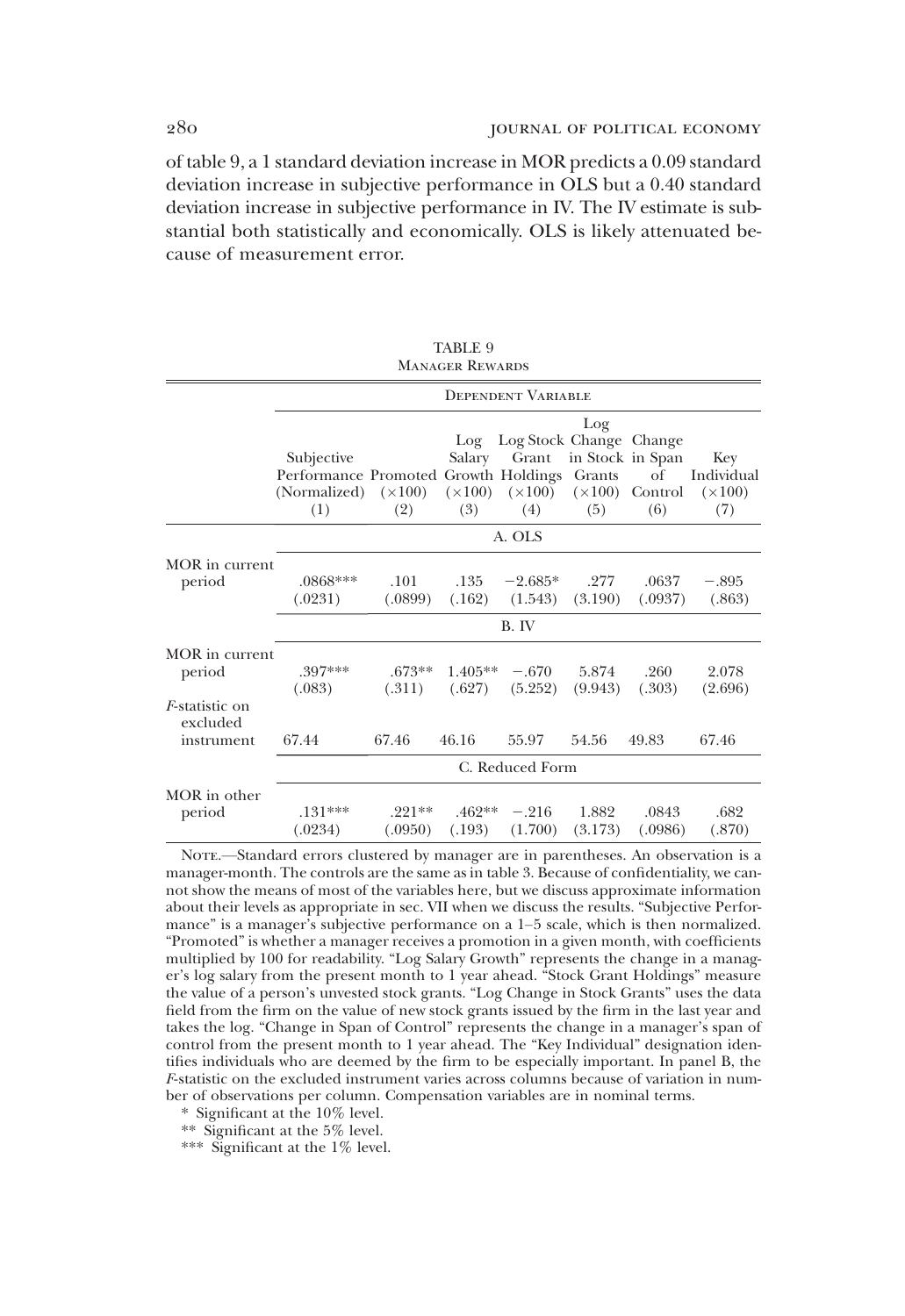#### B. Promotions

Column 2 of table 9 shows that a 1 standard deviation increase in MOR predicts a 0.67 percentage point increase in promotion probability each month. Given the average monthly promotion rate of roughly 1.5 percentage points, a manager at the 90th percentile of MOR is more than three times more likely to be promoted than one at the 10th percentile. This suggests that the firm promotes good people managers to higher levels of the firm where they may have greater impact, consistent with the complementarity results shown in section V.

#### C. Compensation

A 1 standard deviation increase in MOR is associated with a 1.4% larger increase in salary over a 12-month period. The average annual increase in salary for managers is confidential but is between 4% and 8%, so the estimate is economically meaningful. Using 1-month increase in log salary, there is also a significantly positive IV relationship. Another means of compensation, particularly in high-tech firms, is restricted stock grants, which are given to reward and retain valued employees. Table 9 shows that there is no relation between MOR and the level of an employee's stock grant holdings or between MOR and disbursement of new stock grants. Thus, higher people management skills predict high salary growth but not stock grants.

We also analyzed the level of salary (instead of increases in salary) and saw no significant relation with MOR. We do not combine salary and stock grants because stock grants take time to vest and are hard to value. The firm also pays nonstock cash bonuses, but much of these are based on firm performance and are not included in our data.

#### D. Span of Control

Column 6 shows that an increase in MOR by 1 standard deviation predicts an increase in a manager's 12-month change in span of control by 0.3 individuals, but this is not statistically significant. The standard error of 0.3 also seems relatively large.

#### E. Key Individual Designation

Individuals at the firm who are believed to be especially important can be designated by the firm as key individuals. The designation is not permanent. A 1 standard deviation increase in MOR predicts a 2.1 percentage point increase in the probability of being designated a key individual, though the relation is not statistically significant. Roughly 20% of managers are key individuals.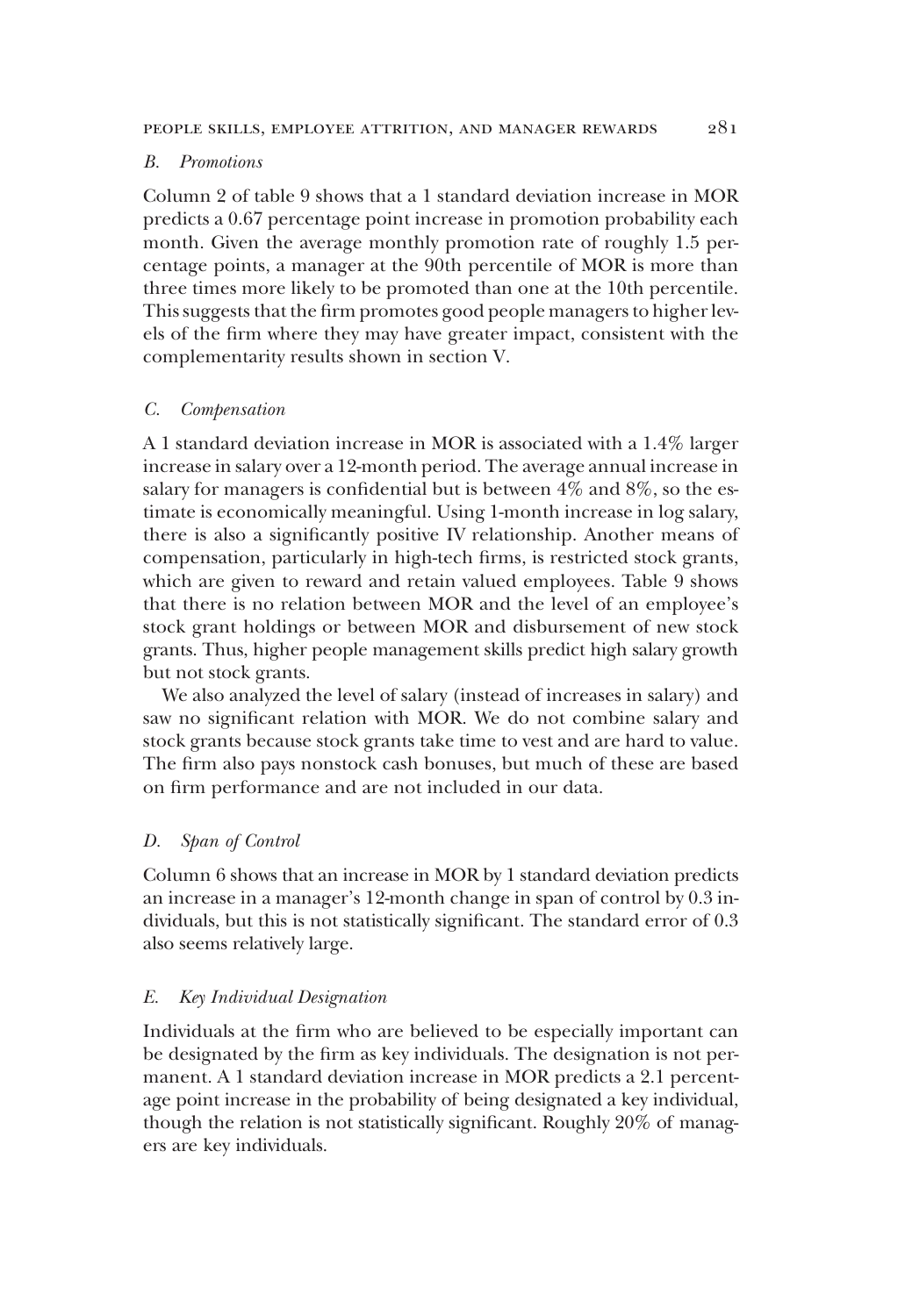# F. Manager VA as a Regressor

Table C23 shows that attrition VA is not a consistent predictor of rewards. We use split sample IV to address sampling error in VA. We also observe that our MOR reward results from table 9 are qualitatively robust to controlling for attrition VA; that is, a manager with higher MOR is more likely to receive rewards, even controlling for the manager's ability to retain workers. This suggests, as one might expect, that the firm values MOR beyond its impact on attrition.

#### G. Discussion

Table 9 shows that better people managers receive significant rewards from the firm in some important dimensions. Even though the firm has a strong engineering culture and values technical skills, it still rewards people management skills. One important caveat regarding the reward results is that we observe only a relatively short panel. Given that subjective performance and promotions are often the gateway to future rewards, we speculate that MOR might be rewarded to an even greater extent in the longer run than seen here.

To get a sense of the long-run importance of the estimates, note that increasing MOR from the 10th to 90th percentile increases the annual chance of promotion by 21 percentage points. Thus, after a 10-year period, a manager in the 90th percentile of MOR will have experienced two more promotions on average than a manager in the 10th percentile, which represents a large difference in the firm's hierarchy.

Another question is, for high MOR managers, how much cost does the firm incur in higher manager salaries relative to the benefits of lower worker turnover? Using (1) that managers at the 90th percentile of MOR receive an additional 3.6% salary raise each year relative to managers at the 10th percentile of MOR, (2) that average manager duration at the firm is roughly 6 years, and (3) that managers earn roughly 50% more than their workers, we estimate that the firm pays out roughly \$0.27 in higher salaries for each \$1 in benefit from lower turnover. Hence, the extra pay that high MOR managers receive are well worth the return to the firm from lower attrition of employees.

#### VIII. Conclusion

Managers are at the heart of organizations, but measuring what managers do is challenging. An approach taken in studying CEOs and managers in lower-skill firms has been to calculate a manager's VA using performance metrics. However, such an approach is hard to take to knowledgebased firms and other firm contexts where objectively measuring productivity is challenging. We pursue an alternative approach using employee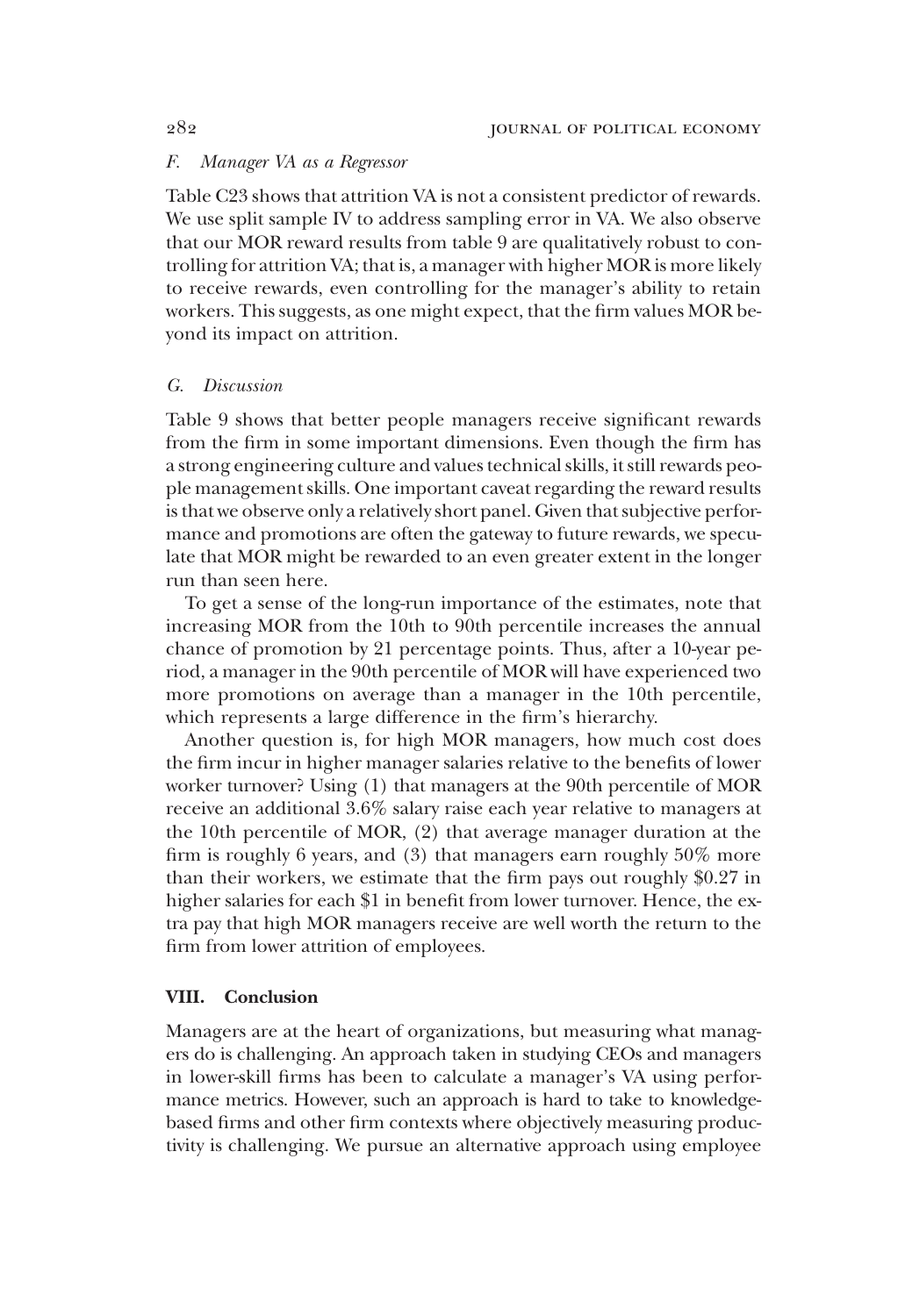surveys. Employee surveys also help us address a different research question. VA papers answer: how much do managers matter overall? We answer: how much do people management skills—or interpersonal skills for dealing with one's subordinates—matter? Upward feedback surveys are used by many firms, but we have little hard evidence on the importance of people management skills.

We find a strong positive relationship between people management skills and employee retention, a critical outcome in high-skill firms. Results are particularly strong for attrition that is bad from the firm's perspective. A causal interpretation is strengthened using several complementary research designs. The results imply that replacing a manager at the 10th percentile of people management skills with one at the 90th percentile reduces the total subordinate labor costs by 5% solely from lower hiring costs due to less attrition. Moreover, managers with better people management skills receive higher subjective performance scores, are more likely to be promoted, and receive larger salary increases, consistent with the firm attaching significant value to these skills. Interestingly, we find little relationship between people management skills and most observed nonattrition employee outcomes, though this could occur because many aspects of worker behavior are not observed or because the time frame of our data set is too short.

While our conclusions are specific to one firm, our main findings on the importance of people management skills are robust across different hierarchy levels, geographies, and occupations within the large multinational firm we study. This strengthens the case for external validity and suggests that our conclusions may hold in other contexts.

Our results help open the black box of managerial production. One open question is, what are the precise managerial behaviors by which people management skills matter? While unavailable to us, email or calendar data might further elucidate manager behavior. Also, what interventions (if any) can improve people management skills in high-skill workplaces? Future work can help further open the black box by answering these questions.

#### References

- Arrington, Glenda, and Rocky Dwyer. 2018. "Can Four Generations Create Harmony within a Public-Sector Environment?" Internat. J. Appl. Management and Tech. 17 (1): 1–21.
- Ashenfelter, Orley, and Alan Krueger. 1994. "Estimates of the Economic Return to Schooling from a New Sample of Twins." A.E.R. 84 (5): 1157–73.
- Atkins, Paul W. B., and Robert E. Wood. 2002. "Self- versus Others' Ratings as Predictors of Assessment Center Ratings: Validation Evidence for 360-Degree Feedback Programs." Personnel Psychology 55 (4): 871–904.
- Baker, George P., Robert Gibbons, and Kevin J. Murphy. 1994. "Subjective Performance Measures in Optimal Incentive Contracts." Q.J.E. 109 (4): 1125–56.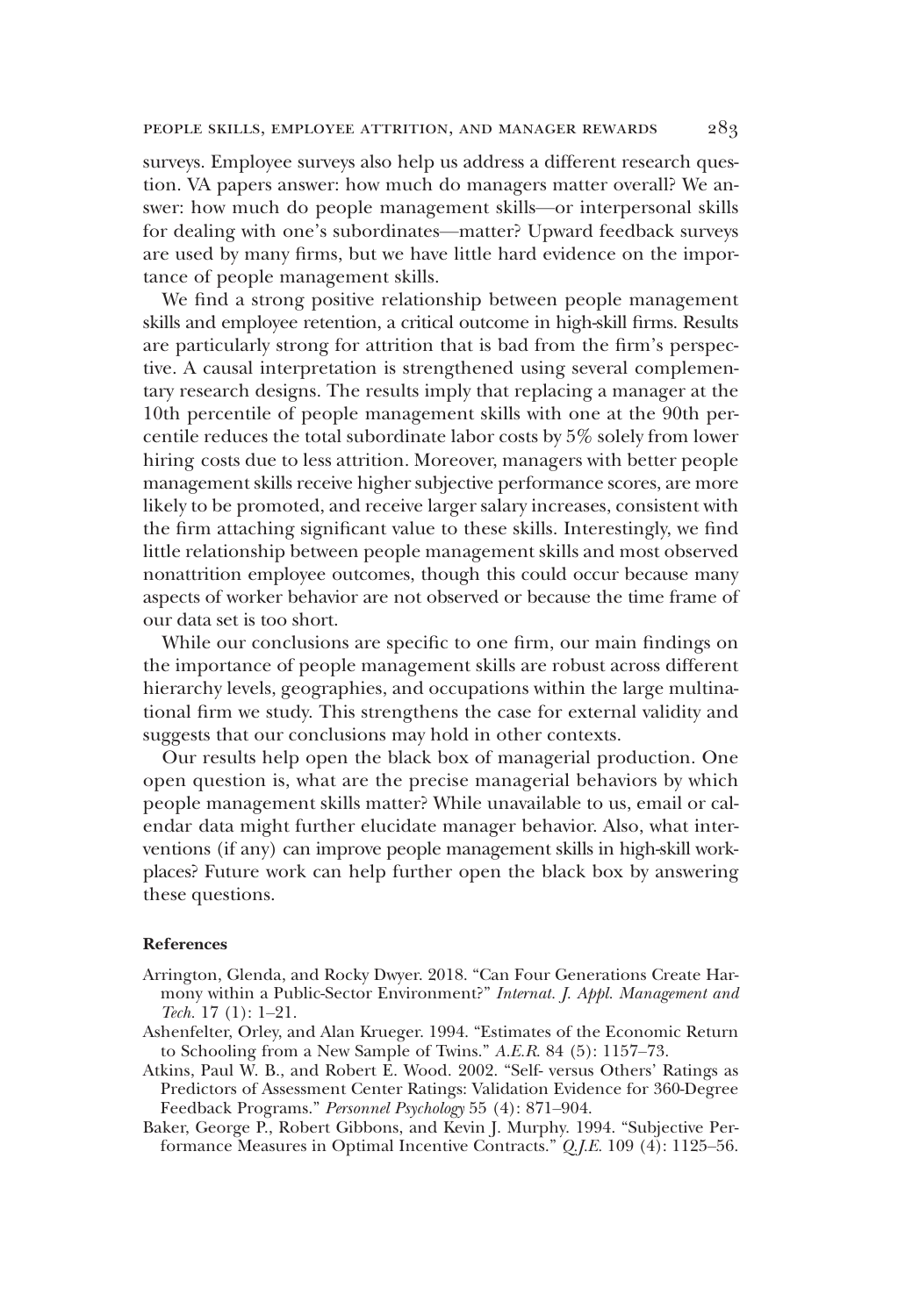- Baker, George P., Michael Gibbs, and Bengt Holmstrom. 1994. "The Wage Policy of a Firm." Q.J.E. 109 (4): 921–55.
- Bandiera, Oriana, Iwan Barankay, and Imran Rasul. 2007. "Incentives for Managers and Inequality among Workers: Evidence from a Firm-Level Experiment.' Q.J.E. 122 (2): 729–73.
- Bandiera, Oriana, Luigi Guiso, Andrea Prat, and Raffaella Sadun. 2015. "Matching Firms, Managers, and Incentives." J. Labor Econ. 33 (3): 623–81.
- Bandiera, Oriana, Andrea Prat, Stephen Hansen, and Raffaella Sadun. 2020. "CEO Behavior and Firm Performance." J.P.E. 128 (4): 1325–69.
- Bartel, Ann P., Brianna Cardiff-Hicks, and Kathryn Shaw. 2017. "Incentives for Lawyers: Moving Away from 'Eat What You Kill.'" Indus. and Labor Relations Rev. 70 (2): 336–58.
- Bender, Stefan, Nicholas Bloom, David Card, John Van Reenen, and Stefanie Wolter. 2018. "Management Practices, Workforce Selection, and Productivity." J. Labor Econ. 36 (S1): S371–S409.
- Benson, Alan, Danielle Li, and Kelly Shue. 2019. "Promotions and the Peter Principle." Q.J.E. 134 (4): 2085–134.
- Bertrand, Marianne, and Antoinette Schoar. 2003. "Managing with Style: The Effect of Managers on Firm Policies." Q.J.E. 118 (4): 1169–208.
- Blatter, Marc, Samuel Muehlemann, and Samuel Schenker. 2012. "The Costs of Hiring Skilled Workers." European Econ. Rev. 56 (1): 20-35.
- Bloom, Nicholas, Erik Brynjolfsson, Lucia Foster, Ron Jarmin, Megha Patnaik, Itay Saporta-Eksten, and John Van Reenen. 2019. "What Drives Differences in Management Practices?" A.E.R. 109 (5): 1648–83.
- Bloom, Nicholas, Benn Eifert, Aprajit Mahajan, David McKenzie, and John Roberts. 2013. "Does Management Matter? Evidence from India." Q.J.E. 128 (1): 1–51.
- Bloom, Nicholas, James Liang, John Roberts, and Zhichun Jenny Ying. 2014. "Does Working from Home Work? Evidence from a Chinese Experiment." Q.J.E. 130 (1): 165–218.
- Bloom, Nicholas, Raffaella Sadun, and John Van Reenen. 2012. "The Organization of Firms across Countries." Q.J.E. 127 (4): 1663–705.
- Bloom, Nicholas, and John Van Reenen. 2007. "Measuring and Explaining Management Practices across Firms and Countries." Q.J.E. 122 (4): 1351–408.
- Borghans, Lex, Bas Ter Weel, and Bruce A. Weinberg. 2014. "People Skills and the Labor-Market Outcomes of Underrepresented Groups." Indus. and Labor Relations Rev. 67 (2): 287–334.
- Bound, John, Charles Brown, and Nancy Mathiowetz. 2001. "Measurement Error in Survey Data." In Handbook of Econometrics, vol. 5, edited by James J. Heckman and Edward Leamer, 3705–843. Amsterdam: North-Holland.
- Bracken, David W., Dale S. Rose, and Allan H. Church. 2016. "The Evolution and Devolution of 360° Feedback." Indus. and Org. Psychology 9 (4): 761–94.
- Brown, Meta, Elizabeth Setren, and Giorgio Topa. 2016. "Do Informal Referrals Lead to Better Matches? Evidence from a Firm's Employee Referral System." J. Labor Econ. 34 (1): 161–209.
- Chetty, Raj, John N. Friedman, and Jonah E. Rockoff. 2014. "Measuring the Impacts of Teachers I: Evaluating Bias in Teacher Value-Added Estimates." A.E.R. 104 (9): 2593–632.
- Deming, David J. 2017. "The Growing Importance of Social Skills in the Labor Market." Q.J.E. 132 (4): 1593–640.
- Frederiksen, Anders, Lisa B. Kahn, and Fabian Lange. 2020. "Supervisors and Performance Management Systems." J.P.E. 128 (6): 2123–87.
- Friebel, Guido, Matthias Heinz, and Nick Zubanov. 2018. "Middle Managers, Personnel Turnover and Performance: A Long-Term Field Experiment in a Retail Chain." Manuscript, Goethe Univ.